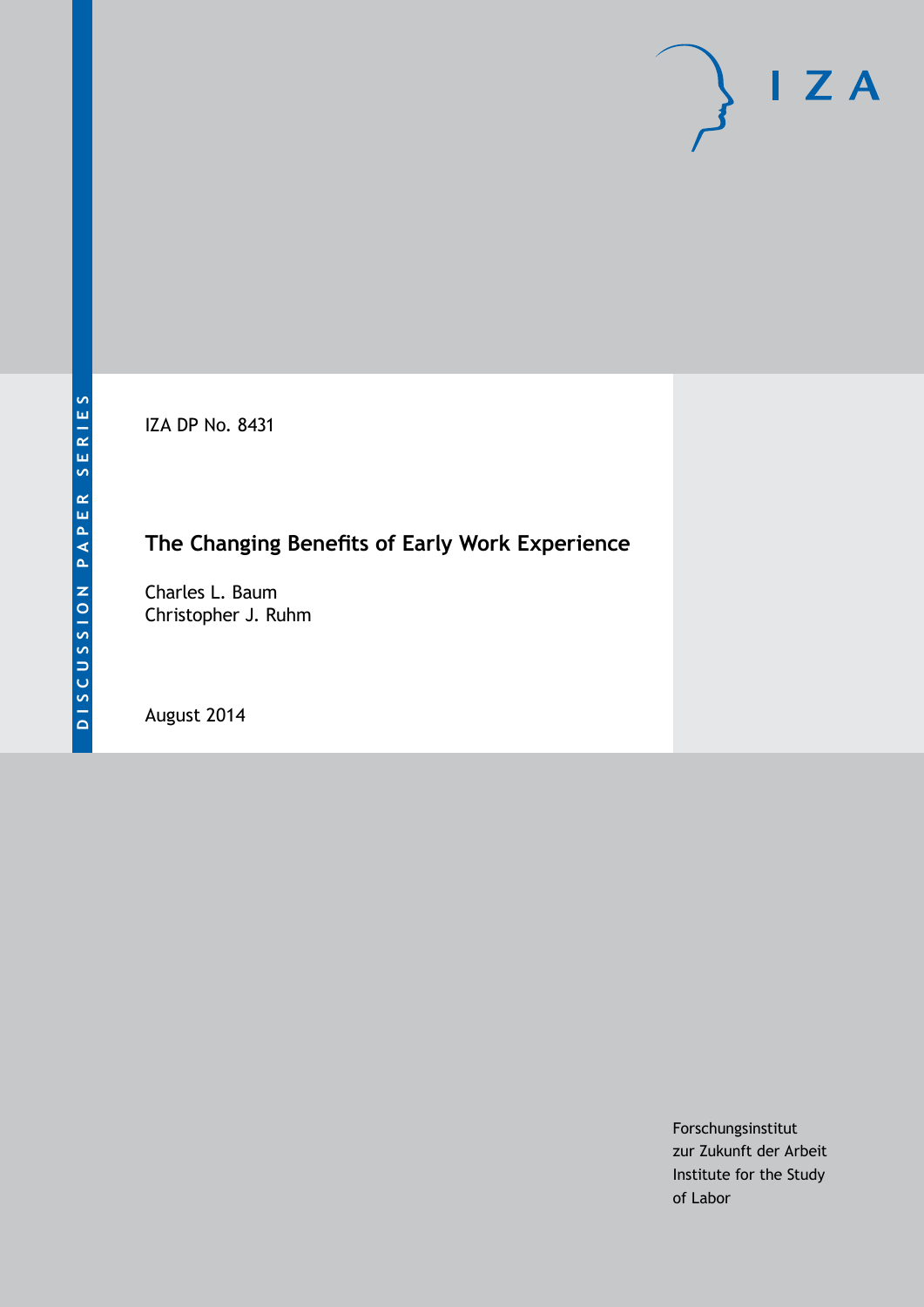# **The Changing Benefits of Early Work Experience**

### **Charles L. Baum**

*Middle Tennessee State University*

### **Christopher J. Ruhm**

*University of Virginia, NBER and IZA*

Discussion Paper No. 8431 August 2014

IZA

P.O. Box 7240 53072 Bonn Germany

Phone: +49-228-3894-0 Fax: +49-228-3894-180 E-mail: [iza@iza.org](mailto:iza@iza.org)

Any opinions expressed here are those of the author(s) and not those of IZA. Research published in this series may include views on policy, but the institute itself takes no institutional policy positions. The IZA research network is committed to the IZA Guiding Principles of Research Integrity.

The Institute for the Study of Labor (IZA) in Bonn is a local and virtual international research center and a place of communication between science, politics and business. IZA is an independent nonprofit organization supported by Deutsche Post Foundation. The center is associated with the University of Bonn and offers a stimulating research environment through its international network, workshops and conferences, data service, project support, research visits and doctoral program. IZA engages in (i) original and internationally competitive research in all fields of labor economics, (ii) development of policy concepts, and (iii) dissemination of research results and concepts to the interested public.

<span id="page-1-0"></span>IZA Discussion Papers often represent preliminary work and are circulated to encourage discussion. Citation of such a paper should account for its provisional character. A revised version may be available directly from the author.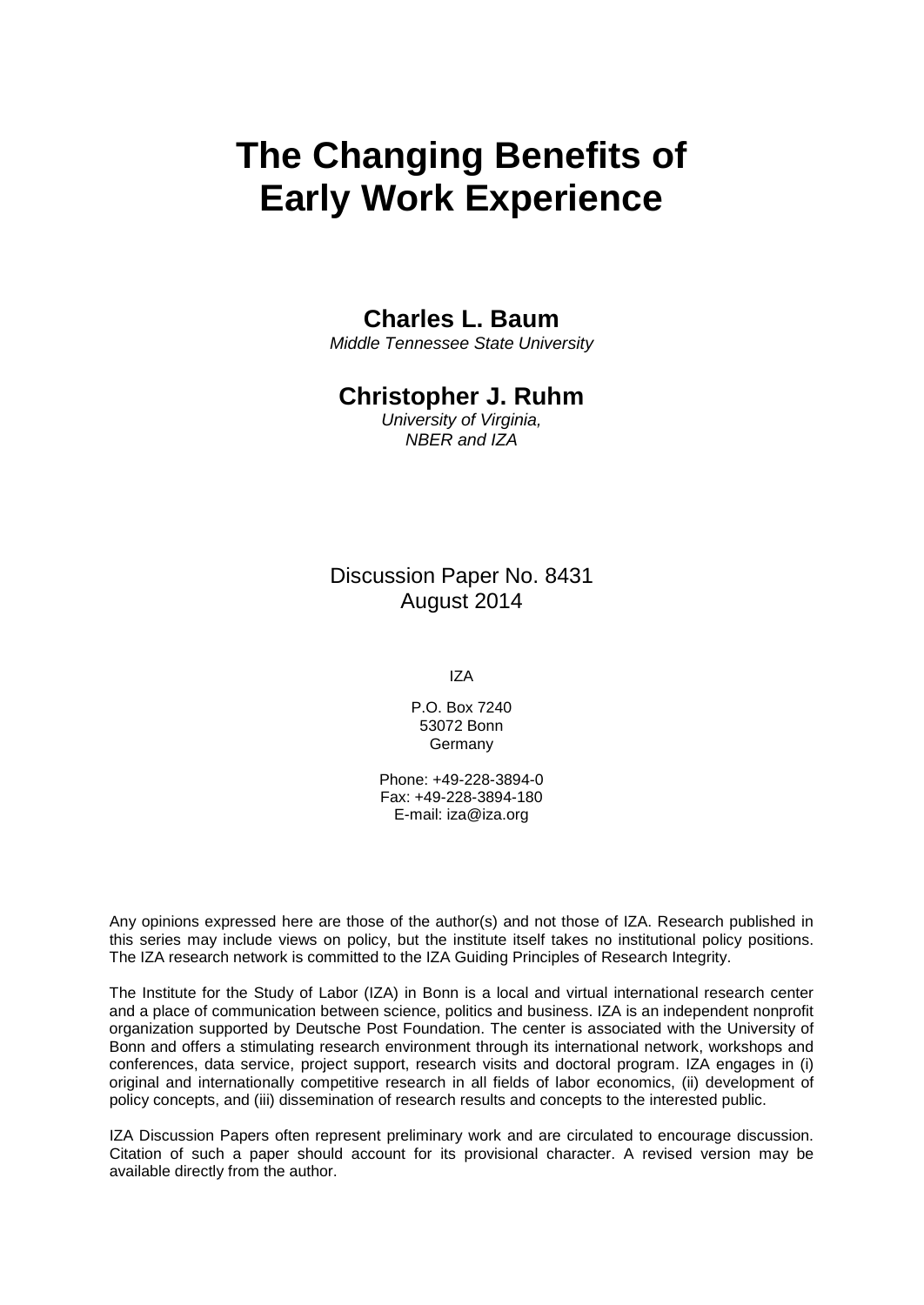IZA Discussion Paper No. 8431 August 2014

# **ABSTRACT**

# **The Changing Benefits of Early Work Experience[\\*](#page-1-0)**

We examine whether the benefits of high school work experience have changed over the last 20 years by comparing effects for the 1979 and 1997 cohorts of the National Longitudinal Survey of Youth. Our main specifications suggest that the future wage benefits of working 20 hours per week in the senior year of high school have fallen from 8.3 percent for the earlier cohort, measured in 1987-1989, to 4.4 percent for the later one, in 2008-2010. Moreover, the gains of work are largely restricted to women and have diminished over time for them. We are able to explain about five-eighths of the differential between cohorts, with most of this being attributed to the way that high school employment is related to subsequent adult work experience and occupational attainment.

JEL Classification: J13, J24, J31

Keywords: youth employment, work experience, wages

Corresponding author:

Christopher J. Ruhm University of Virginia 204 Garrett Hall, 235 McCormick Rd. P.O. Box 400893 Charlottesville, VA 22904-4893 USA E-mail: [ruhm@virginia.edu](mailto:ruhm@virginia.edu)

Ruhm thanks the University of Virginia Bankard Fund for financial support for this research.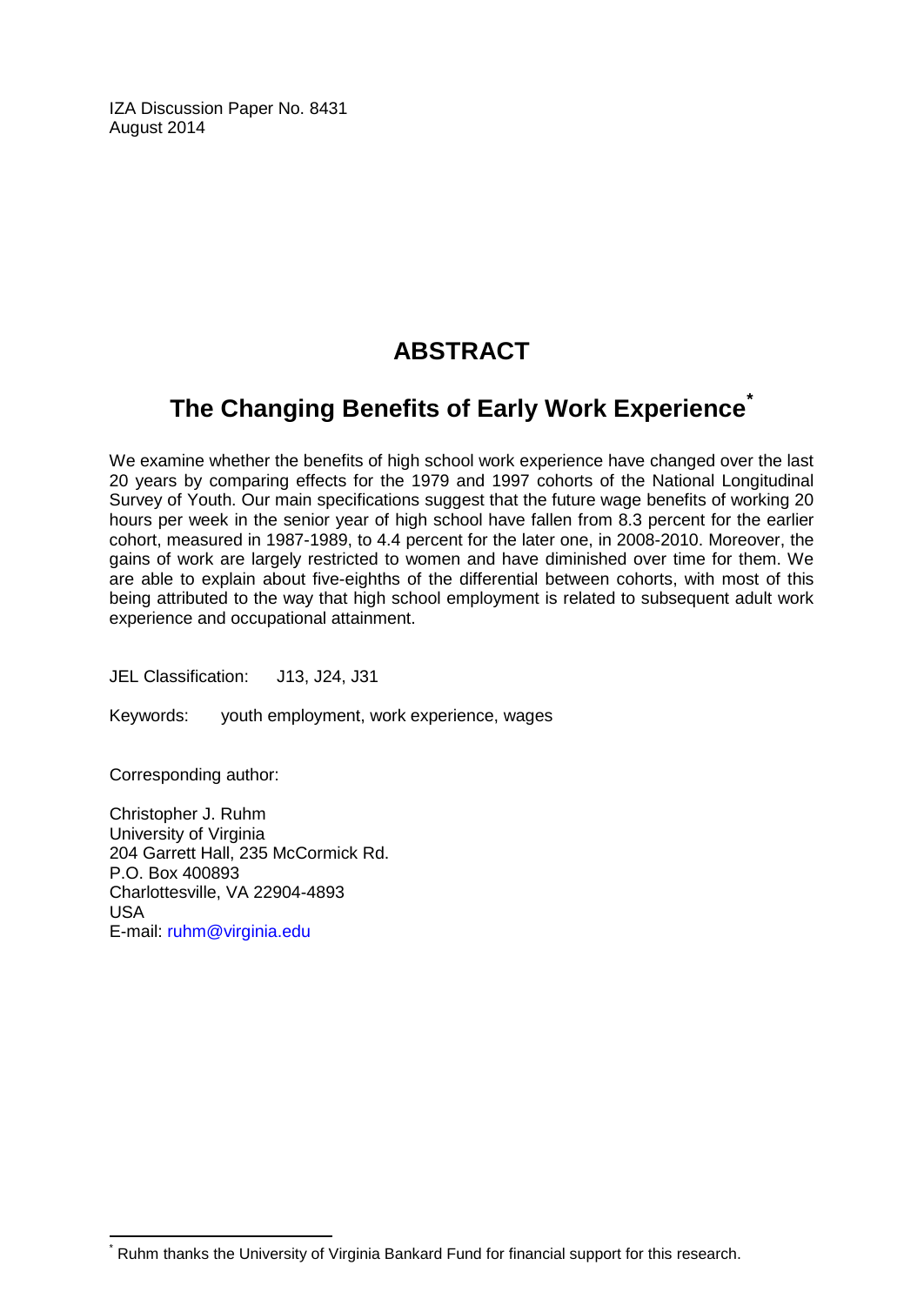#### **I. Introduction and Background**

Early work experience in high school, by facilitating the transition from school to the labor force, is believed by some to be important for later economic success (Bailey, 1995; Bishop, 1996; Osterman, 1995; Poczik, 1995). Students who are employed in high school may enhance their future employment prospects and earnings potential by learning work-related skills and forging contacts with employers. In addition, the impact of early work experience on earnings may have increased as the return to skill has risen (Oettinger, 1999). However, others (Greenberger and Steinberg, 1986; Staff, Schulenberg, and Bachman, 2010; Monahan, Lee, and Steinberg, 2011) believe that intensive early work experience is detrimental to later economic success, in part, because it harms academic performance (like high school graduation and college attendance rates). Understanding the effects of early work experience is important in its own right, and even more so because the prevalence of high school employment decreased rapidly during the first decade of the  $21<sup>st</sup>$  century. For example, analysis of Current Population Survey data by the National Center for Education Statistics (2012) reveals that the employment rate of high school students (aged 16 and older) remained roughly constant (at around 32 percent) during the 1990s, but decreased rapidly after 2000, such that only 16 percent were employed in  $2010<sup>1</sup>$  $2010<sup>1</sup>$  $2010<sup>1</sup>$ 

<span id="page-3-0"></span><sup>1</sup> Possible reasons for the decline include the Great Recession (December 2007 through June 2009), increased competition for jobs from immigrants, former welfare recipients and other adults, as well as an increased emphasis on education and in the availability of financial aid for college (Aaronson, Park, and Sullivan, 2006; Astone, Hao, and Cherlin, 2004; Gottschalk and Hansen, 2003; Sum, Harrington, and Khatiwada, 2006; Smith, 2011; 2012). Since our later cohort were high school students around the turn of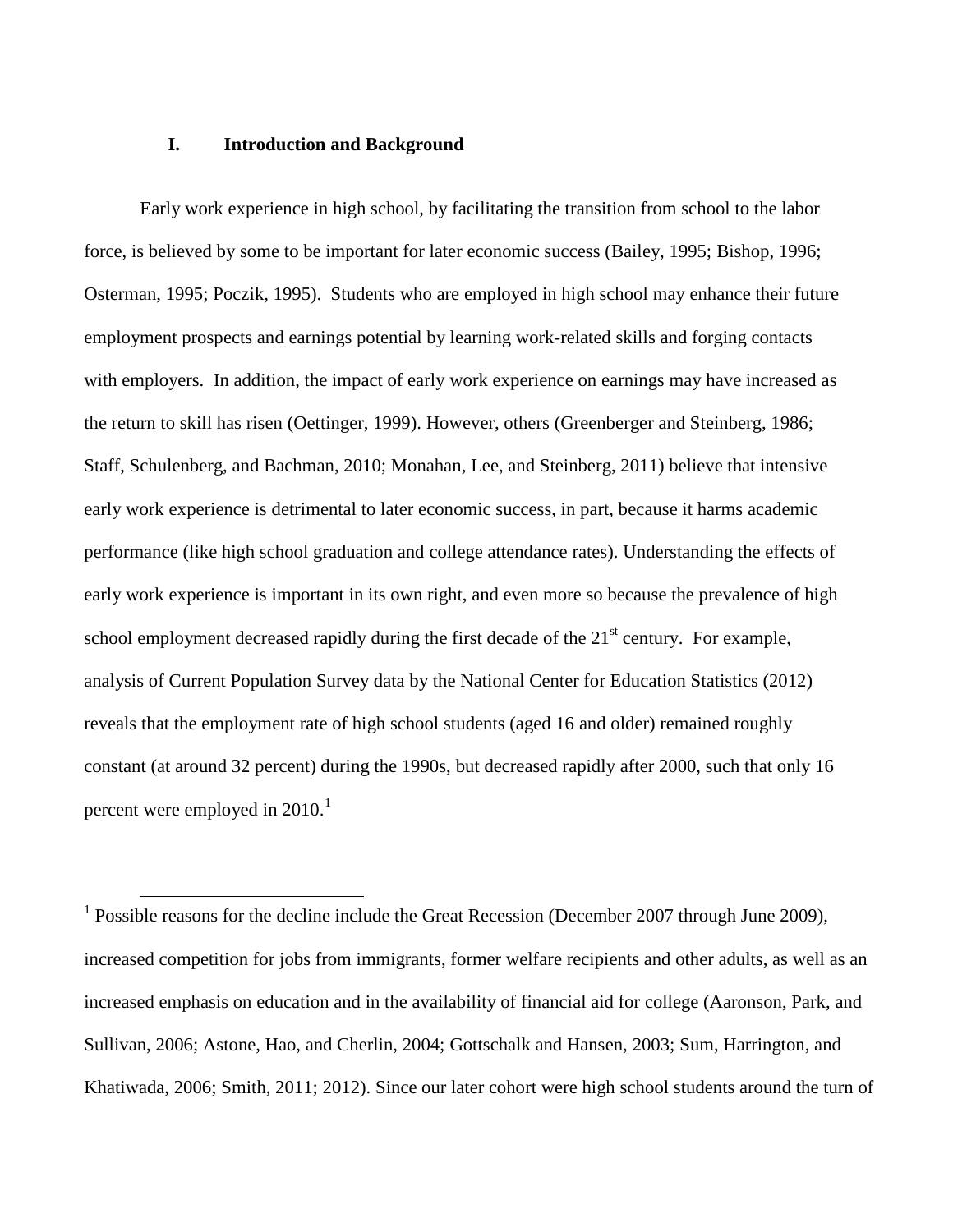We address these issues by using data from two cohorts of the National Longitudinal Survey of Youth (NLSY) to study how the employment of high school students, particularly seniors, is related to subsequent labor market outcomes. Most previous research uses data for the 1979 cohort of the NLSY (NLSY79). We supplement this with data from the 1997 cohort (NLSY97), which includes youths who were in high school around the turn of the millennium. In addition to examining how the associations between student employment and future labor market outcomes have shifted over time, we attempt to identify the reasons for the changes. Our main finding is that working during the senior year of high school yields significantly smaller future labor market benefits for the recent (NLSY97) cohort than for the earlier (NLSY79) one. For example, the average wage premium from 20 weekly hours of senior work experience is about twice as large for NLSY79 respondents in 1987-1989 (8.3 percent) as for their NLSY97 counterparts in 2008-2010 (4.4 percent). Our estimates suggest that one-half to two-thirds of this trend operates through effects on subsequent labor market experience and occupational attainment. Specifically, senior year employment was predicted to decrease the probability of subsequently working in the relatively lowpaid service sector for the 1979 cohort but to increase it for the 1997 cohort. In addition, working during high school has a smaller estimated positive effect on post-high school work experience for the later group than for the earlier one and the returns to this experience have also trended downwards. Conversely, changes in the effects of high school employment on educational attainment do not play much of a role.

the millennium, as discussed below, this reduction in high school employment is not directly observed in our analysis.

 $\overline{a}$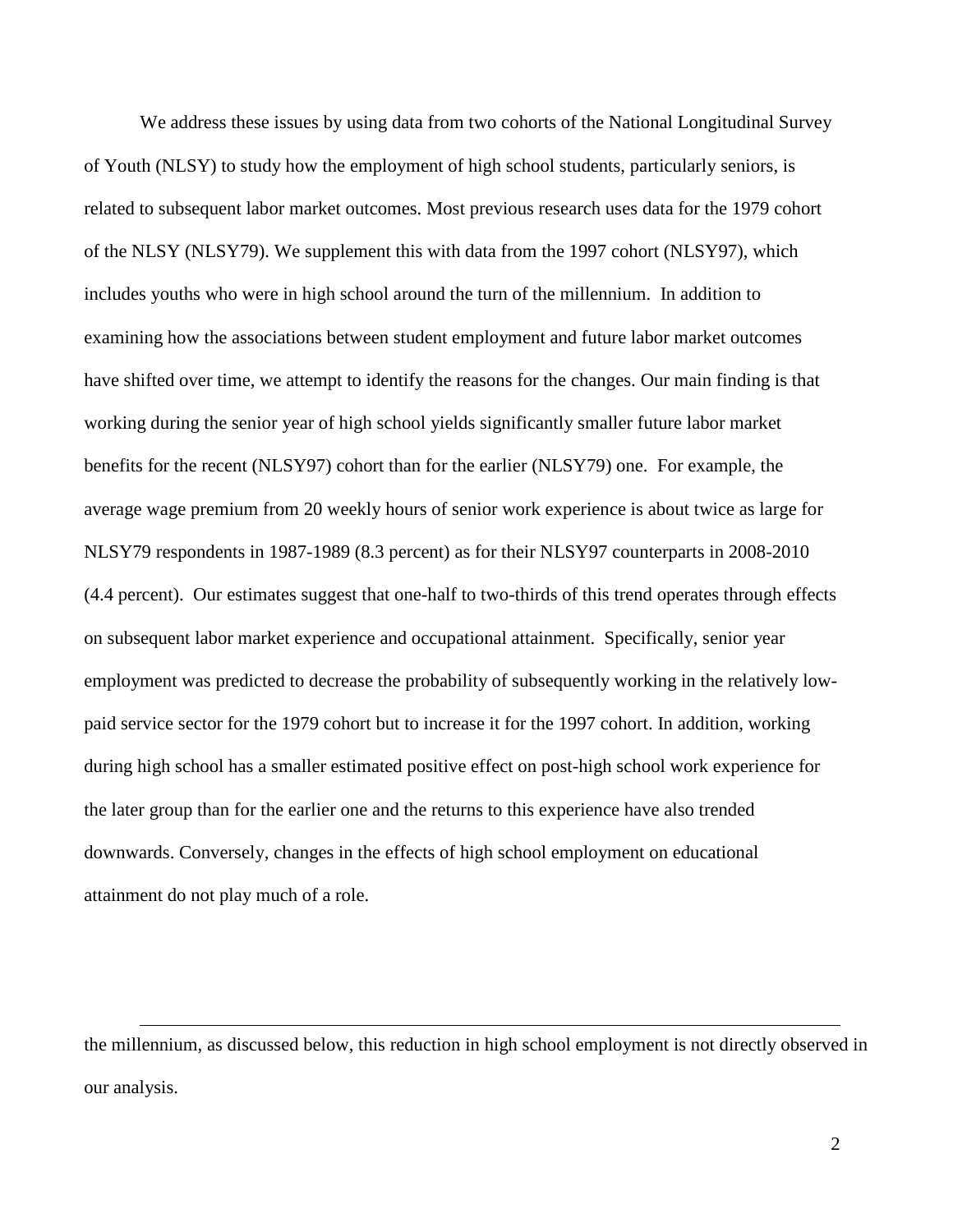#### **II. Theory and Existing Evidence**

The human capital, signaling, and occupational socialization models all suggest conditions under which adult wages will be enhanced by high school employment. For instance, using the human capital model (Becker, 1975; Mincer, 1974), high school work experience might improve future labor market outcomes because employed students acquire skills and knowledge that increase their productivity. This effect might be complemented in the screening model (Spence, 1973; Arrow, 1973) if market work in high school is a signal of high labor productivity. These effects will be reinforced if, as predicted by the occupational socialization model, working during high school promotes favorable work attitudes, stronger work orientation, higher self-reliance, better time management skills or positive self-concepts (Mortimer and Finch, 1986; Steel, 1991).<sup>[2](#page-3-0)</sup> Alternatively, high school employment might have negative effects. For instance, it could decrease cognitive skill accumulation by reducing educational attainment, as proxied by high school GPA, dropout or graduation rates, and college attendance (Greenberger and Steinberg, 1986), in part because it reduces the time available for studying (Kalenkoski and Pabilonia, 2009; 2012) or increases stress or exhaustion (Steinberg, Fegley, and Dornbusch, 1993).

<span id="page-5-0"></span>Most previous research finds that high school employment enhances future employment opportunities and increases wages (Carr, Wright, and Brody, 1996; Hotz, Xu, Tienda, and Ahituv, 2002; Light, 1999, 2001; Marsh, 1991; Meyer and Wise, 1982; Mortimer and Finch, 1986; Ruhm, 1997; Steel,

<sup>&</sup>lt;sup>2</sup> Stern and Nakata (1989) suggest that early work experience develops on-the-job "learning" skills, which help employees approach new problems effectively, understand the steps required to complete assignments, identify the information needed to complete an operation, or devise a means by which to attain requisite information. Stern and Nakata believe developing the ability to learn on the job is becoming more important with technological change, increased employee decision-making, and the economy's shift from high-volume manufacturing to low-volume specialized production.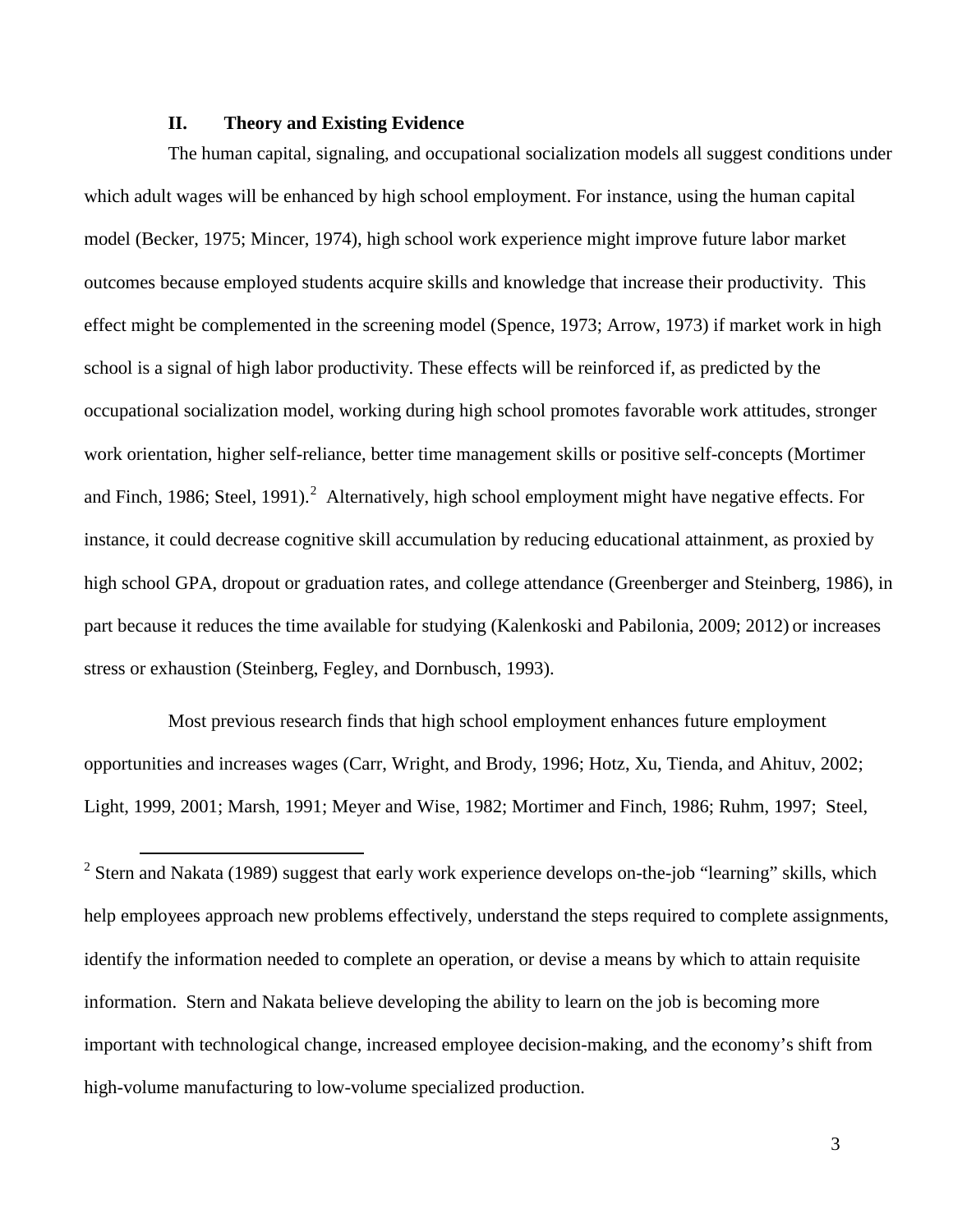1991; Stephenson, 1981; Stern and Nakata, 1989).<sup>[3](#page-5-0)</sup> Ruhm (1997) shows that early work experience during the senior year has positive effects on future hourly and annual earnings, fringe benefits (e.g., retirement pensions and health insurance), and occupation status measured 6 to 9 years later. Meyer and Wise (1982) find that post-high school annual employment increases by 1.5 weeks and wages by 5 to 9 percent for every five additional hours of work per week during high school. Light (1999) indicates that high school employment raises wages for the first six years after graduation – by six percent for working 25 hours per week, versus not working – but with the effects disappearing by 7 or 8 years after graduation. Light (2001) suggests that two years of in-school employment raise the wages of college graduates by 10 to 18 percent. Carr, Wright, and Brody (1996) estimate that high school employment increases labor force participation, employment, and income measured ten years later. Conversely, Hotz, Xu, Tienda, and Ahituv (2002) conclude that the positive effects of high school work on wages found in the literature are due to unobserved heterogeneity. However, Light (2001) believes that this is because Hotz et al. (2002) examine whether or not students work rather than differences in work intensities.

<span id="page-6-0"></span><sup>3</sup> Stern, Finkelstein, Urquiola, and Cagampang (1997) differentiate between the effects of "co-op" versus "non-school-supervised" work, with co-op work defined as where teachers and employers develop a workrelated training plan for the student. They show that both types of employment significantly decrease high school grades, but the negative effects of non-school-supervised work are larger than those of co-op jobs. Neumark and Joyce (2001) use NLSY97 data to study the effects of school-to-work programs on current school enrollment, employment, hours of work, wages, and educational attainment and on expectations of future education and employment. They find similar effects of program participation on students' expectations but none on any of the other outcomes. Their results must be interpreted with caution because data are from the 1997 wave when respondents were roughly 12 to 16 years of age, when many of the outcomes were seldom observed.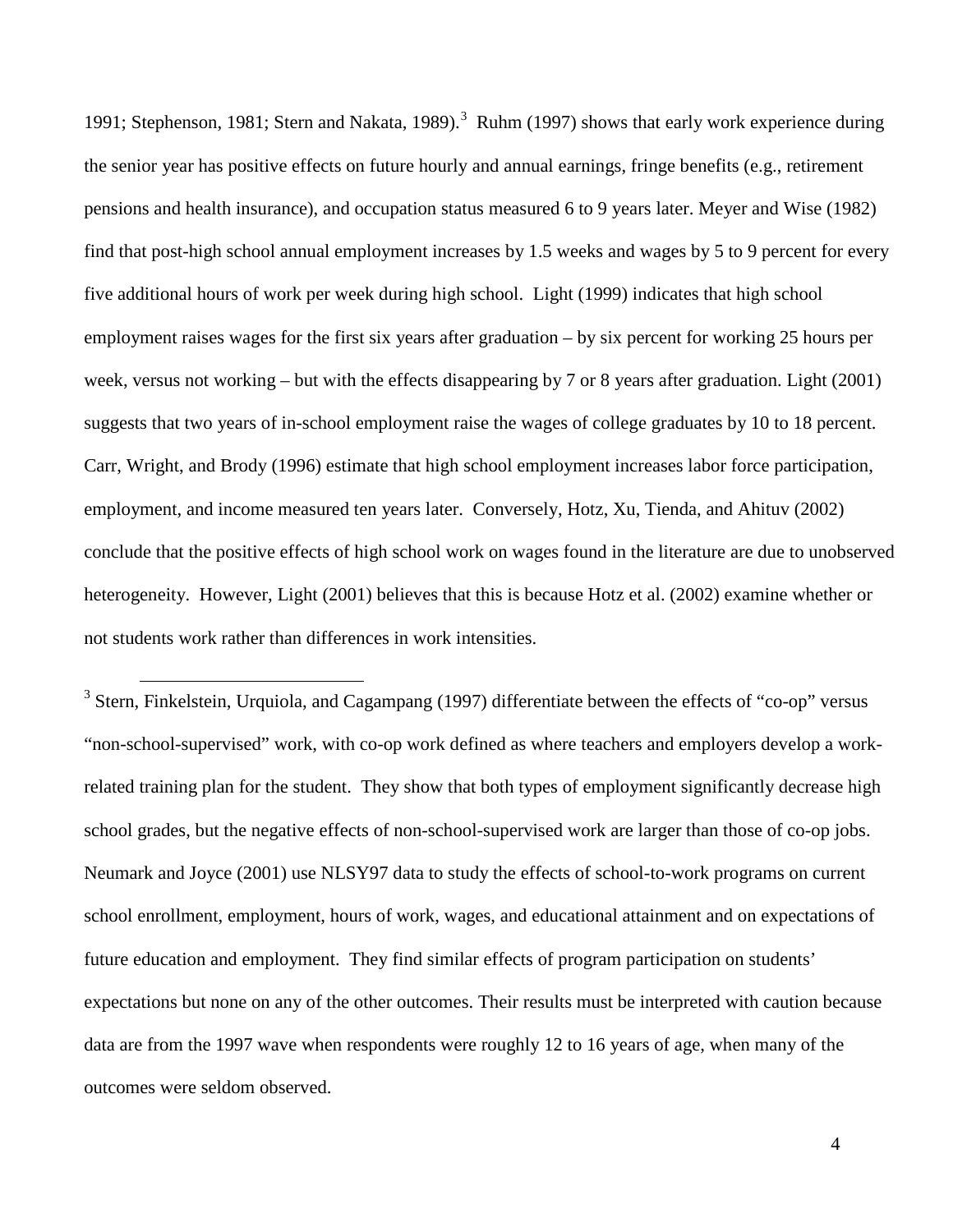Other studies investigated effects on educational performance during high school.<sup>[4](#page-6-0)</sup> Early research (e.g. Greenberger and Steinberg, 1980; Marsh, 1991; Mortimer and Finch, 1986; Steinberg and Dornbusch, 1991; Steinberg, Greenberger, Garduque, and McAuliffe, 1982; Steinberg, Greenberger, Garduque, Ruggiero, and Vaux, 1982; and Steinberg, Fegley, and Dornbusch, 1993) shows that high school hours have detrimental effects on multiple measures of high school performance, particularly for students working intensively (more than 20 hours per week). Some later investigations concur (Carr, Wright, and Brody, 1996; Eckstein and Wolpin, 1999; Oettinger, 1999; Tyler, 2003), while others find that modest amounts of work may have positive consequences (D'Amico, 1984; DeSimone, 2006; Lillydahl, 1990; Mortimer, Finch, Ryu, Shanahan, and Call, 1996; Schill, McCartin, and Meyer, 1985; Steel, 1991) or no effect on academics (Buscha, Maurel, Page, and Speckesser, 2011; Gottfredson, 1985; Lee and Orazem, 2010; Montmarquette, Viennot-Briot, and Dagenais, 2007; Sabia, 2009), or that any "effects" are primarily due to unobserved characteristics such as preexisting preferences for work over school (Bachman, et al., 2003, 2008, 2011; Rothstein, 2007; Schoenhals, Tienda, and Schneider, 1998; Staff, Schulenberg, and Bachman, 2010; Warren, 2002; Warren and Lee, 2003; Warren, LePore, and Mare, 2000).<sup>[5](#page-7-0)</sup>

<span id="page-7-0"></span><sup>5</sup> Ehrenberg and Sherman (1987), Stinebrickner and Stinebrickner (2003) and Arano and Parker (2008) examine the consequences of employment while in college. Ehrenberg and Sherman find little impact on grades but that off-campus employment negatively affects enrollment and on-time graduation. Stinebrickner and Stinebrickner find college work decreases grades. Other related studies have examined the effects of high school students' marketplace work on psychological factors.

<span id="page-7-1"></span><sup>&</sup>lt;sup>4</sup> Yet another line of research examines the effects of summer youth employment programs on academic and behavioral outcomes (e.g., see LaLonde, 2003, and Leos-Urbel, 2012).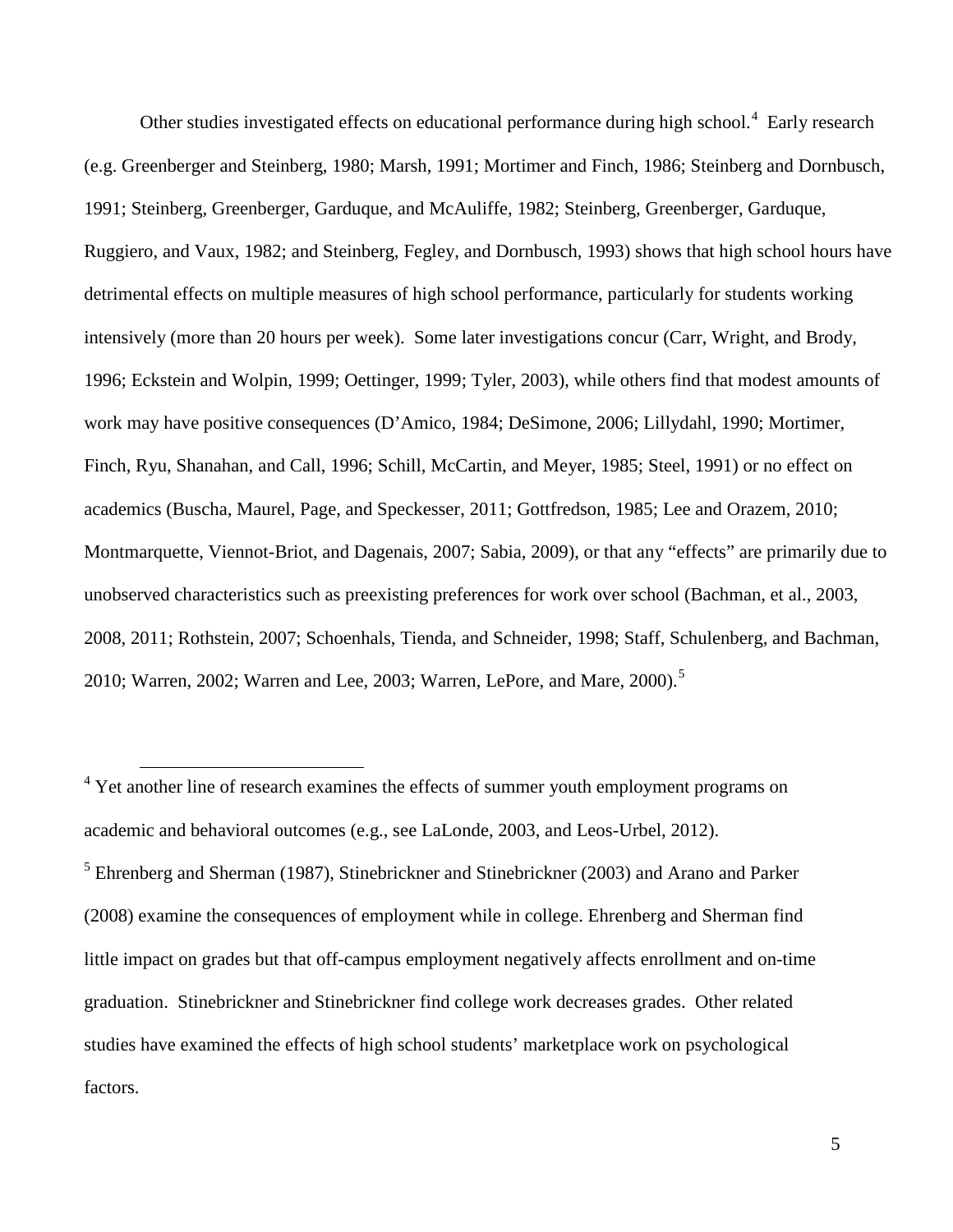#### **Data**

Data are from the 1979 and 1997 National Longitudinal Survey of Youth cohorts (NLSY79 and NLSY97). The NLSY is well-suited for our purposes because it collects detailed information about the employment experiences and background and school characteristics of high school students, as well as their subsequent labor market outcomes many years later. From 1979 through 1994, the NLSY79 annually interviewed a cohort of respondents aged 14 - 21 in 1979. After the 1994 survey, the NLSY79 began interviewing biennially, and these respondents have since been reinterviewed on that basis. The original NLSY79 sample contained 12,686 individuals, including 6,283 females and oversamples of blacks, Hispanics, low-income whites, and military personnel. The military sample was dropped in 1984 and the low-income white sample in 1990. We exclude both from our analysis because the NLSY97 does not contain comparable oversamples. The NLSY97 began annually interviewing 8,984 youths, aged 12 through 16 on January 1, 1997, and is ongoing. The NLSY97 sample contains 6,748 cross-sectional observations and an oversample of 2,236 additional black and Hispanic respondents.

The NLSY79 cohort is used to examine how high school work experience occurring at the turn of the  $21<sup>st</sup>$  century is related to the subsequent labor market outcomes of adults, aged 26 to 30, in 2010. The 1979 NLSY cohort provides corresponding information on the effects of high school employment occurring during the 1980s, or approximately 20 years earlier.

#### High School Employment

The NLSY identifies labor force status in each week covered by the surveys. Respondents report being employed, unemployed, or out of the labor force and the number of hours worked in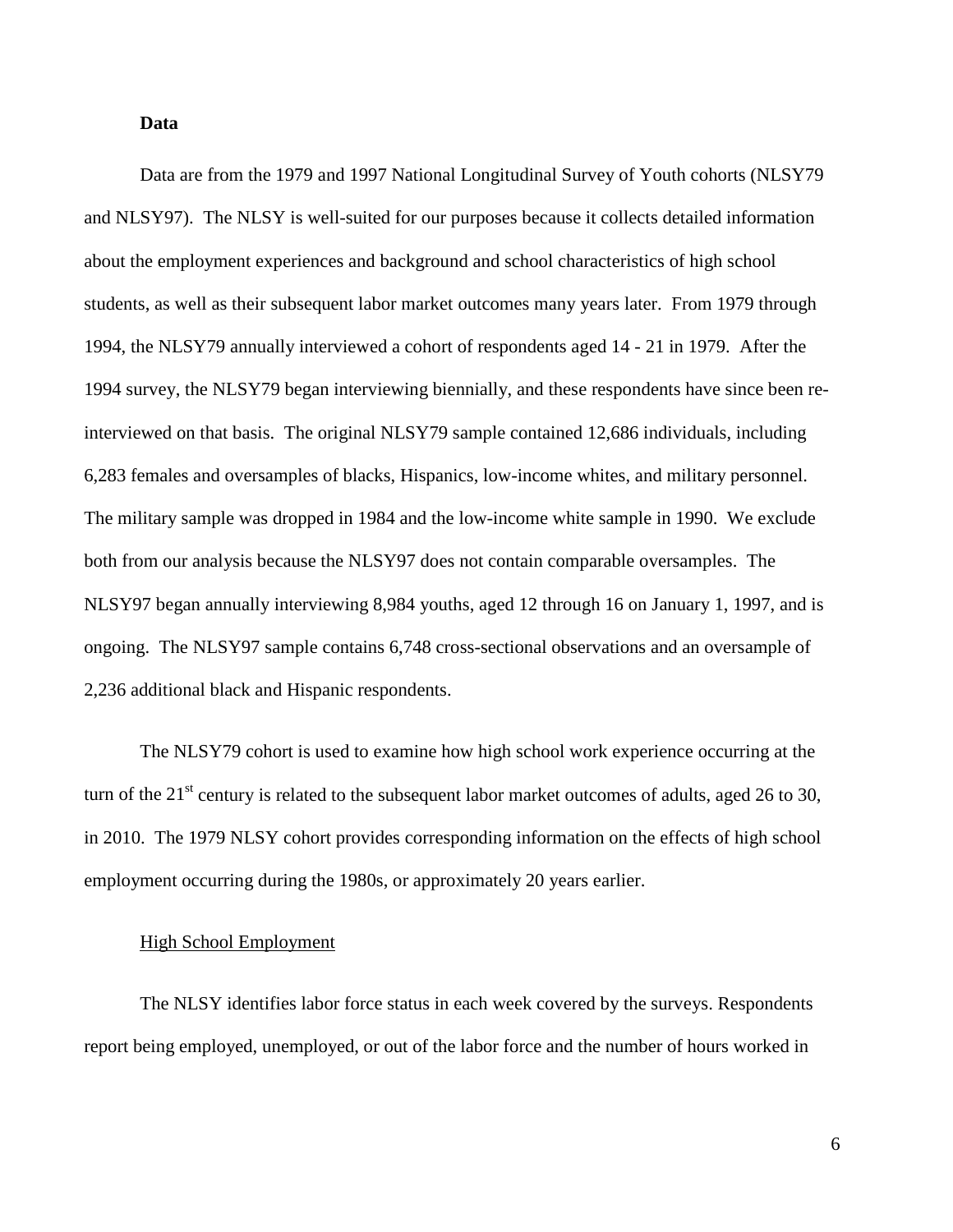each week (if employed). <sup>[6](#page-7-1)</sup> Following Ruhm (1997), we use the months of October, November, February, March, April, and May for academic-year work experience to avoid employment during times out of school (e.g., Christmas break or summer break). Where possible, we identify early work experience during the sophomore, junior, and senior high school grades, although most of our analysis focuses on senior year employment because the effects are smaller or nonexistent at younger ages. Our primary specifications examine average weekly work hours during the academic year but we also present results for non-linear work hours effects and for average hours worked per week during the summer between the junior and senior years.<sup>[7](#page-9-0)</sup> We top-code work hours at 40 when respondents working longer hours during the academic year.<sup>[8](#page-9-1)</sup>

<span id="page-9-2"></span><span id="page-9-0"></span> $<sup>7</sup>$  Following Ruhm (1997), we use the eight-week period beginning July 1 to reflect summer employment</sup> experiences.

<span id="page-9-1"></span><sup>8</sup> An alternative to the work history data is to use status in the week prior to the survey. Ruhm (1997) prefers the accuracy of reference week measures and supplies evidence that hours worked in recall data are often overstated. However, Rothstein (2007) points out that recall data offers the "major" advantage of covering the entire academic (or summer) period, noting that because work hours tend to increase over the academic

 $6$  The NLSY97 identifies whether respondents (aged 14 and over) work at an "employee-type" job (for a regular employer) or a "freelance-type" job (where the youth has no boss or works for him or herself) in each week from 1994 through the most recent survey. The NLSY79 work history begins January 1, 1978 and does not distinguish between employee-type and freelance-type employment. For this reason, we make no such a distinction in our analysis, but we acknowledge this may mask heterogeneous effects on later economic outcomes, particularly for younger students if they are the ones most likely to babysit, cut grass, etc.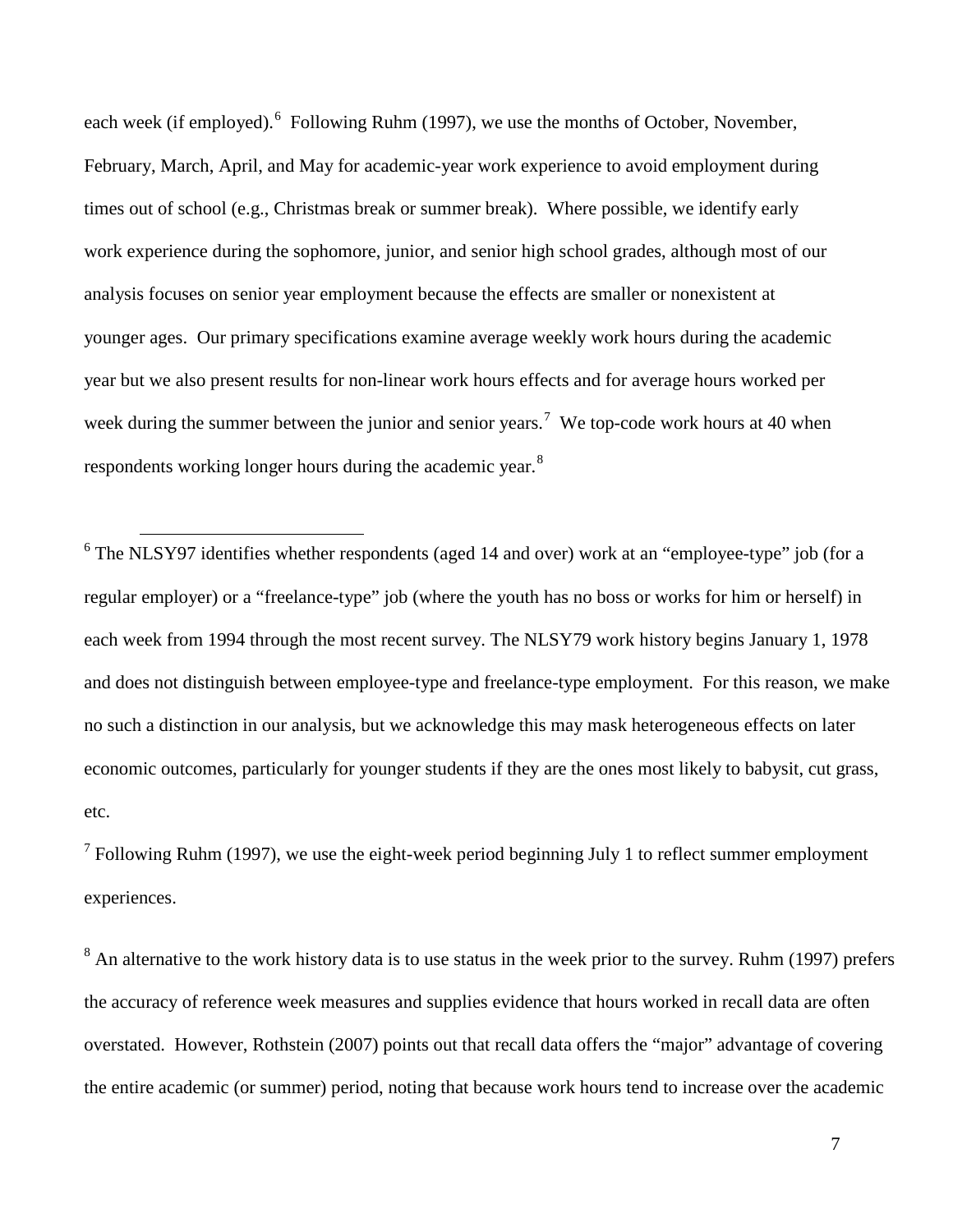The youngest NLSY97 respondents (who were 12 years of age in 1997) were in high school from approximately 1999 through 2003 and the oldest (aged 17 in 1997) from about 1994 through 1998. Thus, high school work experience for the 1997-cohort NLSY occurred from approximately 1994 through 2003, but was only observed in the data starting in 1997. The youngest NLSY79 respondents (who were 14 in 1979) were in high school from approximately 1981 through 1985 and the oldest (aged 21 in 1979) from about 1972 through 1976. The NLSY79 work history begins with the first week of January 1978, so that high school work experiences for the 1979-cohort are available from 1978 through 1985. We examine labor market experiences at least five years after graduation, or from 2008-2010 for NLSY97 respondents (requiring high school graduation no later than 2003) and from 1987-1989 for NLSY79 respondents (requiring high school graduation no later than 1982).

We do not always have the information needed to identify early work experience during each year of high school. Most frequently, this is because the individual began high school before the start of the NLSY survey (e.g. for an NLSY79 respondent aged 16 in 1979). We include persons providing information identifying work experience during at least a portion of high school in most of the analysis, because it should be largely random whether a respondent's time in high school  $\overline{a}$ year, reference week work hours may be unduly influenced by the interview date. Work history data also allows academic year work hours and summer work to be compared. We use the recall data throughout the analysis because survey-week work hours are only collected in the 1997, 2000, and 2006 NLSY97 surveys. As did Ruhm (1997), we find that work hours in the NLSY work histories are approximately 10 to 15 percent higher than corresponding survey-week work hours. To explore how this influences the results, we re-estimated the preferred log wage models using reference week work hours. These yielded similar estimates that were less precise due to smaller samples.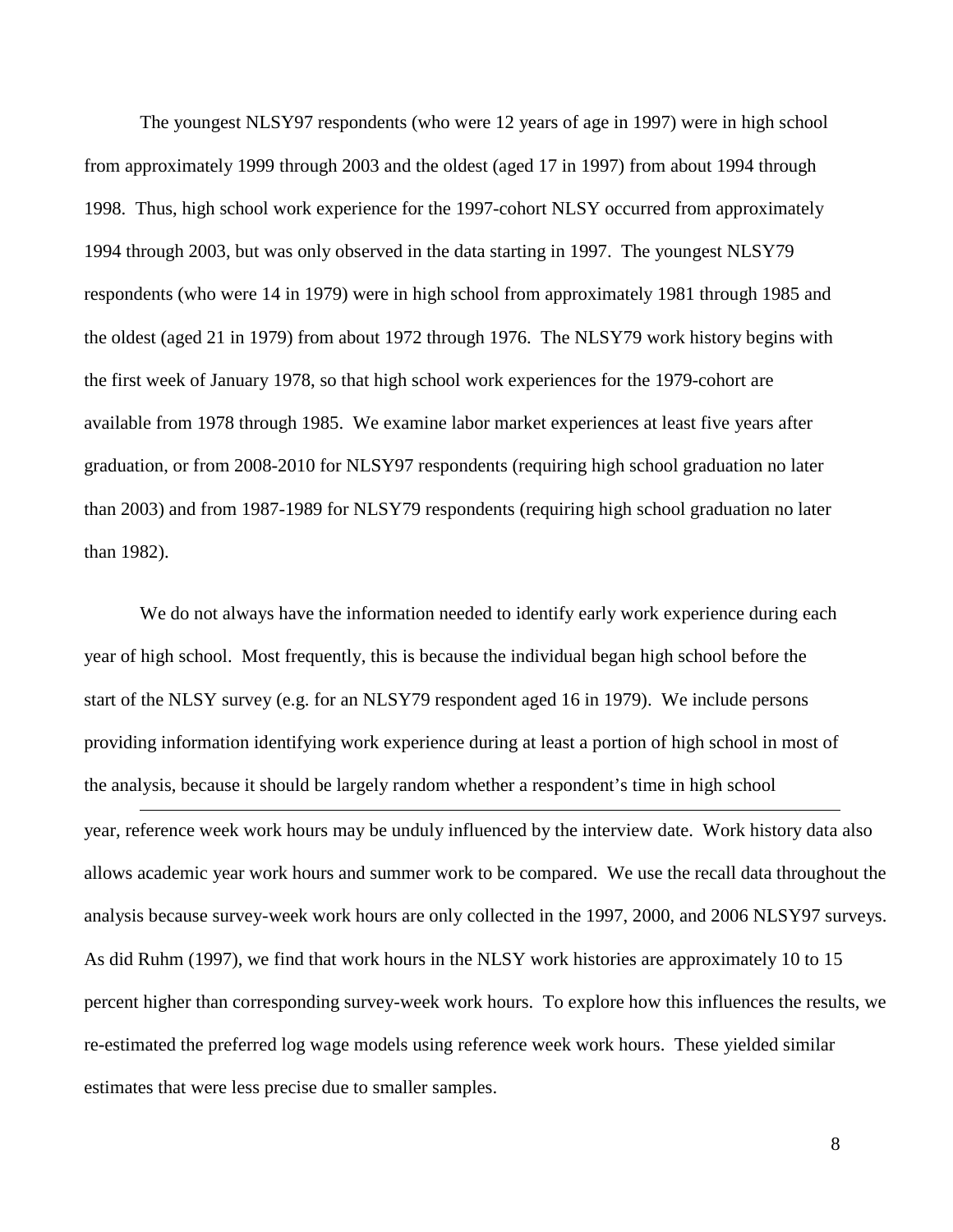completely overlaps with the NLSY survey period (e.g., whether a NLSY79 respondent was 12 or 16 in 1979) and because we are reluctant to discard potentially useful information. However, we also conducted sensitivity analysis limiting the sample to those whose work experiences are identified in each high school year.

Table 1 presents descriptive statistics on high school work experience. Most high students (82 percent of NLSY79 respondents and 85 percent of the NLSY97 sample) are employed at some point during high school. Average work hours increase with high school grade from less than 5 per week for sophomores to 13 or 14 per week for seniors. Students work more during the summer between the junior and senior year than during either academic year. Three-quarters of students work at some point during their senior year; 30 percent for more than 20 hours per week and the overall prevalence of high school work changed relatively little over the analysis period.<sup>[9](#page-9-2)</sup>

#### Adult Labor Market Outcomes

<span id="page-11-0"></span>Our primary dependent variable is the natural log of hourly wages measured when the respondents are 23-29 years old (or around 5-11 years after the expected date of high school graduation). We also analyze supplementary outcomes including: *(i)* whether the respondent is  $9$  These statistics are similar to Ruhm's (1997) for the NLSY79 and Rothstein's (2007) for the NLSY97, although both use slightly different sample selection criteria. For example, Ruhm reports that NLSY79 seniors work in 52.3 percent of the academic-year weeks compared to 55.9 percent in our sample (for NLSY79 respondents examined in the 1987-1989 period) and 12.3 hours per week compared to 13.3 hours in our sample. Rothstein shows that male (female) NLSY97 seniors work in 52.1 (57.0) percent of schoolyear weeks compared to 59.2 percent in our sample and in 12.9 (13.0) hours per week compared to 13.8 hours here.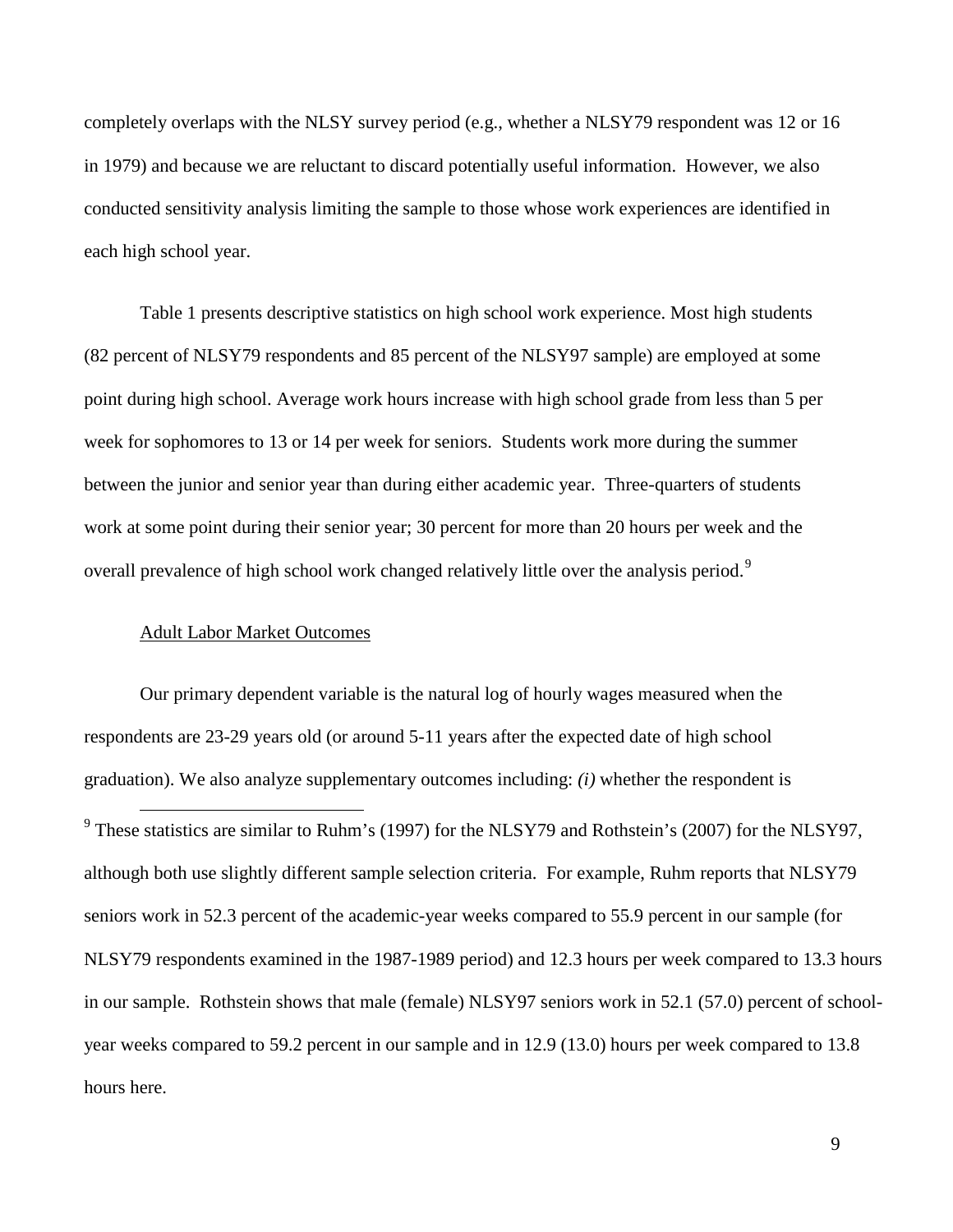employed, *(ii)* annual weeks and hours worked, *(iii)* annual weeks unemployed, *(iv)* annual and weekly earnings, and *(v)* the receipt of medical insurance and retirement or pension benefits. All dollar figures are adjusted for inflation, using the CPI, to year-2012 dollars. The NLSY's weekly work history described above is used to create the measures of annual weeks and hours worked and annual weeks unemployed (and whether the adult was employed) on a calendar year basis. The NLSY surveys provide additional information on jobs held during the survey year—since the last interview—and this information is used to create the hourly wage and employment benefits measures on a survey year basis. Adult labor market outcomes are averaged across three survey waves or calendar years to smooth temporary fluctuations – the 2008-2010 surveys for NLSY97 respondents and the 1987-1989 surveys for NLSY79 respondents. When data is missing for one of these survey years, we average over the two remaining surveys to avoid losing observations.

Table 2 presents descriptive statistics on adult economic outcomes for the two cohorts. Hourly wages are slightly higher for the later (NLSY97) cohort, as expected since wages tend to grow over time, but the differences are small. Rates of employment and weeks worked are similar but weekly work hours appear to have fallen modestly over time, while unemployment has risen. The receipt of health insurance and retirement/pension plan benefits may have trended slightly downwards at the same time that education increased.

Table 3 shows the association between senior year high school employment and selected future labor market outcomes: hourly wages, annual weeks worked, and college degree completion, with the data weighted so as to provide nationally representative results. We divided senior grade workers into categories: 0, 1-10, 11-20 and >20 hours, and did the same for employment during the summer prior to the senior year. Adult wages and weeks worked are typically lowest for those who did not work as students during the academic year and are generally highest for those who worked

10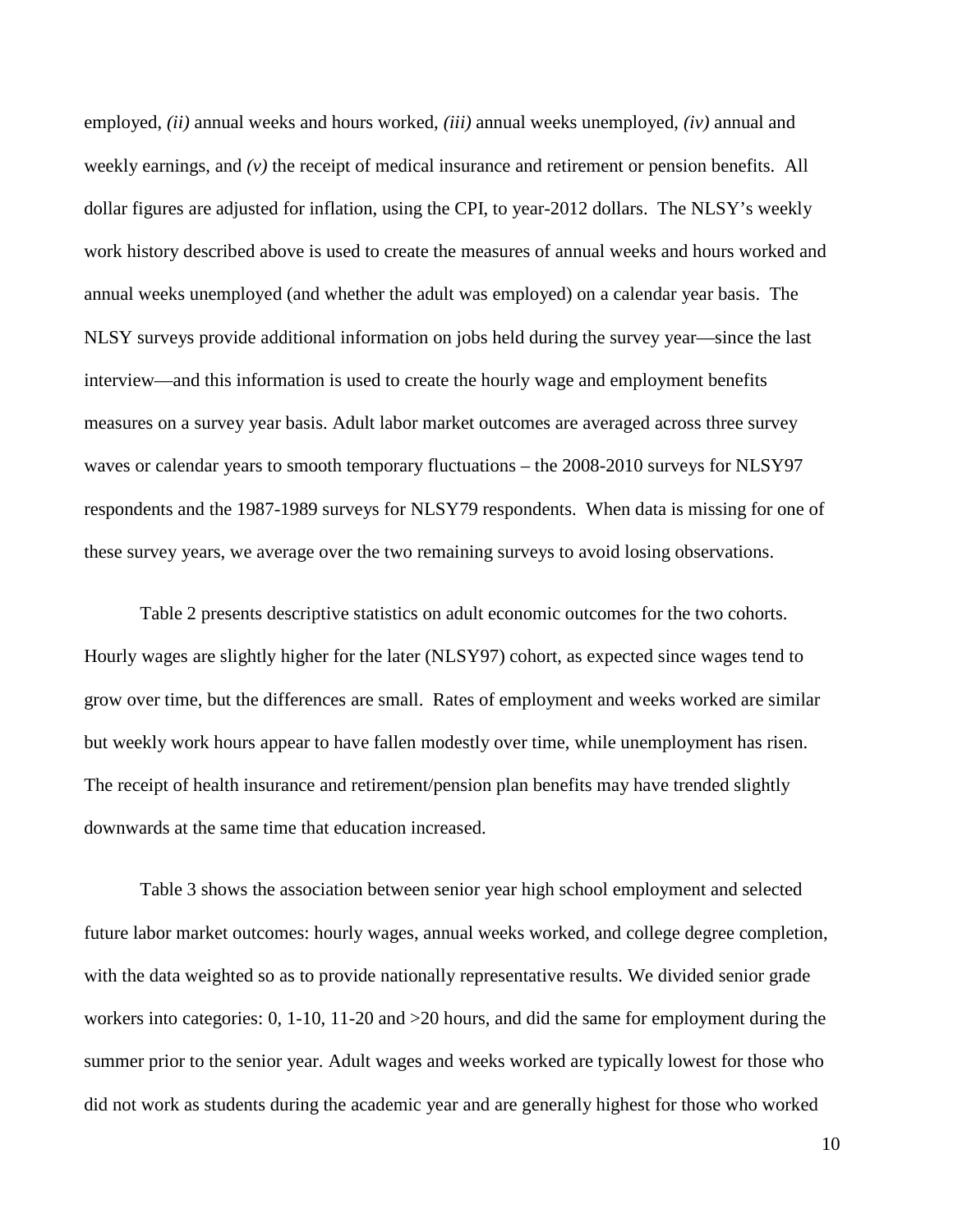long hours. Interestingly, the gradient weakened over time, suggesting a lower return to student employment in recent years. College completion rates were highest for those who worked relatively short (0-10) hours in their senior year of high school. Summer employment positively correlates with future wages and weeks worked, but less so with educational attainment.

#### **III. Empirical Specification**

We use multivariate regression to explore the predicted effect of early work experience on adult labor market outcomes  $(W_{it})$ , primarily log wages, which are measured for respondent i at time t. The key explanatory variables are early employment experiences  $(E_{it})$ . Formally, we estimate

$$
W_{it} = \beta_0 + \beta_1 X_{ist} + \beta_2 E_{it} + \varepsilon_{it},
$$
 (1)

where X, in the basic model, includes standard demographic controls for gender, race/ethnicity, age, marital status, family size, cigarette smoking, body mass index (BMI), region of residence, and urbanicity. Time-varying demographic characteristics (e.g., family size, region of residence) are measured during adulthood and included in all models and some specifications contain additional covariates.<sup>[10](#page-11-0)</sup> To prevent sample loss from missing values for covariates that are not the primary focus of our analysis, we generate a dummy variable for each regressor that equals one when the data are missing or incomplete, with that covariate then coded with a zero (e.g. see Tyler, 2003). We exclude from our basic model controls for adult occupation, education, work experience and tenure, since high school employment may affect adult labor market outcomes through these factors. Subsequent specifications include controls for these potential mediating factors.

<span id="page-13-0"></span>High school employment is unlikely to occur randomly. Ideally, the supplementary covariates account for this non-random selection; however, the estimates may be biased if they do

 $10$  Descriptive statistics for selected demographic characteristics are supplied in Appendix Table A1.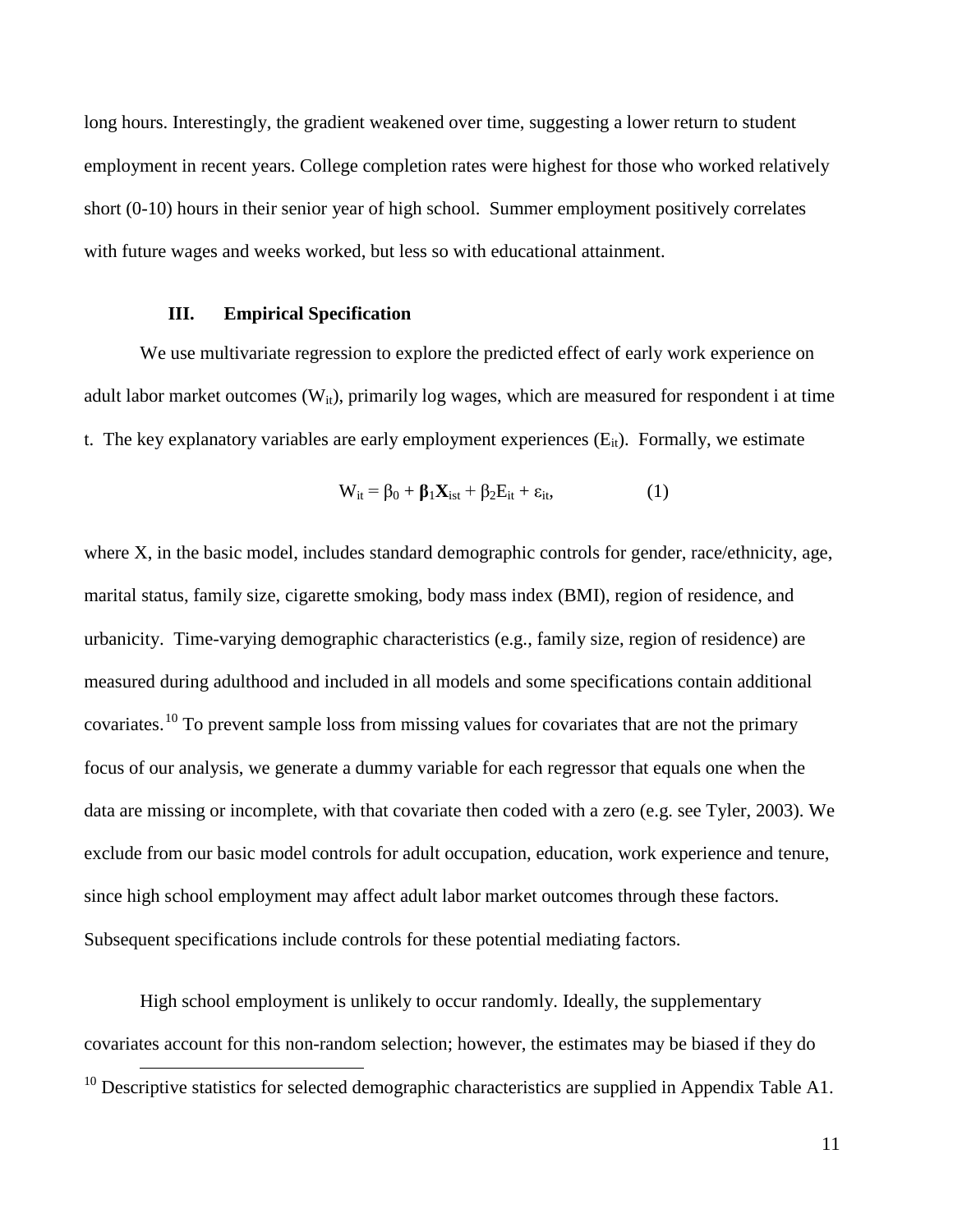not. For example, if that high school students who work in the labor market have less academic ability, the estimated effect of early employment on later wages is likely to be biased downwards. Our primary strategy for minimizing this potential heterogeneity bias is to successively include more detailed controls for family background, student ability, and school characteristics that might reflect differences between high school students who are and are not employed. The characteristics available vary somewhat between the NLSY79 and NLSY97: the former contains more detailed family background information and the latter more information about school characteristics and experiences. Specifically, the vector of family background characteristics always includes mother's and father's education, living with both parents, whether English was spoken at home, town size, and religious affiliation. Church attendance is also included for NLSY97 respondents as are parents being foreign born and whether the household had magazine or newspaper subscriptions and the number of siblings for the NLSY79 sample. Ability is measured by the Armed Services Vocational Aptitude Battery (ASVAB) test score for the NLSY97 and the Armed Forces Qualifications Test (AFQT) score for the NLSY79. We also include eighth grade GPA as an ability measure for NLSY97 respondents. The covariate block of school characteristics and experiences for the NLSY97 includes the high school program (general, college preparatory, vocational, or combination); number of math and science courses taken; school type (public, private, or parochial) and size; and the school's student-teacher ratio. For the NLSY79, this includes program of study (vocational, commercial, college preparatory, or general); school type (public or private); and student perceptions of boredom, safety, and satisfaction with school. As an alternative method of dealing with nonrandom selection into high school employment, we used an instrumental variables (IV) strategy, where high school employment is predicted by local labor market conditions during

12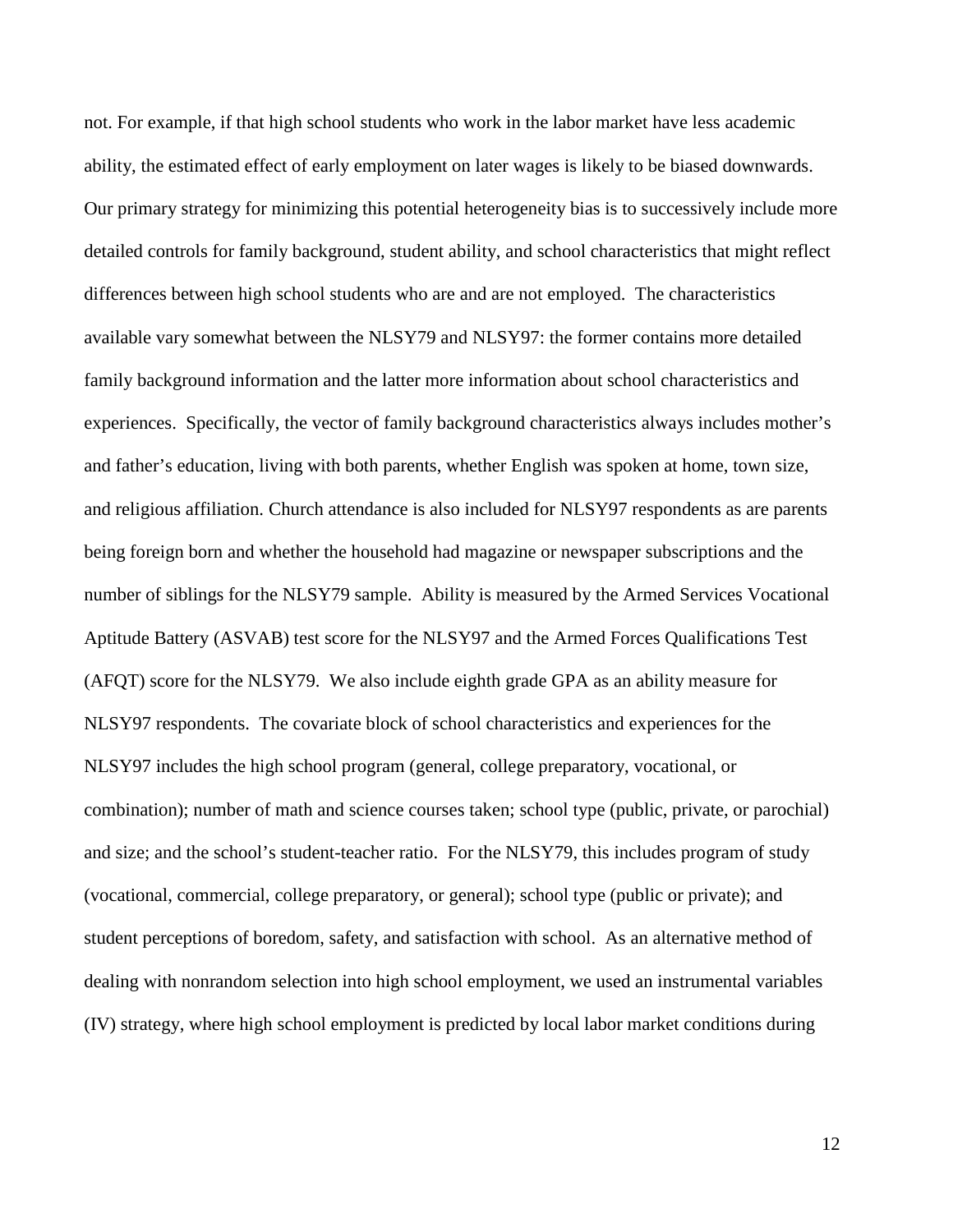the high school years (Ruhm, 1997; Light, 1999; Hoynes, 2000; Neumark, 2002). These methods and the results obtained using them are briefly discussed below.<sup>[11](#page-13-0)</sup>

#### **IV. The Benefits of Student Employment Have Declined Over Time**

We begin our empirical analysis by examining the effects of hours worked during the senior year on log hourly wages in adulthood (see table 4). We follow much of the previous literature by focusing on work by high school seniors and show below that this is where the predicted student employment effects are the strongest. Model 1 provides results for a specification that contains no covariates other than senior year work hours. Controls for demographic covariates, family background characteristics, ability, and school characteristics are successively added in models 2 through 5, with the last of these (which includes the full set of covariates) being focused upon in most of the subsequent analysis. Senior hours are calculated on a weekly basis and divided by 20, so that a one unit change corresponds to working an additional 20 hours per week during the high school senior year.

For the 1979 cohort, senior work hours are positively and statistically correlated with future wages, with little change in the predicted effects occurring once the basic set of demographic characteristics (in

<span id="page-15-0"></span> $11$  We also estimated sibling-specific fixed effects models (Oettinger, 1999), which controlled for timeinvariant family characteristics but not factors differing between siblings or over time. The fixed effects results were mixed, suggesting student employment benefited subsequent labor market outcomes for the earlier but not the later cohort. These results are suspect, however, because only about 20 percent of the NLSY97 and NLSY79 samples have a surveyed sibling, and this sample may be highly selected.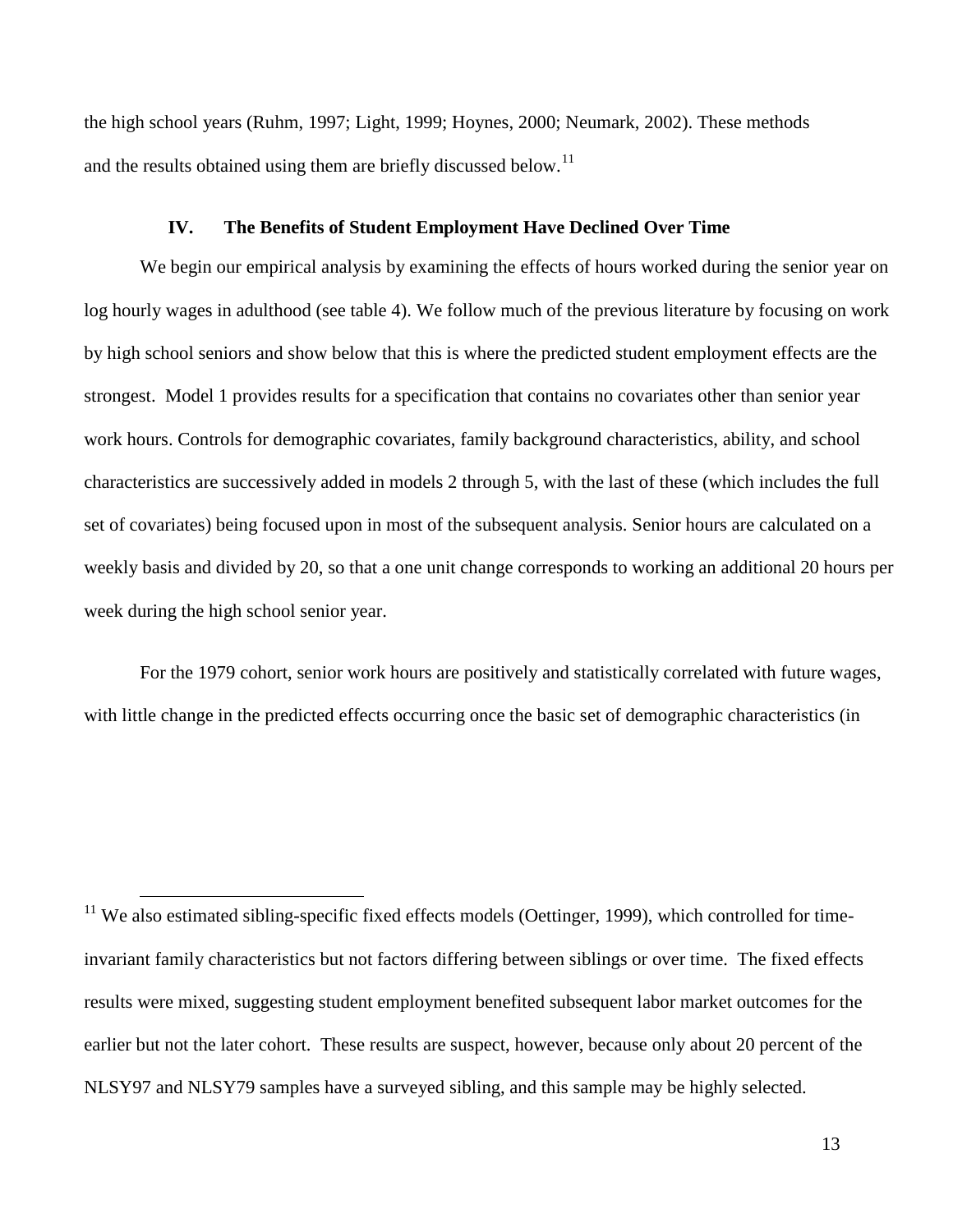model 2) has been controlled for. <sup>[12](#page-15-0)</sup> Predicted effects of senior work hours for the 1997 cohort are much smaller and statistically insignificant (at the 5 percent level), until controlling for family characteristics (in model 3). Adding ability covariates raises the expected future wage gain from senior work experience a bit more, providing possible evidence of modest negative selection effects. In the specifications that include all covariates (model 5), the positive predicted effect of 20 hours per week of senior year employment on future wages is about twice as large for the NLSY79 sample as for the NLSY97 cohort (8.3 vs. 4.4 percent).

Table 5 presents results using different specifications of high school work experience. Model 1 controls for weekly employment hours during the sophomore and junior, as well as the senior year.<sup>[13](#page-16-0)</sup> Sophomore and junior work hours have statistically insignificant affects for both cohorts and the point estimates are small, suggesting that working 20 hours increases future wages by no more than 2.3 percent (although the predicted effect of senior year work is also small for the NLSY97). The positive predicted effect of senior year employment is somewhat attenuated for the NLSY79 sample when employment in other grades is controlled for: 5.9 percent for working 20 hours per week as a high school senior, versus an 8.3 percent premium in model 5 of table 4. Insignificant senior-year results for NLSY97 respondents are probably partially due to the correlation of work across high school years, and because the sample size shrinks almost 30 percent.<sup>[14](#page-16-1)</sup>

 $12$  The robustness of these later specifications increases our confidence that the selection effects are well accounted for by the inclusion of demographic controls, since the results are insensitive to the addition of a variety of alternative potential sources of heterogeneity.

<span id="page-16-0"></span> $13$  We do not include a corresponding covariate for the freshman year because few freshmen work.

<span id="page-16-1"></span> $14$  Most of the sample size reduction occurs when the earlier high school years took place prior to the start of the NLSY work histories.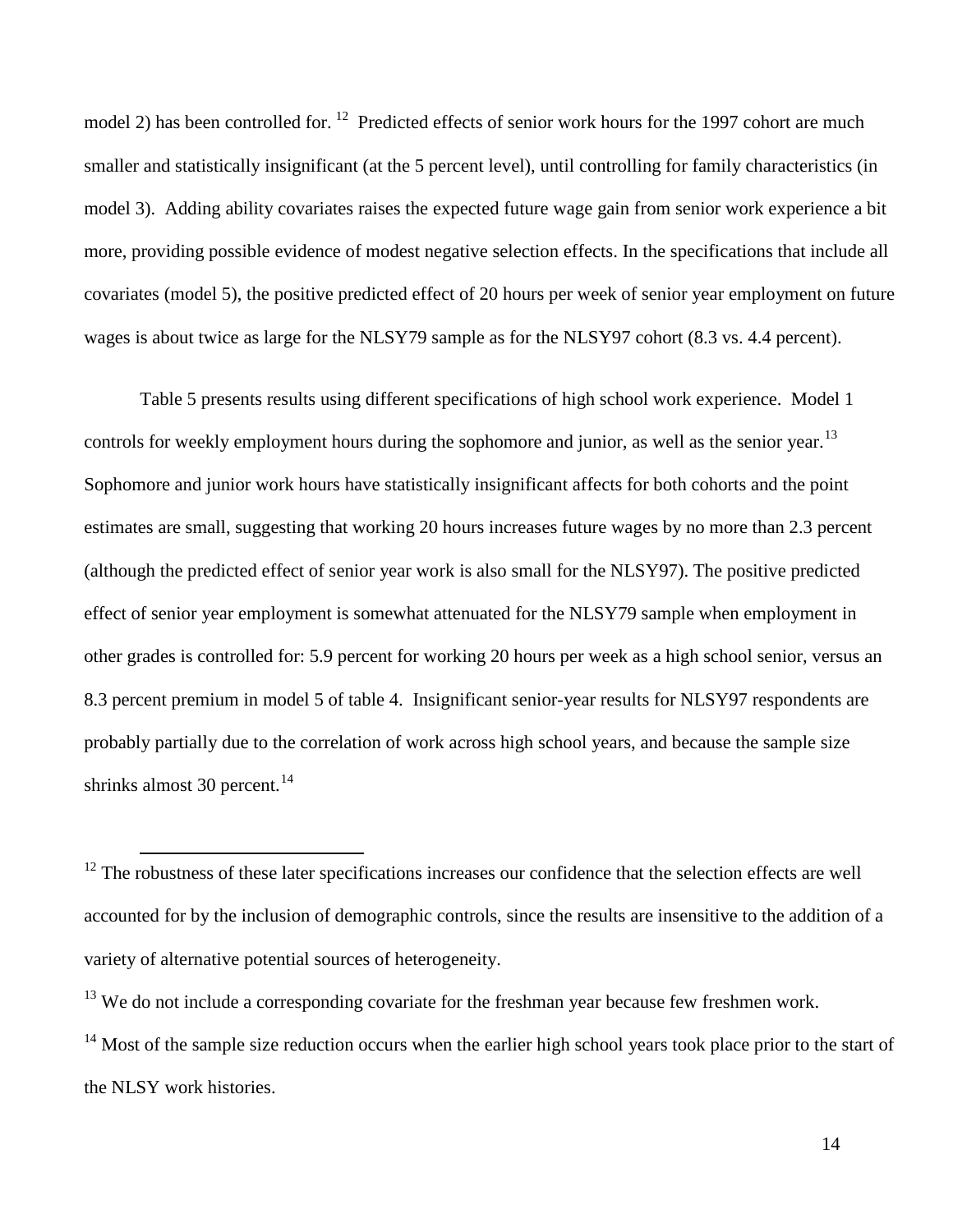Model 2 includes a quadratic in work-hours, allowing for nonlinearity in the effect of senior year employment. The hours squared term is statistically significant for the NLSY97 but not the NLSY79 sample, and in neither case suggests diminishing returns to senior year employment. In the third panel, senior year employment is categorized into  $>0$  to 10,  $>10$  to 20, and  $>20$  hours per week, with no work the excluded reference group. These results indicate that adult wages increase monotonically with senior year work hours, and provide suggestive evidence of modest nonlinearities in the predicted effects. Despite this, little is lost by estimating linear specifications, and these are far easier to interpret. Therefore we focus on them in much of the remaining analysis.

The final panel of Table 5 controls for summer (before the senior year) as well as academic year employment. The former has a statistically significant positive predicted effect on future wages for the earlier but not the later cohort, and the estimated wage differentials are always smaller than for working during the senior year. As with school year employment, the return to summer work appears to have declined over time.

#### A. Instrumental Variables Estimates

We explored potential biases in the preceding results, due to unobserved characteristics, using an instrumental variables (IV) strategy, where high school employment was predicted by local labor market conditions during the high school years. The instruments included the county values of the unemployment rate, various population and density measures, the age distribution, percent with a high school education and college education, and per capital income. The data required to create these instruments were available in the NLSY's restricted geography-coded data, which we obtained permission to use.<sup>[15](#page-16-1)</sup> Additionally, we

<span id="page-17-0"></span> $15$  Past labor market conditions (i.e. the high school unemployment rate) may affect subsequent wages even adjusting for current labor market conditions (i.e. the unemployment rate). Beaudry and DiNardo (1991)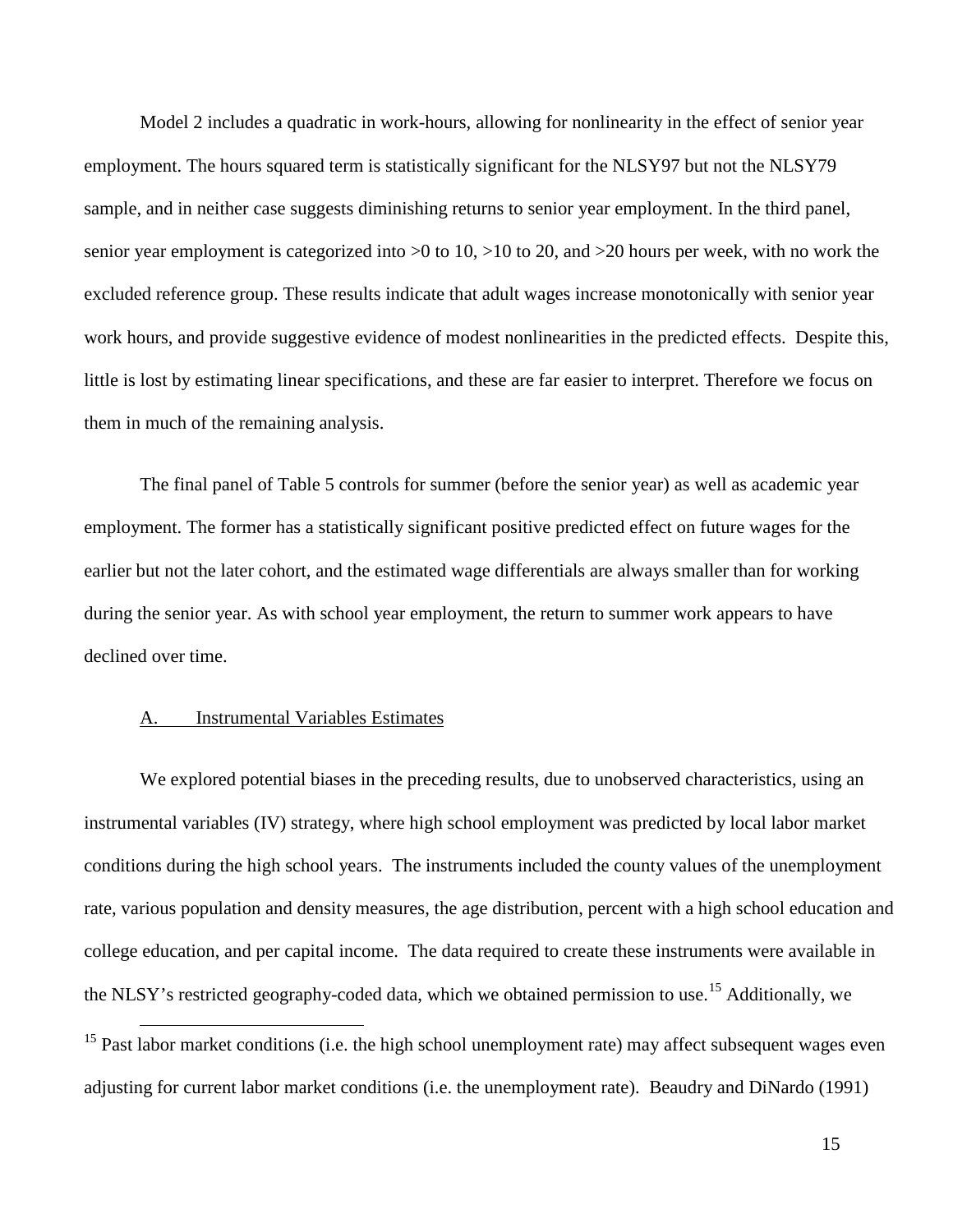followed, Neumark (2002) in estimating some models that controlled for cohort average unemployment rates, which may be less susceptible to bias caused by endogenous migration than individual unemployment rates.

Results from the first stage models, that predict early work experience, were generally as expected (e.g. lower unemployment rates were significantly positively associated with high school employment). However, while both sets of instruments were highly significant (at the .01 level), the corresponding Fstatistics ranged from 3.30 to 5.93, or well below the threshold of 10 recommended to avoid the problems of large standard errors and potentially biased estimates due to "weak instruments" (Nelson and Startz, 1990a,b; Bound, Jaeger, and Baker 1995; Staiger and Stock, 1997), reducing our confidence in the findings.

In the second-stage models, senior work year hours increased predicted adult wages for both NLSY79 specifications and for the NLSY97 specification that uses cohort unemployment rates. However, in three of the four comparisons, Hausman tests cannot reject the null hypothesis that the ordinary least squares (OLS) and IV results are not statistically different. The exception is when using cohort unemployment rates for NLSY79 respondents, where the IV estimates suggest larger beneficial effects for senior work than are predicted by OLS models.

#### B. Other Robustness Tests

 $\overline{a}$ 

The sample for our previous models includes unbalanced data from both the representative and supplemental NLSY samples, with sampling weights incorporated in the regressions. We explored the

show that the *lowest* previous unemployment rate (since beginning a job) affects wages even controlling for the current unemployment rate. Therefore, following Neumark (2002), we included also both the lowest previous unemployment rate and the current unemployment rate in our adult labor market outcomes models.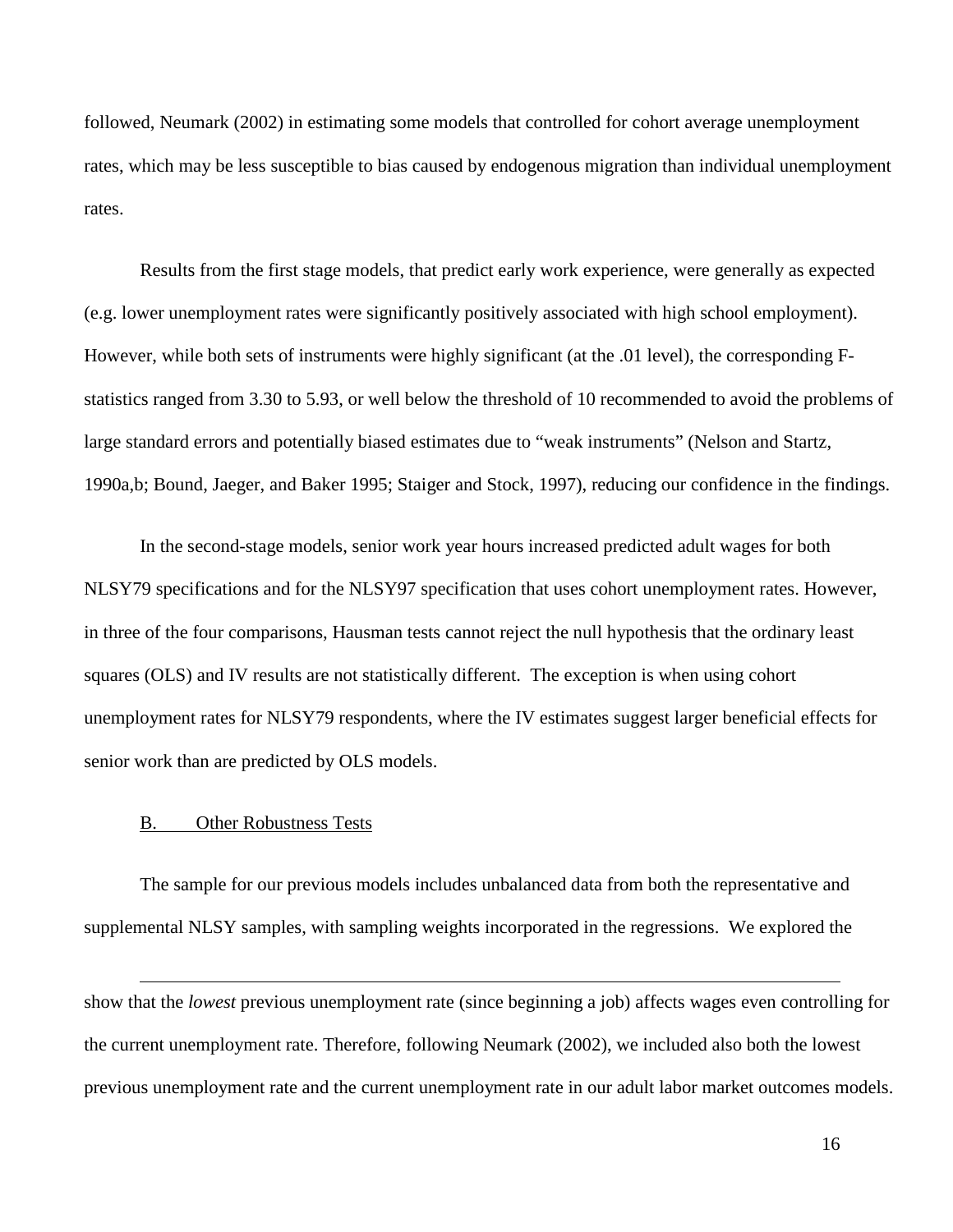implications of each of these choices. The first model in Table 6 repeats our estimates for the preferred specification in Table 4 (i.e. model 5) for ease of comparison. Next, we use a balanced sample, consisting of respondents providing valid work experience information for all high school years. As expected, the balanced samples are substantially smaller; nevertheless, we find significant, positive effects for both cohorts, although the point estimates are somewhat diminished: 20 extra hours of weekly work in the senior year predicts a wage premium of 6.0 percent for the NLSY79 sample and 3.5 percent for the NLSY97 sample. In model 3, we only include NLSY respondents who were part of the nationally representative cross section (e.g., the supplemental black and Hispanic oversamples are excluded) and in model 4 we do not weight the data. Neither of these alternatives appreciably changes the results.

#### C. Other Labor Market Outcomes

We examined the effects of early work experience on other adult economic outcomes including: the probability of being employed; the portion of weeks and hours worked, weeks unemployed, (the natural log of) annual and weekly earnings, and the receipt of health and retirement benefits in the main job held at the survey date. Results are presented in table 7. High school employment is predicted to have significantly positive effects on almost all outcomes, with larger estimated gains generally obtained for the earlier cohort. This again suggests that the beneficial consequences of high school work experience have diminished over time. However, cohort differences in the estimated impacts of high school employment are not always as large as for hourly wages. For example, working 20 hours (relative to not working) increases weeks and hours worked and annual earnings by 7.0, 9.6, and 18.1 percent for NLSY79 respondents compared to 4.7, 6.7, and 13.4 percent for NLSY97 sample.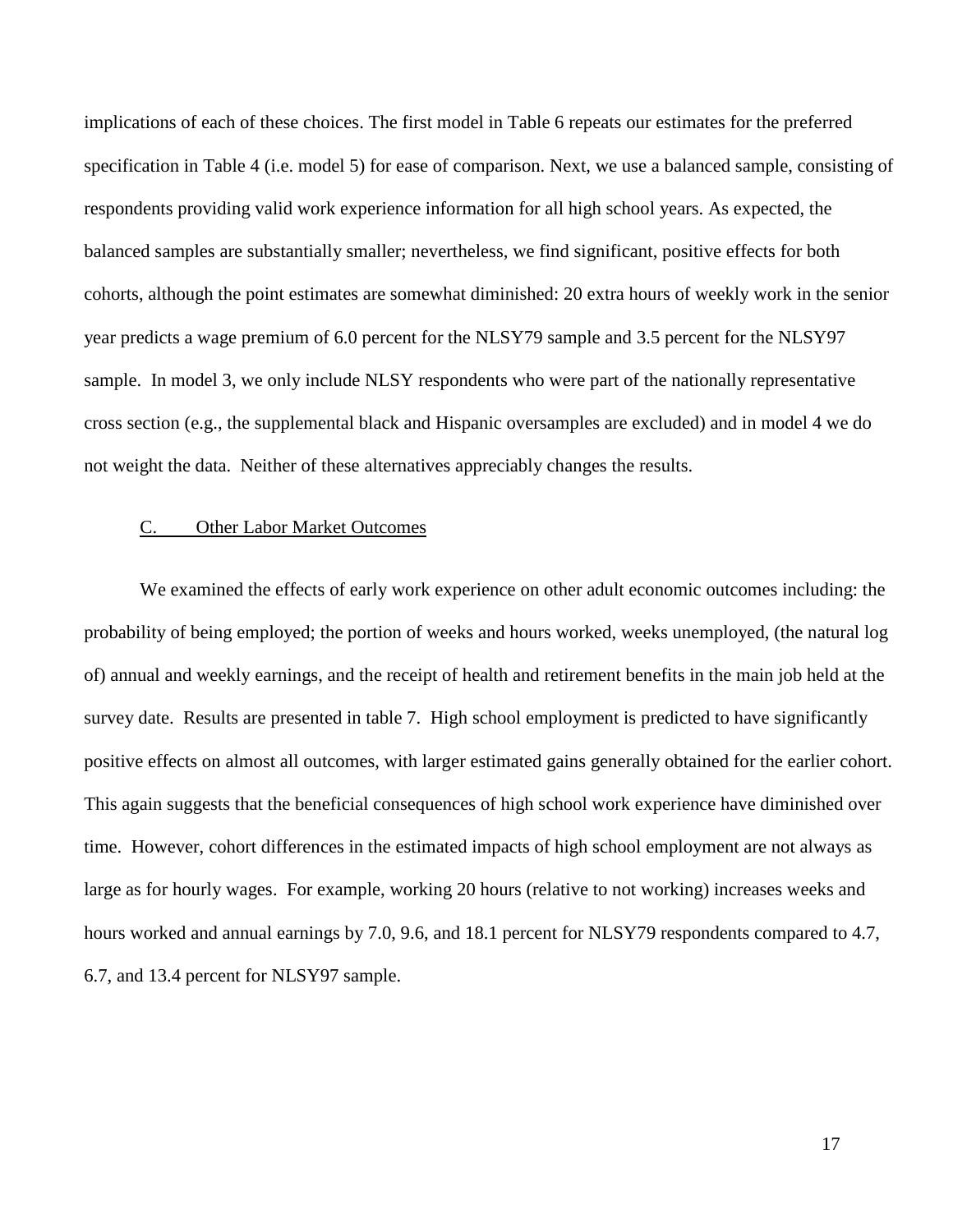#### VI. Why Has the Benefit to Early Work Experience Decreased?

To understand why the future labor market benefits of high school work experience have decreased over time, we next examine the roles of potential mediating factors including: occupational attainment, college attendance and graduation, post high school work experience, job tenure, and the probability that the individual remains on the same job held during the high school senior year.<sup>[16](#page-17-0)</sup> As a first step, we estimate how senior year employment is related to each of these factors. Here and below, we restrict the set of controls to those that are common to both cohorts.<sup>[17](#page-20-0)</sup> The results, summarized in Table 8, show that there have been relatively small changes in most of these relationships. Senior year employment is positively related to blue collar employment, post-high school experience, adult tenure and the probability of remaining in the senior year job for both cohorts, although the last three of these associations may have weakened over time. The most important difference across cohorts is that high school work reduced the predicted probability of later holding a service job for NLSY79 respondents but increased it for their NLSY97 counterparts. Senior-year work hours have negative effects on the probability of graduating from college. The beneficial effects of high school employment on subsequent labor market conditions would therefore presumably be even larger than those observed if not for these negative effects on educational attainment.

<span id="page-20-1"></span><sup>&</sup>lt;sup>16</sup> Occupation of the adult job (e.g., blue collar and service sector versus white collar) is defined using Morefield, Ribar, and Ruhm's (2011) classification system.

<span id="page-20-0"></span> $17$  These include controls for gender, race/ethnicity, age, marital status, family size, cigarette smoking, BMI, region of residence, urban residence, the current and lowest unemployment rates, maternal and paternal education, living with both parents, native language, and religion.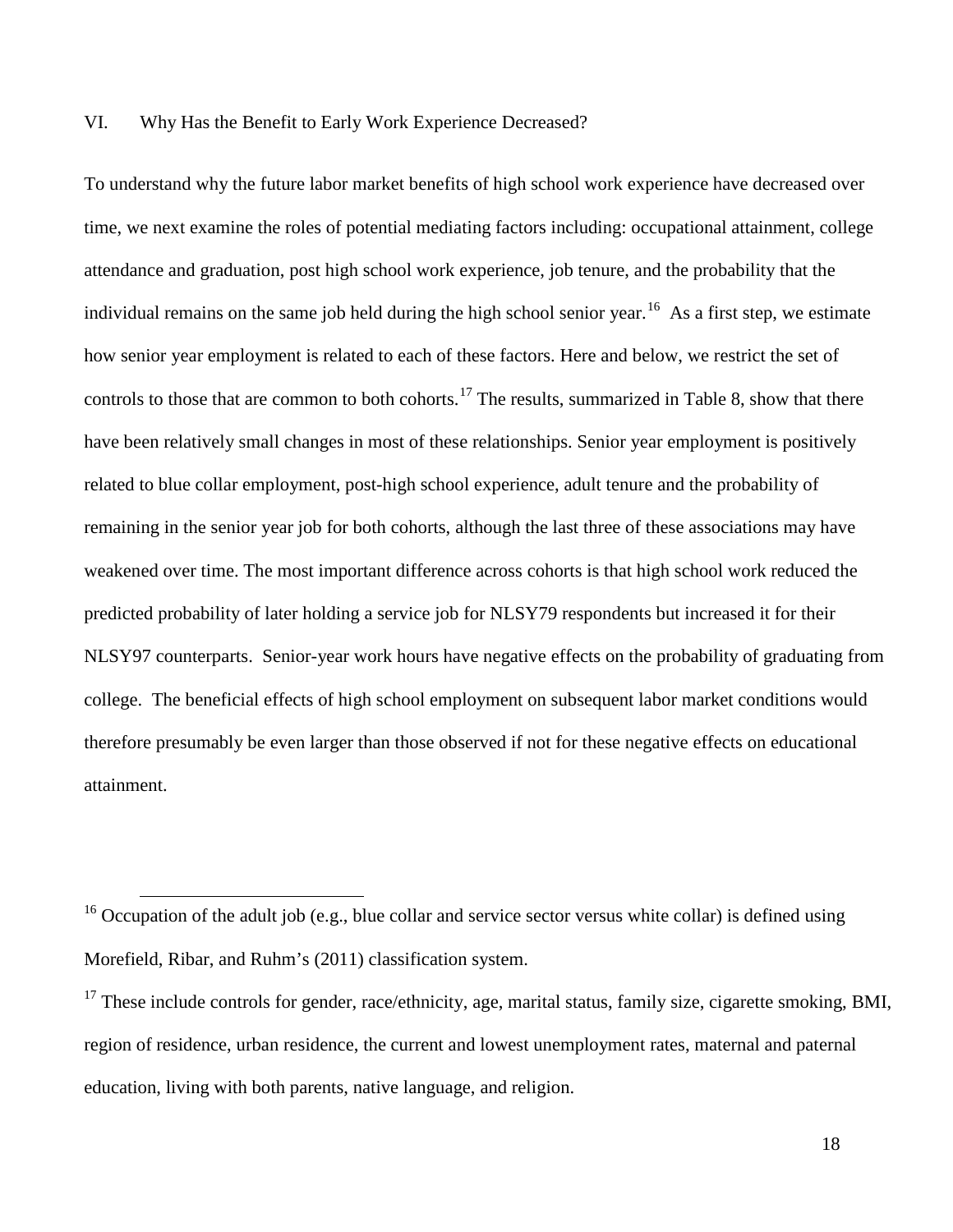Table 9 returns to our main model, and examines how senior year employment is related to adult (log) wages, but with potential mediating factors now also controlled for (separately or in combination). Our focus is on the difference in the effects of student employment for the two cohorts. For example, model 1 shows our previously preferred specification (from model 5 in Table 4), with the aforementioned restriction that the covariates controlled for are common to both cohorts. Here, an extra 20 hours per of senior year work is predicted to increase log wages by 0.079 for the NLSY79 sample versus 0.035 for the NLSY97 group, implying a difference of 0.044, as shown in the last row of the table. This implies a statistically significant 4.5 percent wage differential associated with 20 hours of student work, across the two periods.

Senior work hours may affect adult wages by influencing subsequent job occupation. Column (2) of Table 9 shows that blue-collar workers and service sector workers earn significantly less than their whitecollar counterparts; these differentials have changed modestly over time, by statistically insignificant amounts. What is more striking is that controlling for adult occupation reduces the early work experience coefficient differential by about a third (from 0.44 to 0.030), and eliminates its statistical significance. The primary reason is that senior year employment reduced the probability of ending up in a (relatively low paid) service job as an adult for the NLSY79 cohort, but increased it for the NSLY97 sample, thus offsetting a portion of the benefit of the early work that otherwise would have occurred for the later group.<sup>[18](#page-20-1)</sup>

<span id="page-21-0"></span> $18$  These estimates somewhat understate the role of occupations as a mediating factor. For instance, when controlling for 12 different occupation categories (as done by Morefield et al., 2011), the differential falls to 0.24. Conversely, when using just two categories – blue-collar vs. all other workers (see Fletcher, Sindelar, and Yamaguchi's, 2009), or managers and professionals versus all others (Case and Deaton, 2005) – the differentials are 0.044 and 0.034.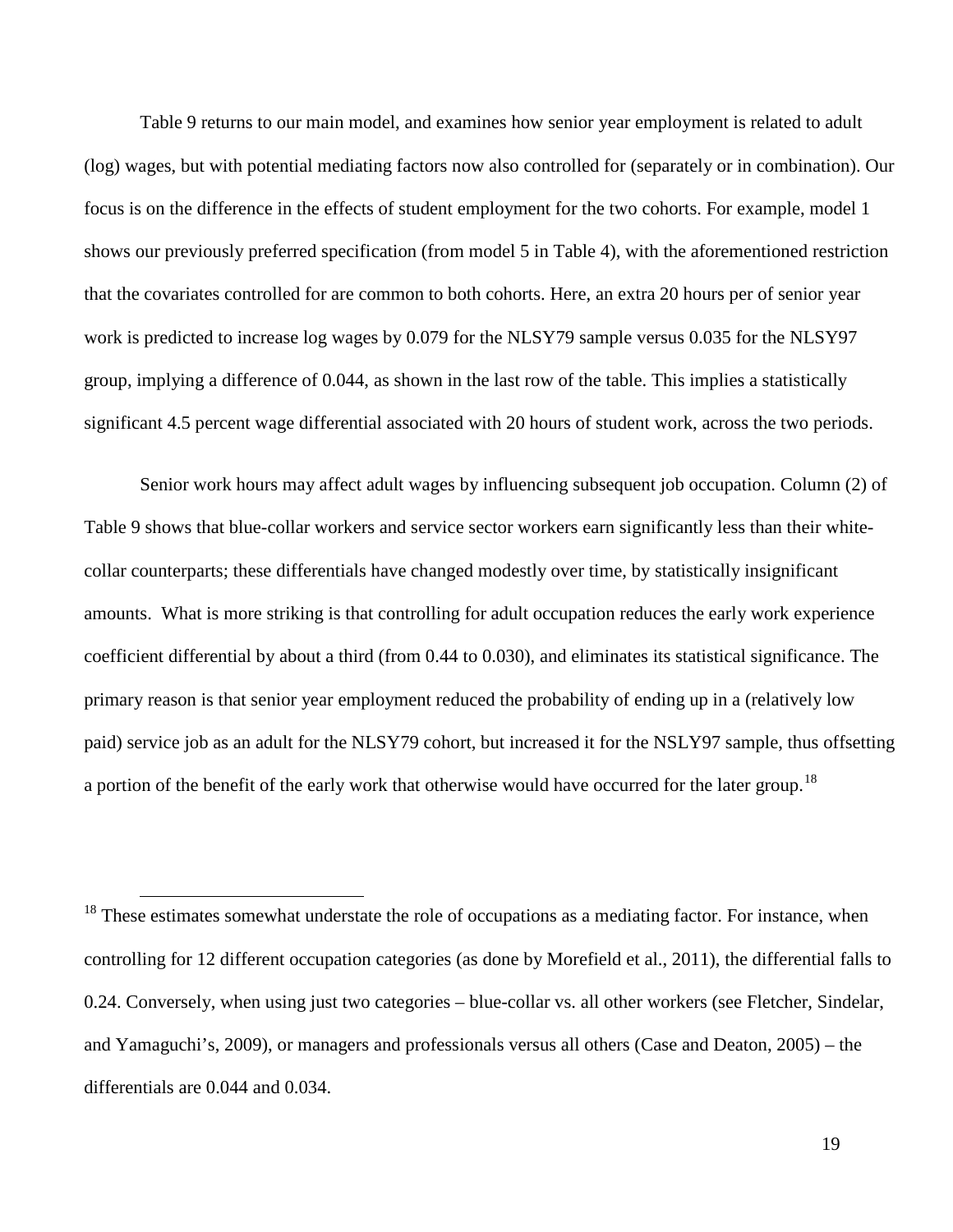Column (3) shows that the addition of controls for college attendance and graduation leaves the student employment wage differential essentially unaffected. This occurs because a slight increase in the predicted likelihood that student workers attend (but do not graduate from) college is offset by a small reduction in the returns from doing so.

Conversely, the role of high school employment on subsequent work experience is important. This occurs because student work has a lesser positive effect on subsequent employment experience for the later cohort, and the returns to this experience have also declined. As a result, controlling for weeks of post-high school work experience explains about 31 percent of the overall differential, which falls to 0.031 (see specification 4). <sup>[19](#page-21-0)</sup> Thus, subsequent work experience and adult occupation are of approximately equal importance as mediating factors.

Controlling for tenure (column 5) or whether the adult job is for the same employer as the last job held in high school (column 6) only modestly reduced the differential (to 0.41 and 0.40 respectively).

<span id="page-22-0"></span>In model (7), we simultaneously control for occupation and subsequent experience, and in model (8), we include controls for all of the potential mediating factors together. With all of the mediating factors incorporated (model 8), the senior year employment coefficient is 0.050 for the 1979 cohort and is 0.033 for the 1997 respondents, implying a differential of 0.017, which is only around three-eighths as large as

 $19$  We estimated a number of alternative experience specifications, generally with comparable results. These included controlling for: *(i)* nonlinear effects with an additional squared experience covariate (the differential is 0.030), *(ii)* hours of post-high school employment (0.038), *(iii)* the proportion of post-high school weeks employed (0.029), *(iv)* weeks employed full-time (0.045), and *(v)* weeks employed full-time and weeks employed part-time (0.038).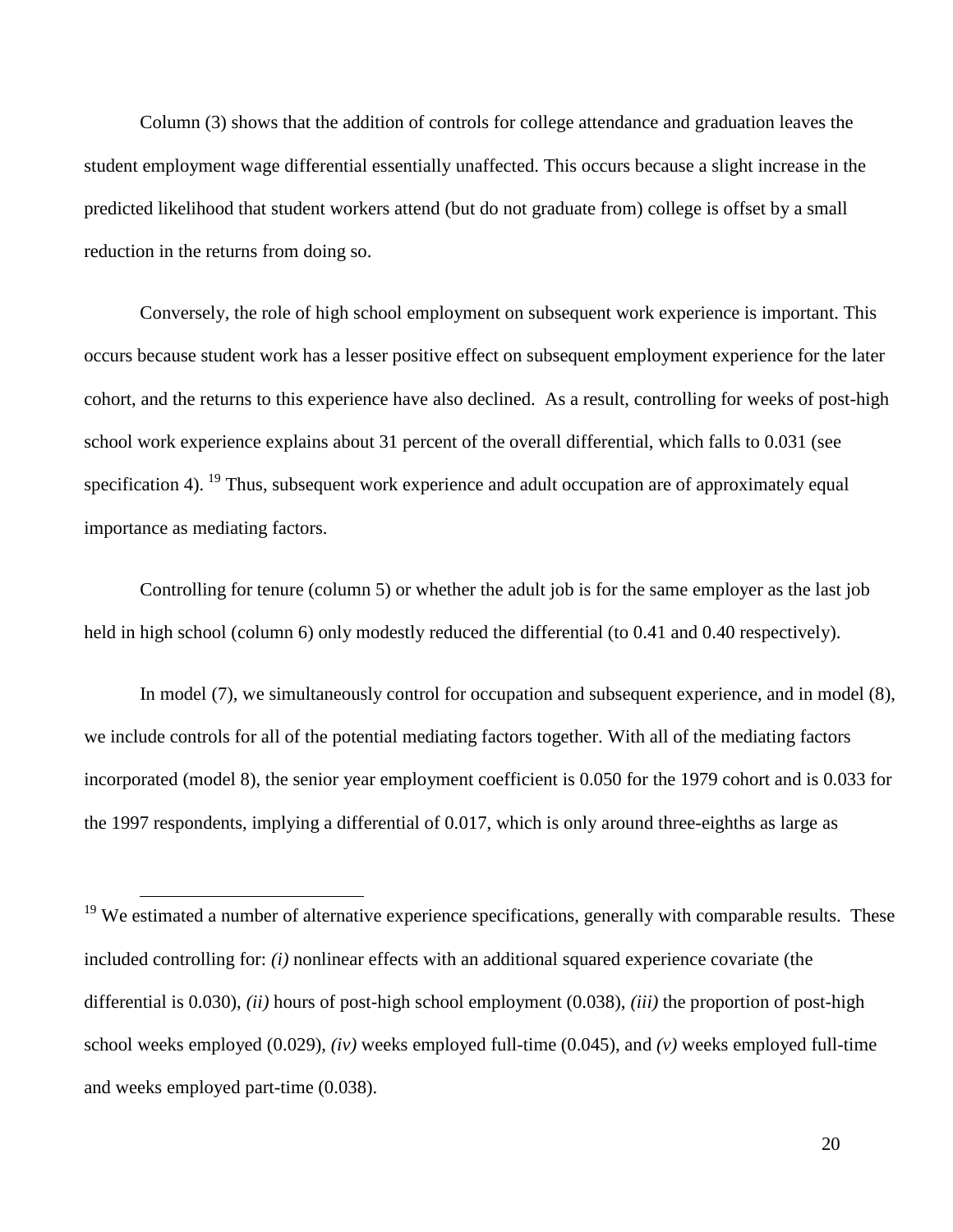without any mediating factors (column 1).<sup>[20](#page-22-0)</sup> Column (7) shows that essentially all of this is due to adult occupation and subsequent experience, where the differential is actually slightly smaller (at 0.014) than in model (8).

Table 10 provides information on how the results differ for subgroups stratified by sex and education. In the basic model (column 1 for males and column 3 for females), 20 hours of senior year employment are predicted to raise the wages of NLSY79 and NLSY97 men by seven and six percent, respectively, so that the coefficient differential for the two cohorts is a miniscule 0.007. Conversely, the corresponding predicted return to high school work is around nine percent for the earlier cohort of females versus nothing for the later group, implying a differential of 0.092. The addition of potential median factors explains 47 percent of the differential for females, reducing it to 0.048 (see model 4), while having no effect on that for men (as expected since there was no disparity in returns to begin with). The change for females occurs primarily because senior year work decreased future service sector employment for the 1979 cohort but increased it for the 1997 sample, and because student employment was slightly less strongly correlated with subsequent work experience for the 1997 cohort and the returns to such experience declined substantially over time.

<span id="page-23-0"></span> $20$  Specifically, with more comprehensive controls we were able to explain still more of the differential. We estimated models controlling for: (i) the occupation of the (last) high school job (the differential is 0.015), (ii) whether the occupation of the adult job and the high school job are the same  $(0.013)$ , (iii) the adult job's industry (0.016), and (iv) the number of jobs held between high school and the adult job (0.016). We also grouped senior year work hours into the categories of 0 to 10, 10 to 20, and more than 20 hours of senioryear work. Secular changes in the student employment effects were concentrated among those working  $\geq$ 20 hours per week, where the differential initially was 0.087. Inclusion of the potential mediating factors reduced this to a statistically insignificant 0.049.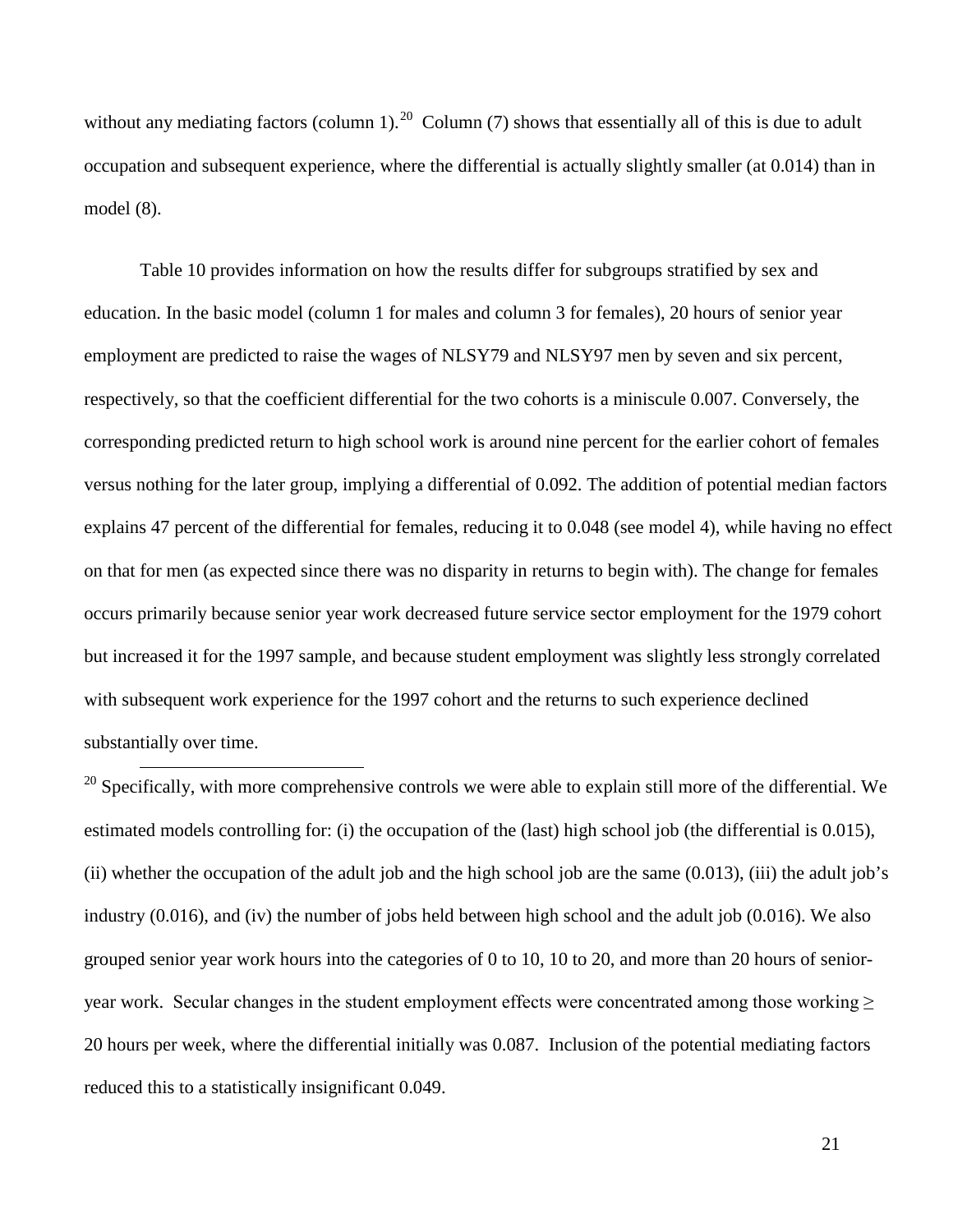The results for educational subgroups show that the returns to high school employment are concentrated among the non-college bound, but that there has been a secular decline in these returns for both groups. Specifically, for the non-college bound NLSY79 sample, 20 hours of senior year employment were predicted to increase wages by around 13 percent, compared to seven percent for their NLSY97 counterparts, yielding a coefficient differential of 0.056 (column 5). For those attending college the corresponding predict effects and cohort differentials are 3.0 percent, 2.2 percent and 0.008 (column 7). Adding in the mediating factors reduces the expected returns in all cases, such that the coefficient declines by 0.021 for both the non-college and college groups (to 0.035 and -0.013 respectively), as shown in models (6) and (8).

#### **VI. Discussion**

Work experience during the high school senior year continues to predict positive effects on labor market outcomes 5-11 years after the expected date of high school graduation, but these beneficial consequences have attenuated fairly dramatically over time. Our main regression specifications predict that the hourly wage premium from working 20 hours per week in the senior grade has fallen from 8.3 percent for NLSY79 respondents in 1987-1989 to 4.4 percent for the NLSY97 sample in 2008-2010. The benefits of student employment for the early cohort and the attenuation in these favorable effects over time are largely limited to women (versus men), for reasons that are not yet well understood and deserve study in future research.

Two other findings deserve mention. First, even though summer work may be less likely than school year employment to take time from academic pursuits, we uncover no evidence that it has more beneficial effects on future labor market outcomes. Second, while senior-year work experience significantly enhances adult labor market outcomes, sophomore and junior work hours typically do not. Differences in the effects of early work experience between the senior year and the sophomore and junior years could be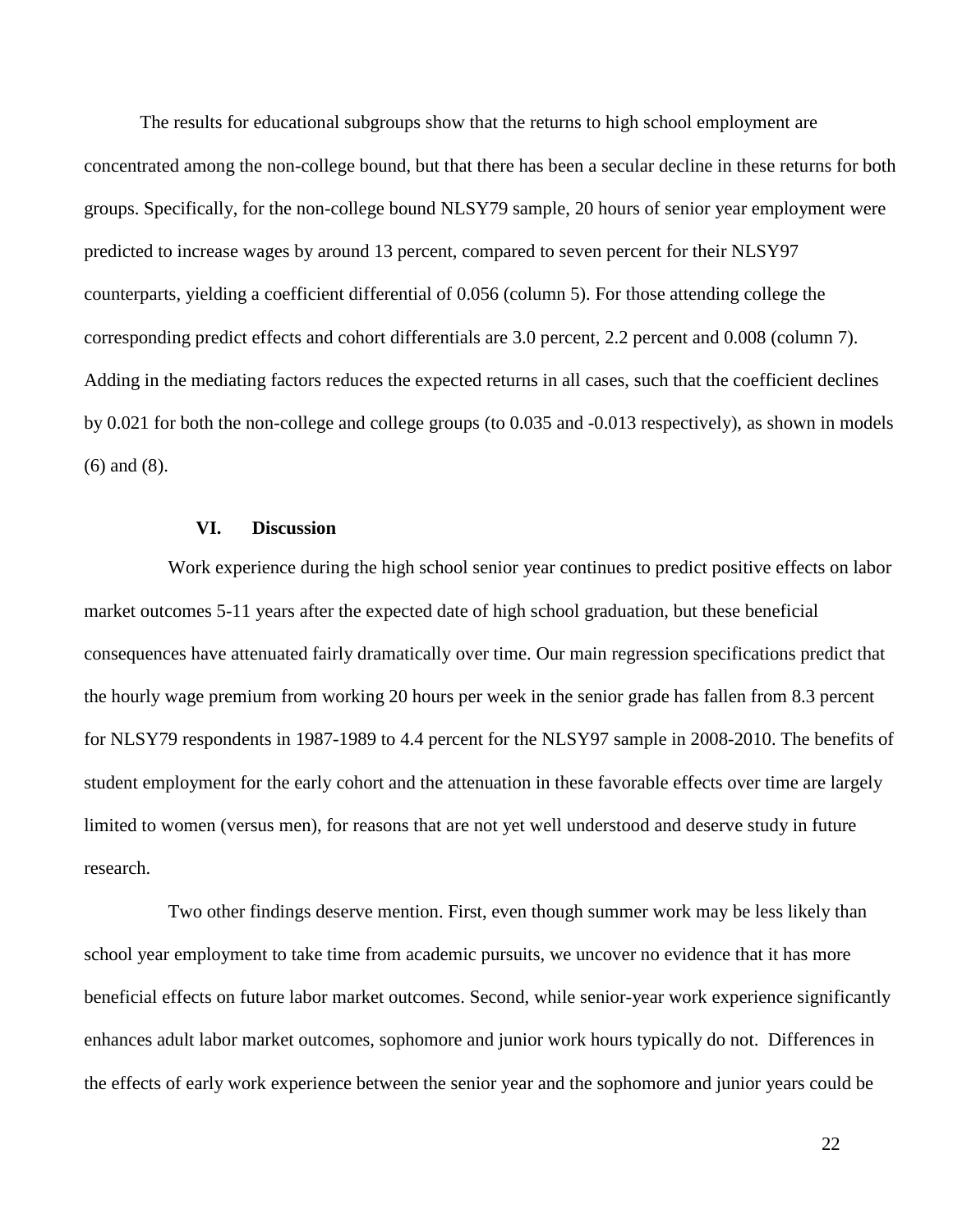due to Fair Labor Standards Act (FLSA) restrictions on the labor supply of youths or to restrictions placed on younger teens by their parents.<sup>[21](#page-23-0)</sup> Alternatively, the freelance jobs may be more common for this age group and have less beneficial effects than employee jobs.

These findings should be interpreted in light of at least two caveats. First, almost all of our analysis is restricted to high school graduates. To the extent that employment during the sophomore and junior years reduces the probability of completing high school, we might therefore be neglecting a negative effect of student employment. However, the estimated effects of sophomore- and junior-year work on high school graduation are small. Second, the failure to account for nonrandom selection into high school employment could introduce bias. However, the estimated effects of working in the senior year change little when additional covariates are included in the model, beyond a basic set of demographic characteristics, leading us to suspect that this is not a major issue. In addition, our instrumental variables models predict larger (albeit imprecisely measured) benefits than those obtained from our main specifications.

Our attempts to explain why the benefits of early work experience have attenuated over time indicate that at least five-eighths of the differential is due to mediation through adult occupation and subsequent work experience. Specifically, senior year employment reduced the likelihood that a member of the NLSY79 sample later ended up in a (typically low paid) service occupation, while this probability was increased for the NLSY97 cohort. In addition, high school job-holding is associated with higher levels of adult work experience for both cohorts, but the increase was smaller for NLSY97 students, at the same time that the returns to such experience (in the form of higher wages) declined. Conversely, virtually none of the differential between cohorts is explained by effects on educational attainment.

<sup>&</sup>lt;sup>21</sup> The Fair Labor Standards Act (FLSA) of 1938 prohibits teens under 16 from working more than 3 hours on school days and 18 hours weekly in non-farm work. Those younger than 14 face additional restrictions, and some states have added supplemental prohibitions on teen and adolescent labor (Tyler, 2003).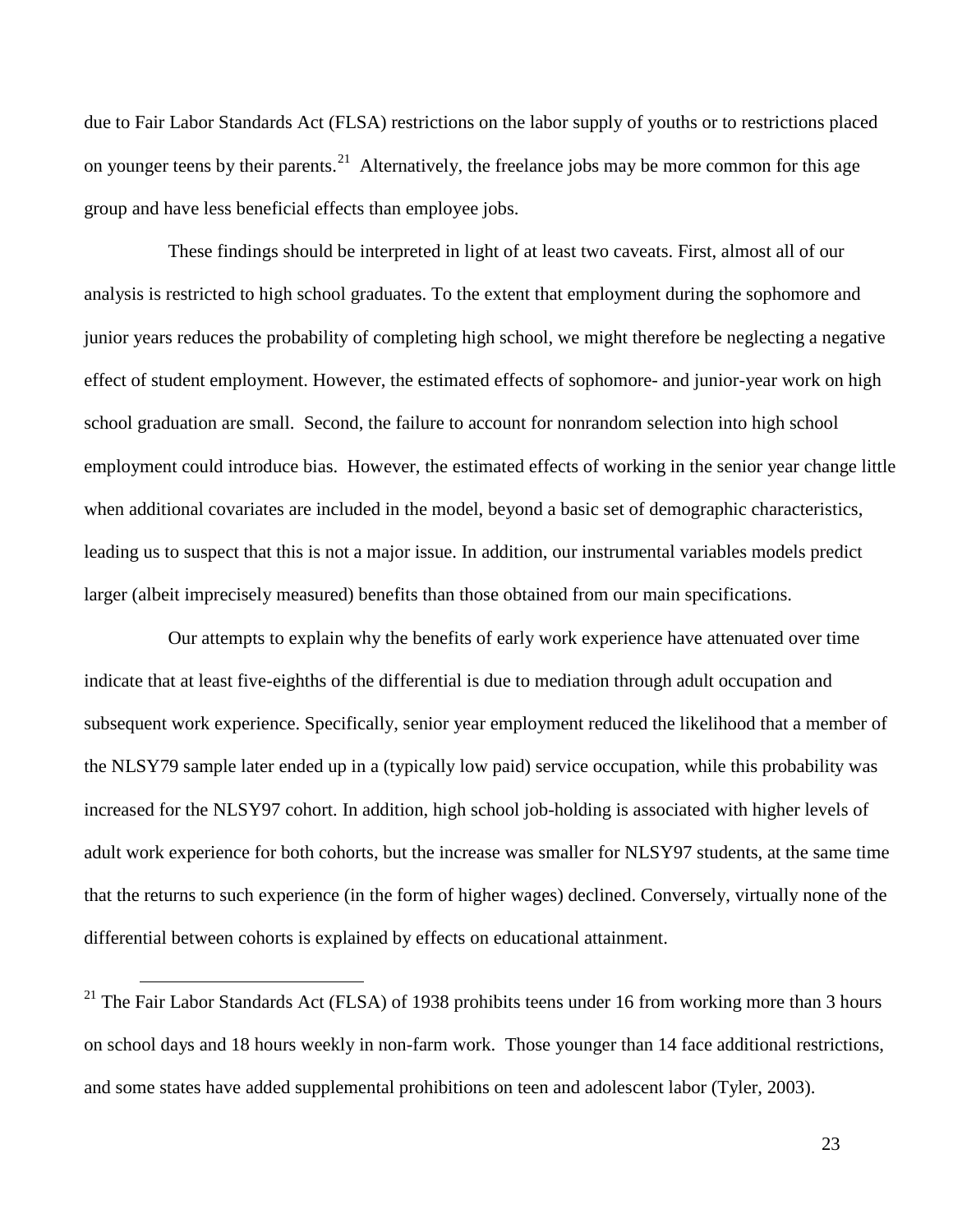#### **References**

Aaronson, Daniel, Kyung-Hong Park, and Daniel Sullivan. (2006). "The Decline in Teen Labor Force Participation." *Economic Perspectives*, 1Q: 2-18.

Arano, Kathleen, and Carl Parker. (2008). "How Does Employment Affect Academic Performance Among College Students." *Journal of Economics*, 34 (2): 65-82.

Arrow, Kenneth J. (1973). "Higher Education as a Filter." *Journal of Public Economics*, 2 (3): 193-216.

Bachman, Jerald G., Patrick M. O'Malley, John E. Schulenberg, Lloyd D. Johnston, Peter Freedman-Doan, and Emily E. Messersmith. (2008). *The Education-Drug Use Connection: How Successes and Failures in School Relate to Adolescent Smoking, Drinking, Drug Use, and Delinquency.* New York, NY: Lawrence Erlbaum Associated and Taylor & Francis.

Bachman, Jerald G., Deborah J. Safron, Susan Rogala Sy, and John E. Schulenberg. (2003). "Wishing to Work: New Perspectives on How Adolescents' Part-Time Work Intensity is Linked with Educational Disengagement, Drug Use, and Other Problem Behaviors." *International Journal of Behavioral Development*, 27 (4): 301-315.

Bachman, Jerald G., Jeremy Staff, Patrick M. O'Malley, John E. Schulenberg, and Peter Freedman-Doan. (2011). "Twelfth-Grade Student Work Intensity Linked to Later Educational Attainment and Substance Use: New Longitudinal Evidence." *Developmental Psychology*, 47 (2): 344-363.

Bailey, T. R. (1995). *Learning to Work: Employer Involvement in School-to-Work Transition Programs.* Washington D. C.: The Brookings Institute.

Beaudry, Paul, and John DiNardo. (1991). "The Effect of Implicit Contracts on the Movement of Wages over the Business Cycle: Evidence from Micro Data." *Journal of Political Economy*, 99 (4): 665-688.

Becker, Gary S. (1975). *Human Capital* (2<sup>nd</sup> ed.). Chicago, IL: University of Chicago Press.

Bishop, J. H. (1996). "Signaling the Competencies of High School Students to Employers." In Resnick, L. B. and J. G. Wirt (eds.), *Linking School and Work: Roles for Standards and Assessment*. San Francisco: Jossey-Bass Publishers.

<span id="page-26-0"></span>Bound, John, David A. Jaeger, and Regina M. Baker. (1995). "Problems with Instrumental Variables Estimation When the Correlation Between the Instruments and the Endogenous Explanatory Variable is Weak." *Journal of the American Statistical Association*, 90 (430): 433-450.

Buscha, Franz, Arnaud Maurel, Lionel Page, and Stefan Speckesser. (2011). "The Effect of Employment while in High School on Educational Attainment: A conditional Difference-in-Difference Approach." *Oxford Bulletin of Economics and Statistics*, 74 (3): 1-17.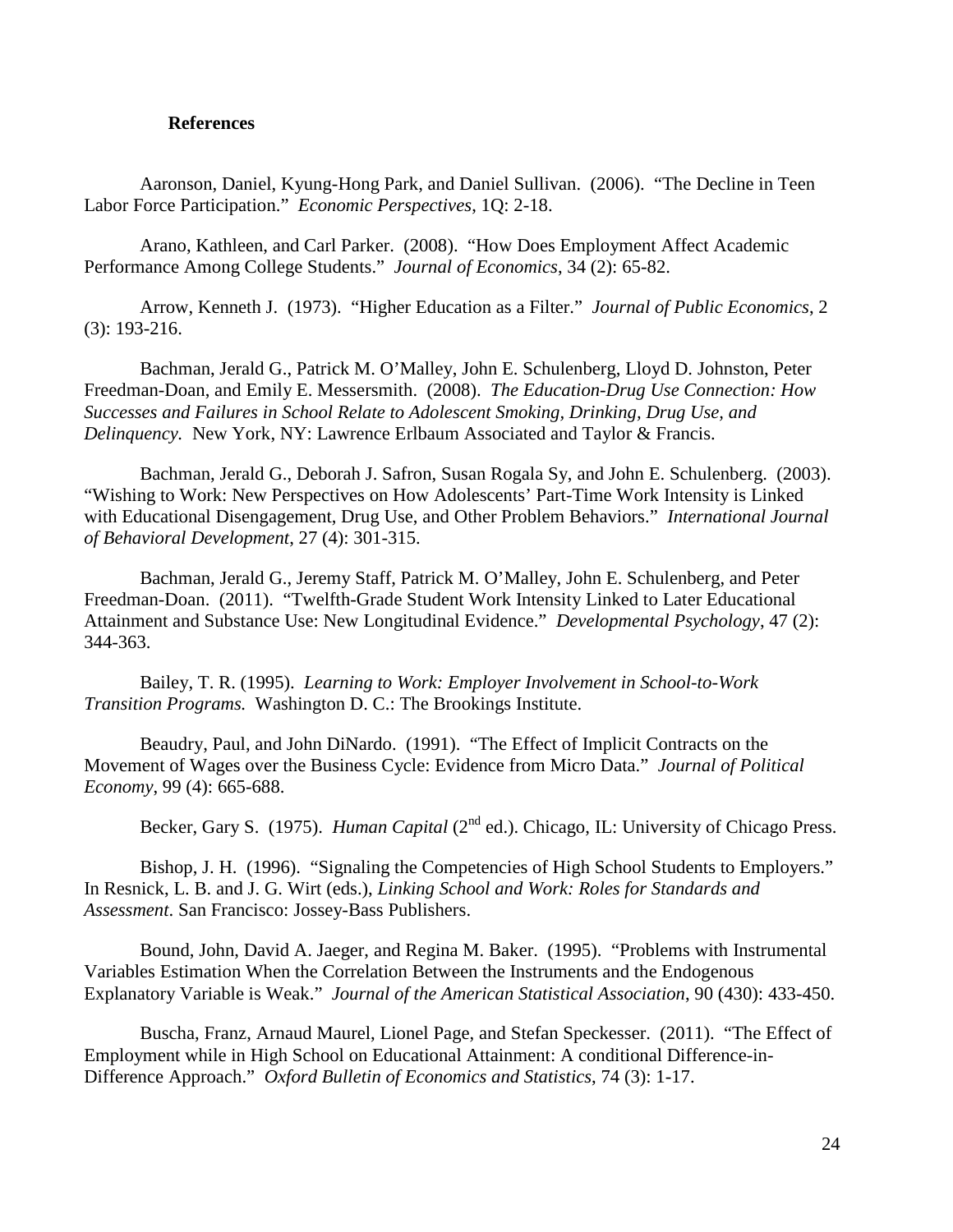Camarota, Stephen A. (2011). "Declining Summer Employment Among American Youth." Report. Washington, D.C.: Center for Immigration Studies.

Carr, Rhoda V., James D. Wright, and Charles J. Brody. (1996). "Effects of High School Work Experience a Decade Later: Evidence from the National Longitudinal Survey." *Sociology and Education*, 69 (1): 66-81.

Case, Anne, and Angus Deaton. (2005). "Broken Down by Work and Sex: How Our Health Declines" in David A. Wise (ed.), *Analyses in the Economics of Aging*. Chicago, IL: University of Chicago Press, pp. 185-205.

D'Amico, Ronald. (1984). "Does Employment During High School Impair Academic Progress?" *Sociology of Education*, 57: 152-164.

DeSimone, Jeff. (2006). "Academic Performance and Part-Time Employment among High School Seniors." *B.E. Journal of Economic Analysis and Policy: Topics in Economic Analysis and Policy*, 6 (1): 1-34.

Eckstein, Zvi, and Kenneth I. Wolpin. (1999). "Why Youths Drop Out of High School: The Impact of Preferences, Opportunities, and Abilities." *Econometrica*, 67 (6): 1295-1339.

Ehrenberg, Ronald G., and Daniel R. Sherman. (1987). "Employment While in College, Academic Achievement, and Postcollege Outcomes." *The Journal of Human Resources*, 22 (1): 1- 23.

Fletcher, Jason M., Jody L. Sindelar, and Shintaro Yamaguchi. (2011). "Cumulative Effects of Job Characteristics on Health." *Health Economics*, 20: 553-570.

Gottfredson, Denise C. (1985). "Youth Employment, Crime, and Schooling: A Longitudinal Study of a National Sample." *Developmental Psychology*, 21 (3): 419-432.

Gottschalk, Peter, and Michael Hansen. (2003). "Is the Proportion of College Workers in Noncollege Jobs Increasing?" *The Journal of Human Resources*, 21 (2): 449-472.

Greenberger, Ellen and Laurence D. Steinberg. (1980). "Part-Time Employment of In-School Youth: A Preliminary Assessment of Costs and Benefits." In *A Review of Youth Employment, Problems, Programs, and Policies*, by the U.S. Vice President's Task Force on Youth Employment. Washington, D.C.: U.S. Department of Labor, Employment, and Training Administration.

Greenberger, Ellen, and Laurence D. Steinberg. (1986). *When Teenagers Work: The Psychological and Social Costs of Adolescent Employment*. New York: Basic Books, Inc.

Hao, Lingxin, Nan M. Astone, and Andrew J. Cherlin. (2004). "Adolescents' Formal Employment and School Enrollment: Effects of State Welfare Policies." *Journal of Policy Analysis and Management*, 23 (4): 697-721.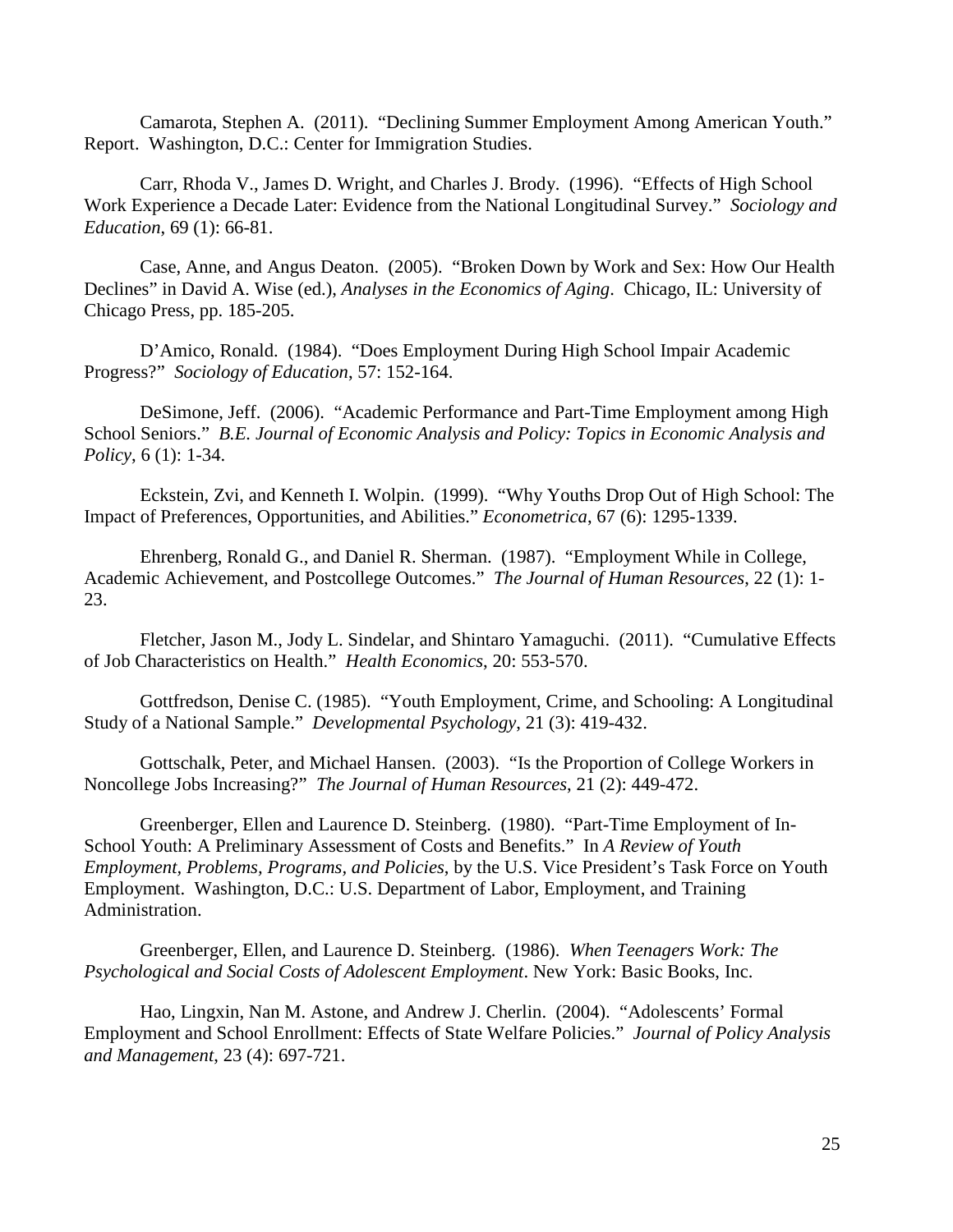Hotz, V. Joseph, Lixin Xu, Marta Tienda, Avner Ahituv. (2002). "Are There Returns to the Wages of Young Men from Working While in School?" *Review of Economics and Statistics*, 84 (2): 221-236.

Hoynes, Hilary Williamson. (2000). "Local Labor Markets and Welfare Spells: Do Demand Conditions Matter?" *Review of Economics and Statistics*, 82 (3): 351-368.Light, Audrey. (1999). "High School Employment, High School Curriculum, and Post-School Wages." *Economics of Education Review*, 18: 291-309.

Kalenkoski, Charlene Marie, and Sabrina Wulff Pabilonia. (2009). "Does Working While in High School Reduce U.S. Study Time?" *Social Indicators Research*, 93 (1): 117-121.

Kalenkoski, Charlene Marie, and Sabrina Wulff Pabilonia. (2012). "Time to Work or Time to Play: The Effect of Student Employment on Homework, Sleep, and Screen Time." *Labour Economics*, 19: 211-221.

LaLonde, Robert. (2003). "Employment and Training Programs." In *Means-Tested Transfer Programs in the United States* (edited by Moffitt, Robert). Chicago, IL: University of Chicago Press.

Lee, Chanyoung, and Peter F. Orazem. (2010). "High School Employment, School Performance, and College Entry." *Economics of Education Review*, 29: 29-39.

Leos-Urbel, Jacob. (2012). "What is a Summer Job Worth? The Impact of Summer Youth Employment on Academic Outcomes." Paper prepared for presentation at the Association for Public Policy Analysis and Management Fall Conference. New York University.

Light, Audrey. (2001). "In-School Work Experience and the Returns to Schooling." *Journal of Labor Economics*, 19 (1): 65-93.

Lillydahl, Jane H. (1990). "Academic Achievement and Part-Time Employment of High School Students." *Journal of Economic Education*, 21 (3): 307-316.

Marsh, Herbert W. (1991). "Employment During High School: Character Building or a Subversion of Academic Goals?" *Sociology of Education*, 64 (3): 172-189.

Meyer, Robert H. and David A. Wise. (1982). "High School Preparation and Early Labor Force Experience." In Freeman, Richard B., and David A. Wise (eds.), *The Youth Labor Market Problem: Its Nature, Causes, and Consequences*. Chicago: The University of Chicago Press.

Mincer, Jacob T. (1974). *Schooling, Experience, and Earnings*, New York: National Bureau of Economic Research.

Monahan, Kathryn C., Joanna M. Lee, and Laurence Steinberg. (2011). "Revisiting the Impact of Part-Time Work on Adolescent Adjustment: Distinguishing between Selection and Socialization Using Propensity Score Matching." *Child Development*, 82 (1): 96-112.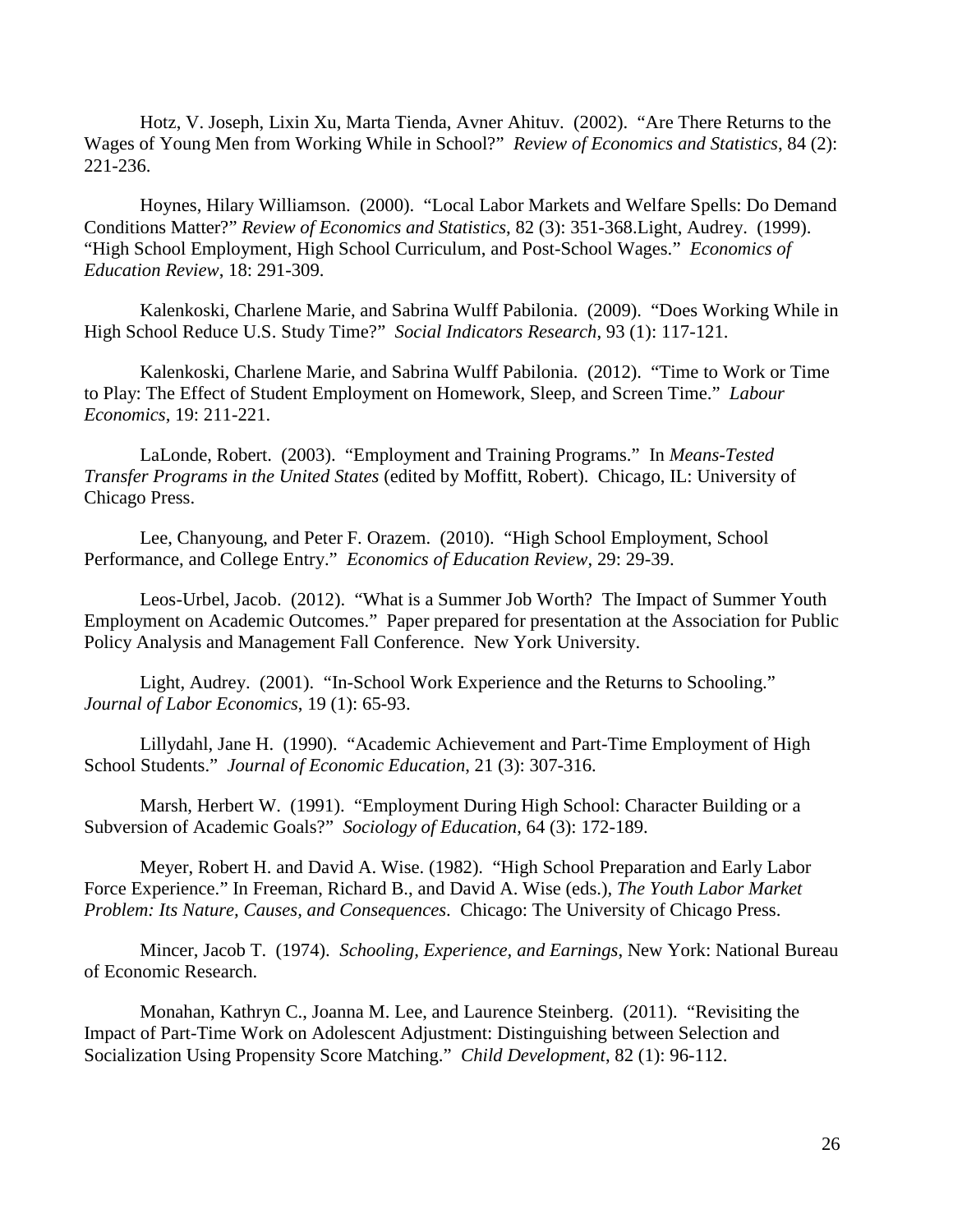Montmarquette, Claude, Nathalie Viennot-Briot, and Marcel Dagenais. (2007). "Dropout, School Performance, and Working While in School." *Review of Economics and Statistics*, 89 (4): 752-760.

Morefield, Brant, David C. Ribar, and Christopher J. Ruhm. (2011). "Socioeconomic Status and Health Across Generations and Over the Life Course." *The B.E. Journal of Economic Analysis and Policy*, 11 (3): article 8.

Mortimer, Jeylan T. and Michael D. Finch. (1986). "The Effects of Part-Time Work on Adolescent Self-Concept and Achievement." In Borman, Kathryn M., and Jane Reisman (eds.), *Becoming a Worker*. Norwood, New Jersey: Ablex Publishing Corporation.

Mortimer, Jeylan T., Michael D. Finch, Seongryeol Ryu, Michael J. Shanahan, Kathleen T. Call. (1996). "The Effects of Work Intensity on Adolescent Mental Health, Achievement, and Behavioral Adjustment: New Evidence from a Prospective Study." *Child Development*, 67 (67): 1243-1261.

National Center for Education Statistics. (2012). "A Closer Look at High School Students in the United States Over the Last 20 Years." U.S. Department of Education, Institute of Education Sciences, National Center for Education Statistics: http://nces.ed.gov/programs/coe/analysis/2012 section3.asp.

Nelson, Charles R., and Richard Startz. (1990a). "Some Further Results on the Exact Small Sample Properties of the Instrumental Variables Estimator." *Econometrica*, 58 (4): 967-976.

Nelson, Charles R., and Richard Startz. (1990b). "The Distribution of the Instrumental Variables Estimator and Its t-Ratio When the Instrument is a Poor One." *Journal of Business*, 63 (1): S125-S140.

Neumark, David. (2002). "Youth Labor Markets in the United States: Shopping Around vs. Staying Put," *Review of Economics and Statistics*, 84 (3): 462-482.

Neumark, David, and Mary Joyce. (2001). "Evaluating School-to-Work Programs Using the New NLSY." *The Journal of Human Resources*, 36 (4): 666-702.

Oettinger, Gerald S. (1999). "Does High School Employment Affect High School Academic Performance?" *Industrial and Labor Relations Review*, 53 (1): 136-151.

Osterman, P. (1995). "Involving Employers in School-to-Work Programs." In Bailey, T. R. (ed.), *Learning to Work: Employer Involvement in School-to-Work Transition Programs*. Washington, D. C.: The Brookings Institute.

Poczik, R. (1995). "Work-based Education and School Reform." In Bailey, T. R. (ed.), *Learning to Work: Employer Involvement in School-to-Work Transition Programs*. Washington, D. C.: The Brookings Institute.

Rothstein, Donna S. (2007). "High School Employment and Youths' Academic Achievement." *The Journal of Human Resources*, 42 (1): 194-213.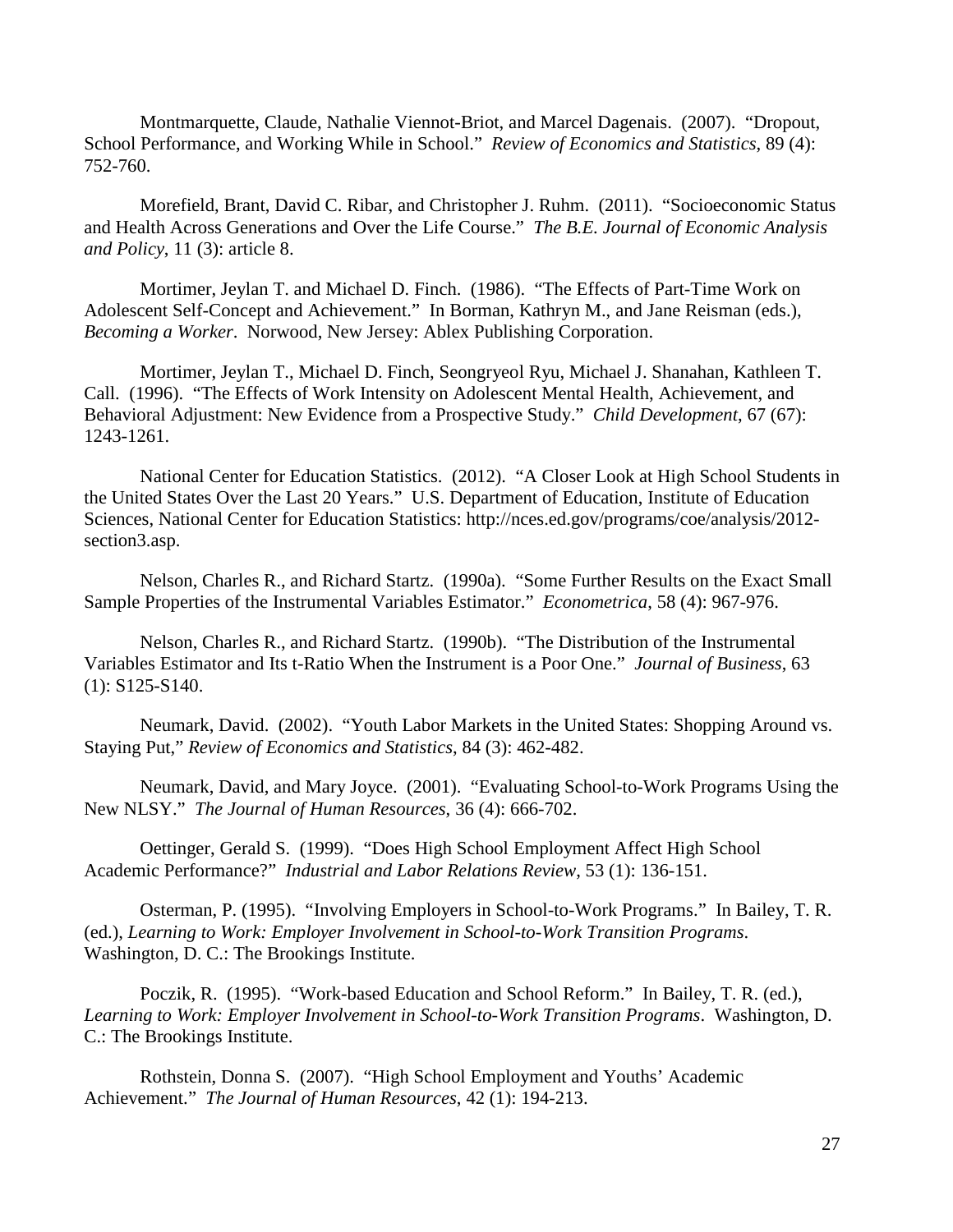Ruhm, Christopher J. (1997). "Is High School Employment Consumption or Investment?" *Journal of Labor Economics*, 15 (4): 735-776.

Sabia, Joseph J. (2009). "School-Year Employment and Academic Performance of Young Adolescents." *Economics of Education Review*, 28 (2): 268-276.

Schill, William J., Rosemarie McCartin, and Katrina Meyer. (1985). "Youth Employment: Its Relationship to Academic and Family Variables." *Journal of Vocational Behavior*, 26: 155-163.

Schoenhals, Mark, Marta Tienda, and Barbara Schneider. (1998). "The Educational and Personal Consequences of Adolescent Employment." *Social Forces*, 77 (2): 723-762.

Smith, Christopher L. (2011). "Polarization, Immigration, and Education: What's Behind the Dramatic Decline in Youth Employment?" *Working Paper*. Washington, D.C.: Federal Reserve Board, Divisions of Research and Statistics and Monetary Affairs, Financial and Economics Discussion Series.

Smith, Christopher L. (2012). "The Impact of Low-Skilled Immigration on the Youth Labor Market." *Journal of Labor Economics*, 30 (1): 55-89.

Spence, Michael A. (1973). "Job Market Signaling." *Quarterly Journal of Economics*, 87 (3): 355-374.

Staff, Jeremy, John E. Schulenberg, and Jerald G. Bachman. (2010). "Adolescent Work Intensity, School Performance, and Academic Engagement." *Sociology of Education*, 83 (3): 183- 200.

Staiger, Douglas, and James H. Stock. (1997). "Instrumental Variables regression with Weak Instruments." *Econometrica*, 65 (3): 557-586.

Steel, Lauri. (1991). "Early Work Experience Among White and Non-White Youths: Implications for Subsequent Enrollment and Employment." *Youth and Society*, 22 (4): 419-447.

Steinberg, Laurence, and Sanford M. Dornbusch. (1991). "Negative Correlated of Part-Time Employment During Adolescence: Replication and Elaboration." *Developmental Psychology*, 27 (2): 304-313.

Steinberg, Laurence, Suzanne Fegley, and Sanford M. Dornbusch. (1993). "Negative Impact of Part-Time Work on Adolescent Adjustment: Evidence From a Longitudinal Study." *Developmental Psychology*, 29 (2): 171-180.

Steinberg, Laurence, Ellen Greenberger, Laurie Garduque, and Sharon McAuliffe. (1982). "High School Students in the Labor Force: Some Costs and Benefits to Schooling and Learning." *Education Evaluation and Policy Analysis*, 4 (3): 363-372.

Steinberg, Laurence, Ellen Greenberger, Laurie Garduque, Mary Ruggiero, and Alan Vaux. (1982). "Effects of Working on Adolescent Development." *Developmental Psychology*, 18 (3): 385-395.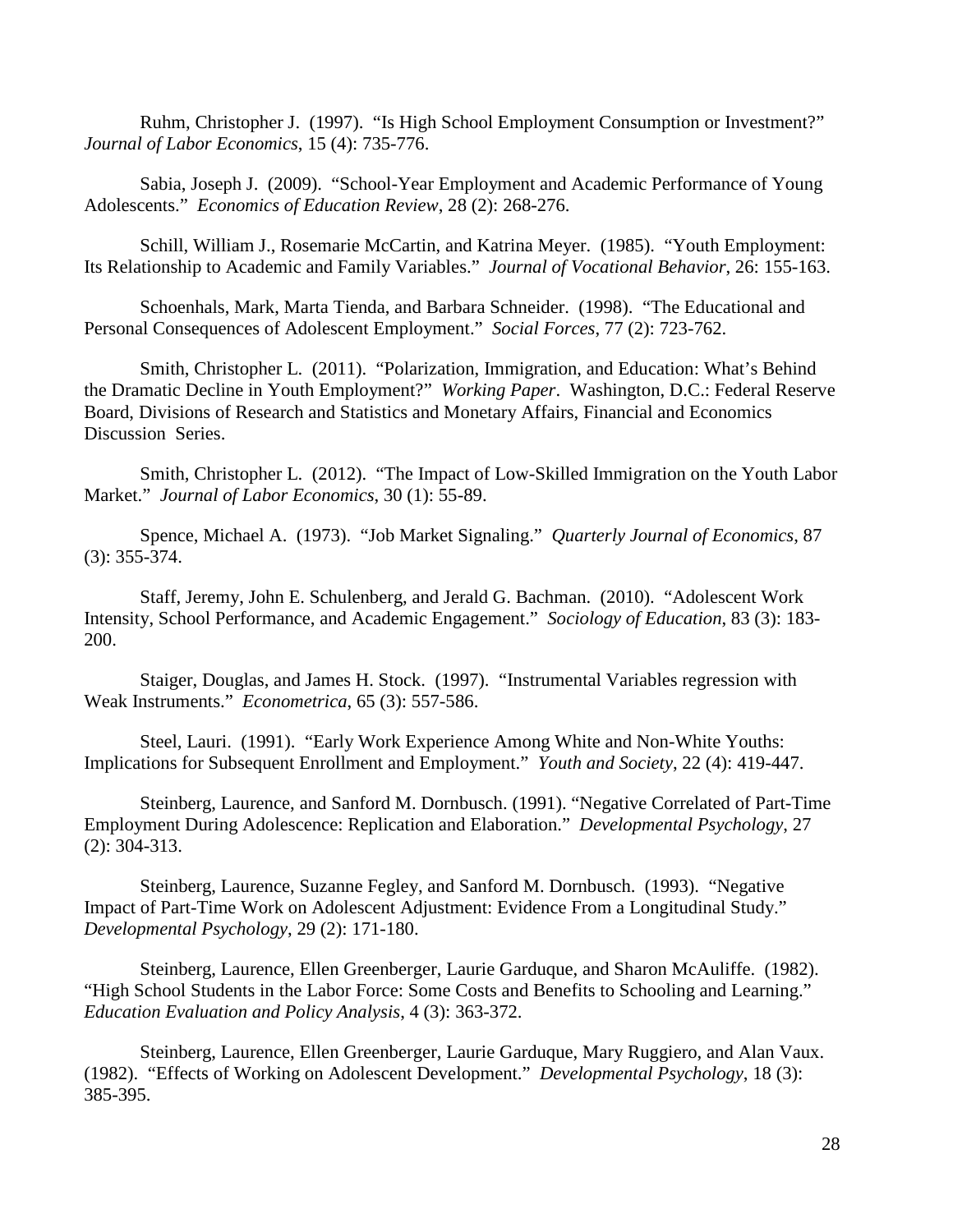Stephenson, Jr., Stanley P. (1981). "In-School Labour Force Status and Post-School Wage Rates of Young Men." *Applied Economics*, 13 (3): 279-302.

Stern, David, Neal Finkelstein, Miguel Urquiola, and Helen Cagampang. (1997). "What Difference Does it Make if School and Work are Connected? Evidence on Co-operative Education in the United States." *Economics of Education Review*, 16 (3): 213-229.

Stern, David, and Yoshi-fumi Nakata. (1989). "Characteristics of High School Students' Paid Jobs, and Employment Experience After Graduation." In Stern, David and Dorothy Eichorn (eds.), *Adolescence and Work: Influences of Social Structure, Labor Markets, and Culture*. Hillsdale, New Jersey: Lawrence Erlbaum Associates, Publishers.

Stinebrickner, Ralph, and Todd R. Stinebrickner. (2003). "Working During School and Academic Performance." *Journal of Labor Economics*, 21(2): 473-491.

Sum, Andrew, Paul Harrington, and Ishwar Khatiwada. (2006). "The Impact of New Immigrants on Young Native-Born Workers, 2000-2005." *Backgrounder*, September: 1-12.

Tyler, John H. (2003). "Using State Child Labor Laws to Identify the Effect of School-Year Work on High School Achievement," *Journal of Labor Economics*, 21 (2): 381-408.

Warren, John Robert. (2002). "Reconsidering the Relationship between Student Employment and Academic Outcomes: A New Theory and Better Data." *Youth and Society*, 33 (3): 366-393.

Warren, John Robert, and Jennifer C. Lee. (2003). "The Impact of Adolescent Employment on High School Dropout: Differences by Individual and Labor-Market Characteristics." *Social Science Research*, 32 (1): 98-128.

Warren, John Robert, Paul C. LePore, and Robert D. Mare. (2000). "Employment During High School: Consequences for Students' Grades in Academic Courses." *American Educational Research Journal*, 37 (4): 943-969.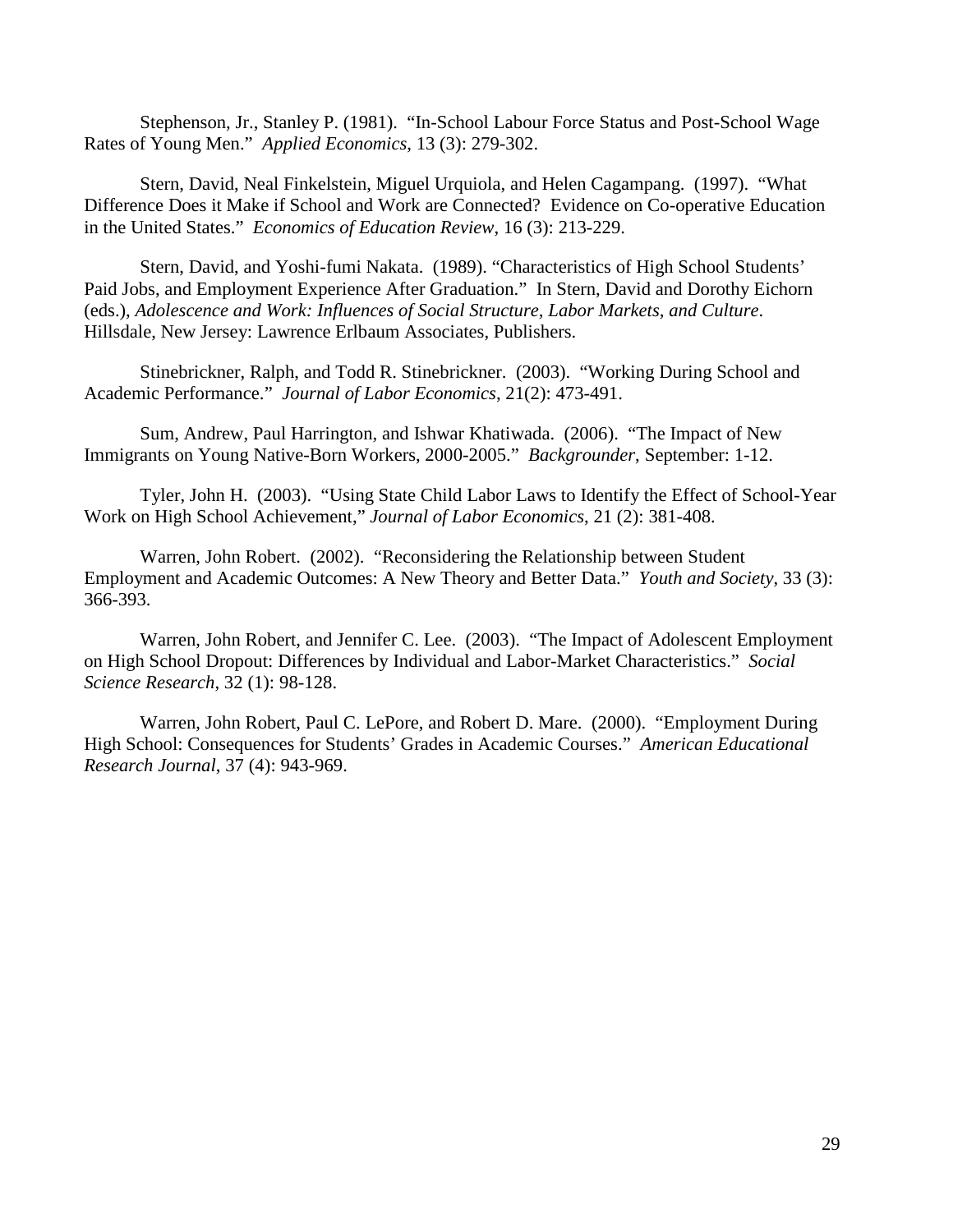|                                          | NLSY79 (1987- | NLSY97 (2008- |
|------------------------------------------|---------------|---------------|
|                                          | <u>1989)</u>  | 2010          |
| <b>Early Work Experience</b>             |               |               |
| Employed $(=1$ if employed during $HS$ ) | 0.817         | 0.847         |
|                                          | (0.006)       | (0.005)       |
| Sophomore Hours (average hours per week) | 4.704         | 4.835         |
|                                          | (0.189)       | (0.157)       |
| Junior Hours (average hours per week)    | 8.377         | 9.236         |
|                                          | (0.188)       | (0.168)       |
| Senior Hours (average hours per week)    | 13.325        | 13.810        |
|                                          | (0.200)       | (0.198)       |
| Senior Hours = $0$ per week              | 0.252         | 0.239         |
|                                          | (0.007)       | (0.006)       |
| Senior Hours = $(0-10)$ per week         | 0.209         | 0.217         |
|                                          | (0.006)       | (0.006)       |
| Senior Hours = $(10-20)$ per week        | 0.234         | 0.234         |
|                                          | (0.007)       | (0.006)       |
| Senior Hours = $(20-\infty)$ per week    | 0.302         | 0.307         |
|                                          | (0.007)       | (0.007)       |
| Senior Weeks Worked (percent)            | 0.559         | 0.592         |
|                                          | (0.007)       | (0.006)       |
| Summer Hours (average hours per week)    | 20.048        | 19.047        |
|                                          | (0.261)       | (0.244)       |
| Sample Size                              | 3,637         | 3,925         |

Table 1: Descriptive Statistics: Early Work Experience

Note: Weighted means are provided with standard errors in parentheses.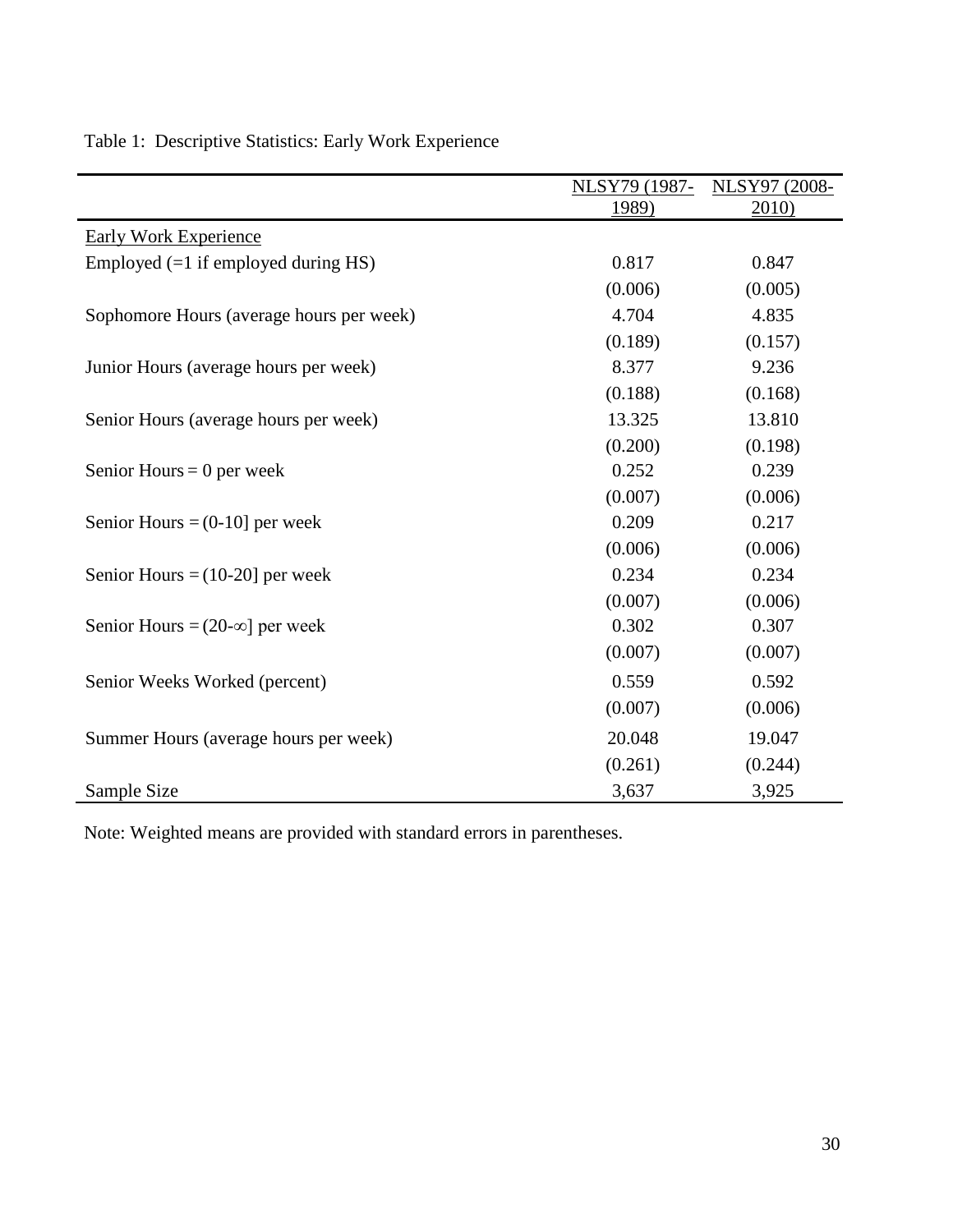|                                            | NLSY79 (1987-1989) | NLSY97 (2008-2010) |
|--------------------------------------------|--------------------|--------------------|
| Hourly Wages (dollars)                     | 17.127             | 17.300             |
|                                            | (0.206)            | (0.203)            |
| Employed $(=1$ employed as adult)          | 0.944              | 0.928              |
|                                            | (0.003)            | (0.004)            |
| Weeks Worked (annual weeks/52)             | 0.802              | 0.787              |
|                                            | (0.004)            | (0.005)            |
| Hours Worked (annual hours/52)             | 32.313             | 30.296             |
|                                            | (0.241)            | (0.239)            |
| Unemployed Weeks (annual weeks/52)         | 0.031              | 0.057              |
|                                            | (0.001)            | (0.002)            |
| <b>Weekly Wages (dollars)</b>              | 634.454            | 668.740            |
|                                            | (46.989)           | (6.975)            |
| Annual Earnings (thousands of dollars)     | 28.605             | 29.787             |
|                                            | (0.353)            | (0.325)            |
| Medical Benefits $(=1$ if in receipt)      | 0.759              | 0.716              |
|                                            | (0.007)            | (0.006)            |
| Retirement Benefits $(=1$ if in receipt)   | 0.564              | 0.539              |
|                                            | (0.007)            | (0.007)            |
| Education (in years)                       | 13.627             | 14.617             |
|                                            | (0.039)            | (0.036)            |
| College Degree $(=1$ if college education) | 0.268              | 0.416              |
|                                            | (0.008)            | (0.007)            |
| Sample Size                                | 3,637              | 3,925              |

Table 2: Descriptive Statistics: Subsequent Labor Market Outcomes

j.

Note: Weighted means are provided with standard errors in parentheses. Dollar figures are adjusted for inflation to year-2012 dollars. Adult economic outcomes are averaged over the indicated threesurvey year period.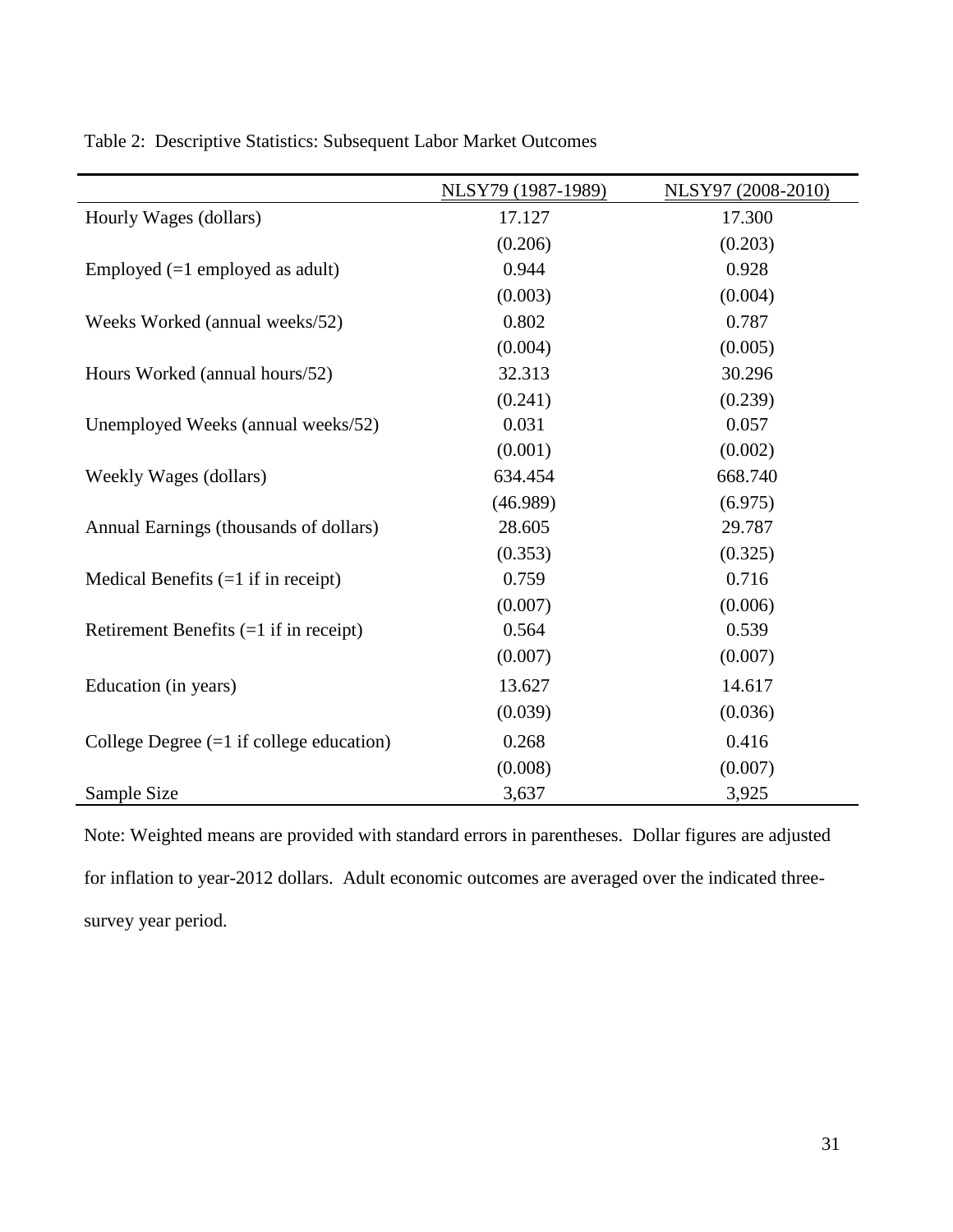|                              | NLSY79 (1987-1989) |        |       |         |      | NLSY97 (2008-2010) |       |         |
|------------------------------|--------------------|--------|-------|---------|------|--------------------|-------|---------|
| <b>Early Work Experience</b> | N                  | Wage   | Weeks | College | N    | Wage               | Weeks | College |
| Senior Hours = $0$           | 1133               | 15.583 | 0.732 | 0.257   | 1047 | 16.991             | 0.752 | 0.433   |
| Senior Hours = $(0-10]$      | 719                | 17.189 | 0.785 | 0.318   | 834  | 17.505             | 0.773 | 0.497   |
| Senior Hours = $(10-20)$     | 808                | 17.010 | 0.827 | 0.326   | 870  | 17.378             | 0.810 | 0.467   |
| Senior Hours = $(20-\infty)$ | 977                | 18.403 | 0.854 | 0.200   | 1174 | 17.328             | 0.805 | 0.307   |
| Summer Hours $= 0$           | 1183               | 14.583 | 0.708 | 0.199   | 1118 | 17.256             | 0.706 | 0.370   |
| Summer Hours = $(0-10)$      | 301                | 16.405 | 0.827 | 0.313   | 419  | 16.904             | 0.791 | 0.521   |
| Summer Hours = $(10-20)$     | 509                | 18.451 | 0.838 | 0.363   | 654  | 17.180             | 0.826 | 0.507   |
| Summer Hours = $(20-\infty)$ | 1,640              | 18.153 | 0.838 | 0.270   | 1725 | 17.442             | 0.816 | 0.381   |
| Sample Size                  | 3,637              |        |       |         |      | 3,925              |       |         |

Table 3: Associations Between Student Work Experience and Subsequent Labor Market Outcomes

Note: Weighted means are provided. Dollar figures are adjusted for inflation to year-2012 dollars. N is number of observations in a particular early work experience category. Wage is the adult hourly wage in dollars. Weeks is average portion of annual weeks worked. College is an indicator for subsequently obtaining a college degree. Adult wages and weeks worked are averaged over the indicated threesurvey year period.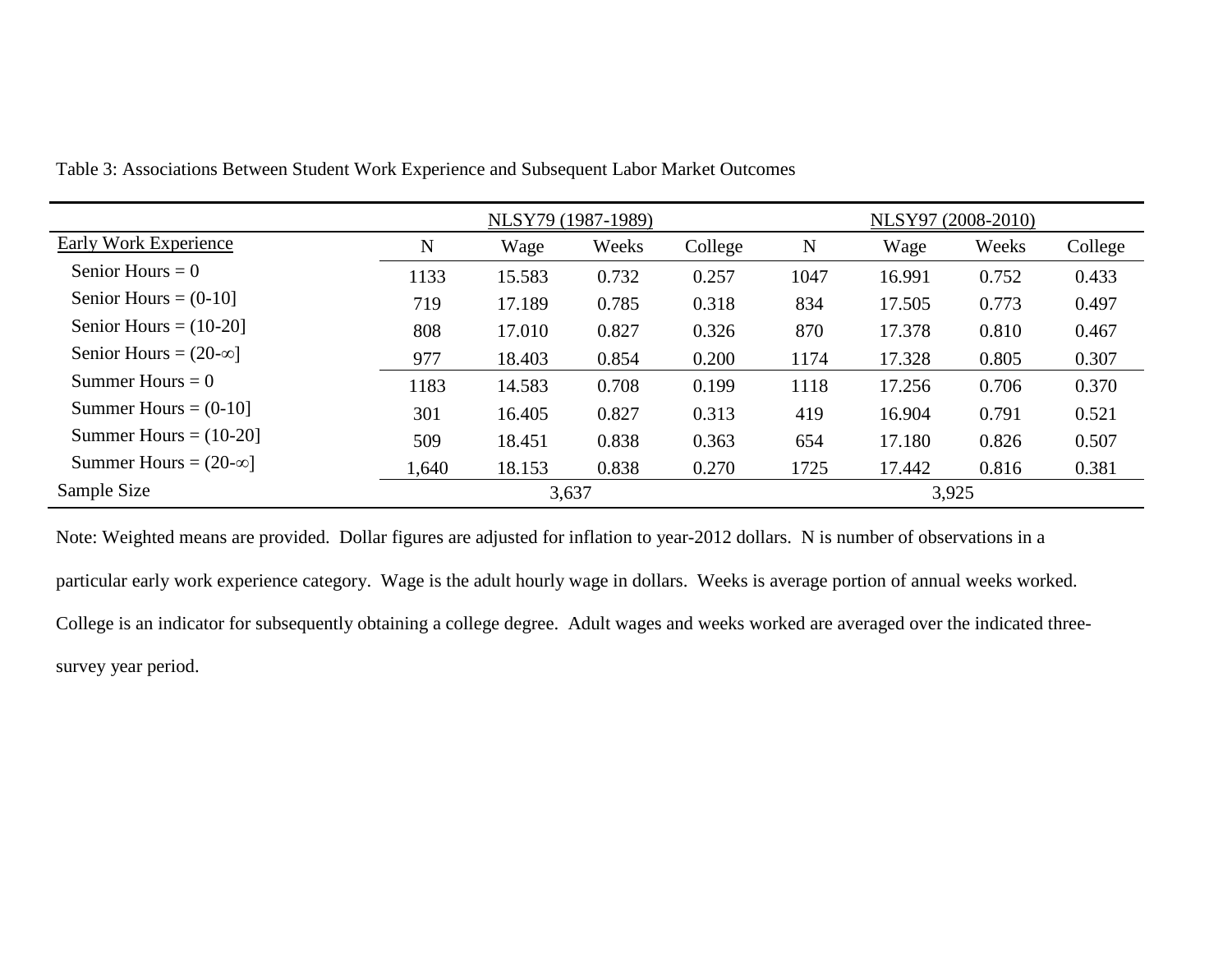|                     | Model 1                         | Model 2    | Model 3                         | Model 4    | Model 5          |  |  |  |  |
|---------------------|---------------------------------|------------|---------------------------------|------------|------------------|--|--|--|--|
| Time Period         | NLSY79 Respondents in 1987-1989 |            |                                 |            |                  |  |  |  |  |
| Senior Hours        | $0.114***$                      | $0.074***$ | $0.074***$                      | $0.080***$ | $0.080***$       |  |  |  |  |
|                     | (0.013)                         | (0.013)    | (0.013)                         | (0.013)    | (0.013)          |  |  |  |  |
| <b>Observations</b> | 3,336                           | 3,336      | 3,336                           | 3,336      | 3,336            |  |  |  |  |
|                     |                                 |            | NLSY97 Respondents in 2008-2010 |            |                  |  |  |  |  |
| <b>Senior Hours</b> | $0.025*$                        | 0.020      | $0.034**$                       | $0.042**$  | $0.043***$       |  |  |  |  |
|                     | (0.014)                         | (0.015)    | (0.015)                         | (0.015)    | (0.015)          |  |  |  |  |
| <b>Observations</b> | 3,629                           | 3,629      | 3,629                           | 3,629      | 3,629            |  |  |  |  |
| Covariates          |                                 |            |                                 |            |                  |  |  |  |  |
| Demographic         |                                 | X          | X                               | X          | $\boldsymbol{X}$ |  |  |  |  |
| Family              |                                 |            | X                               | X          | $\boldsymbol{X}$ |  |  |  |  |
| Ability             |                                 |            |                                 | X          | $\boldsymbol{X}$ |  |  |  |  |
| School              |                                 |            |                                 |            | $\mathbf X$      |  |  |  |  |

Table 4: Regression-Adjusted Estimated Effects of Early Work Experience on Log Hourly Wages

Note: \*\*\* p<0.01, \*\* p<0.05, \* p<0.1. Standard errors are in parentheses. The table shows estimated coefficients on weekly senior grade work hours divided by 20. The demographic covariates include controls for gender, race/ethnicity, age, marital status, family size, region of residence, urbanicity, the current unemployment rate, and the lowest unemployment rate. The family background characteristics include mother's and father's education, living with both parents, whether English was spoken, town size, in both cohorts, as well as religious affiliation, and church attendance in the NLSY97 and whether the household had a magazine subscription, took a newspaper, had a library card, and the number of siblings in the NLSY79. Ability for NLSY97 respondents is the ASVAB score and for NLSY79 respondents is the AFQT score. We also include 8<sup>th</sup> grade GPA as an ability measure for NLSY97 respondents. The covariate block of school characteristics and experiences includes the student's high school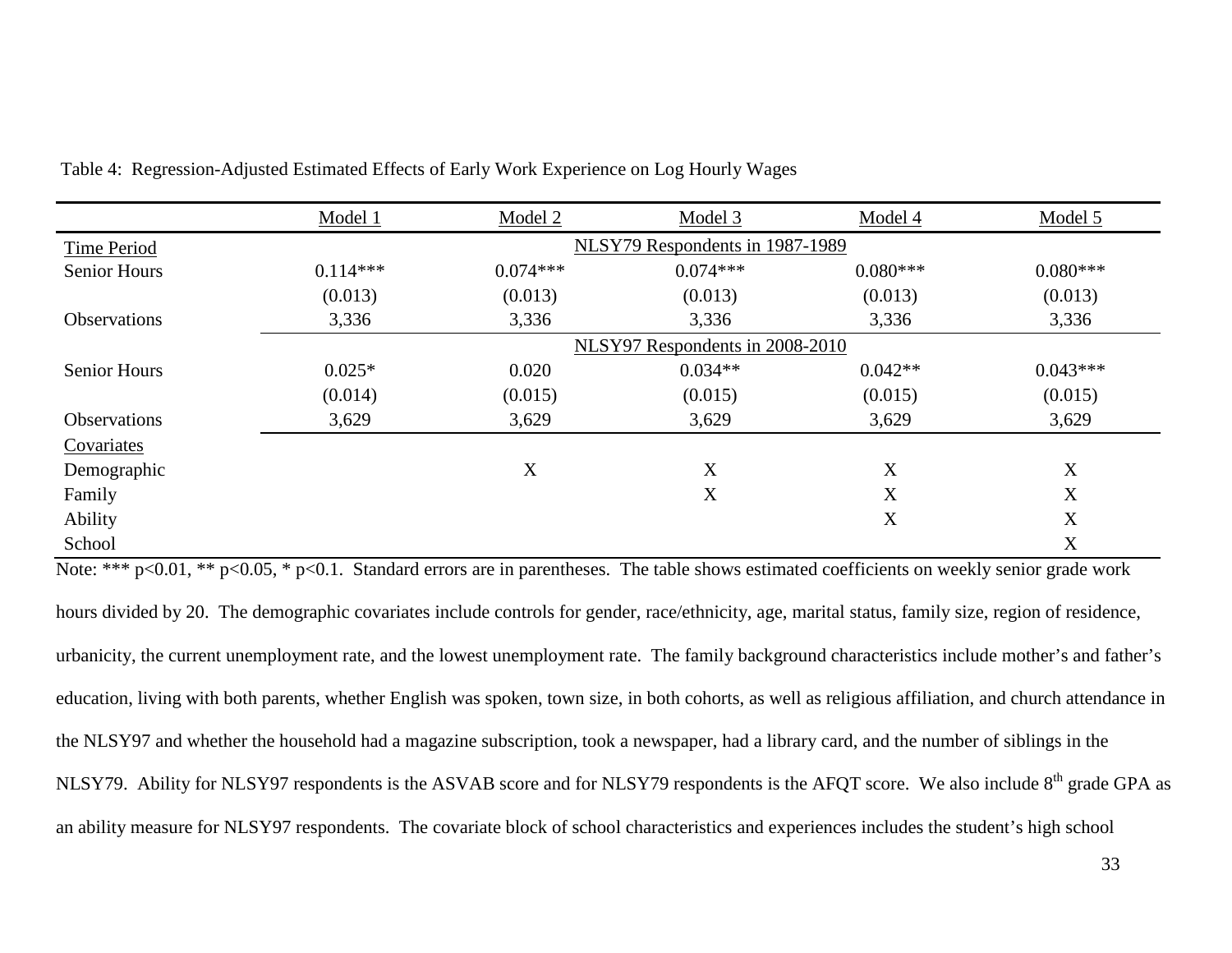program of study (general, college preparatory, vocational, or combination), number of math and science courses taken, school type (public, private, or parochial), size, and student-teacher ratio for NLSY97 respondents. For the NLSY79 sample, this includes program of study (vocational, commercial, college preparatory, or general), school type (public or private), and student perceptions of boredom, safety, and satisfaction with school. The school experiences vector contains measures of cigarette-smoking and body mass index (BMI) for both NLSY samples. Wages are measured in logs and are averaged over three survey years.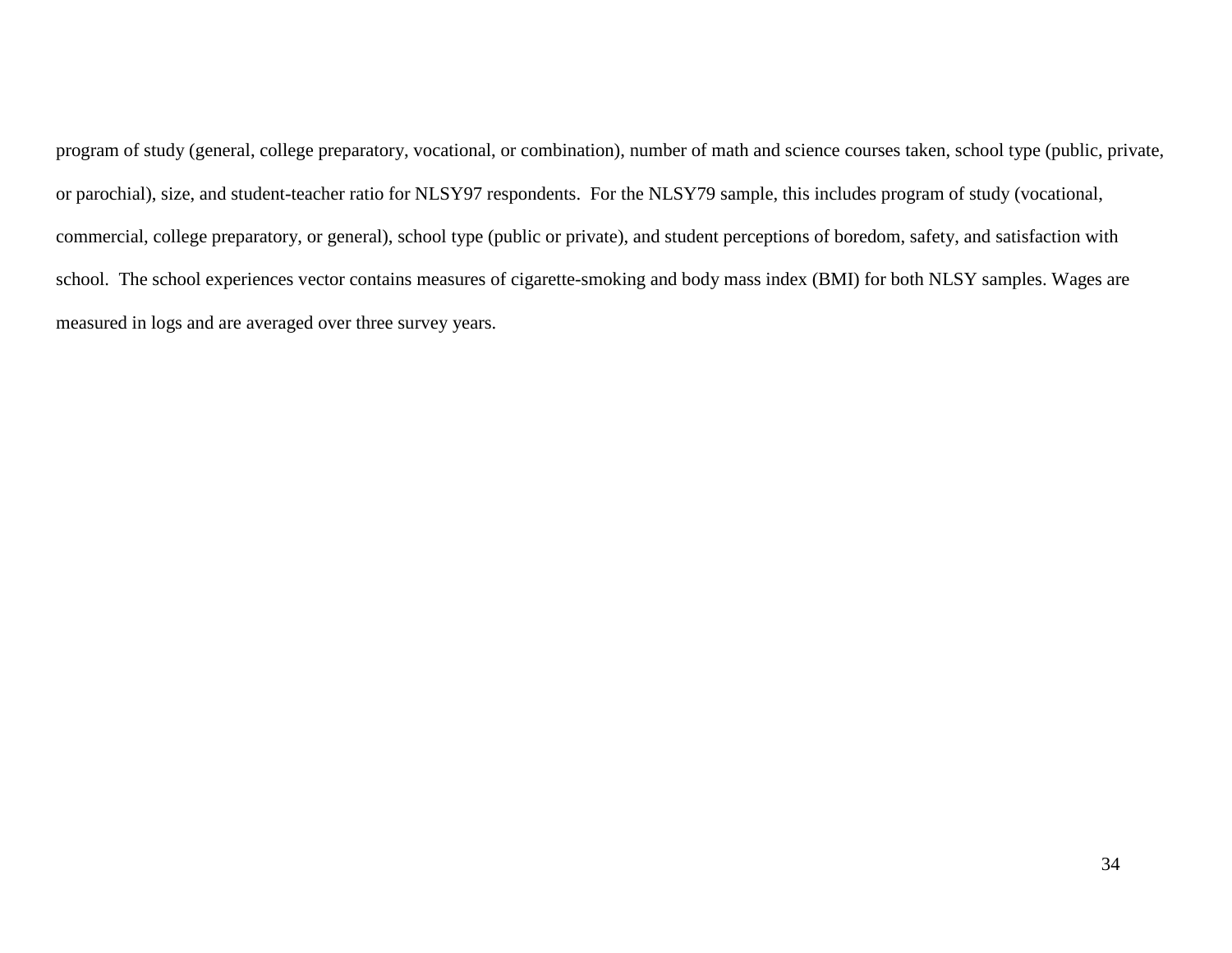NLSY79 (1987-1989) NLSY97 (2008-2010) Model 1 Sophomore Hours -0.041 -0.014  $(0.032)$   $(0.027)$ Junior Hours 0.021 0.023  $(0.031)$   $(0.025)$ Senior Hours 0.057<sup>\*\*</sup> 0.028  $(0.023)$   $(0.024)$ Observations 1,559 2,586 Model 2 Senior Hours 0.046 -0.027  $(0.041)$   $(0.045)$ Senior Hours Squared 0.020 0.041\*  $(0.023)$   $(0.025)$ p-value 0.001 0.003 Observations 3,336 3,629 Model 3 Senior Hours =  $(0-10)$  0.025 0.016  $(0.023)$   $(0.026)$ Senior Hours =  $(10-20)$  0.047\*\* 0.023  $(0.022)$   $(0.025)$ Senior Hours =  $(20-\infty)$  0.127\*\*\* 0.055\*\*  $(0.021)$   $(0.024)$ p-value 0.001 0.142 Observations 3,336 3,629 Model 4 Senior Hours 0.055\*\*\* 0.033\*\*  $(0.015)$   $(0.017)$ Summer Hours 0.044\*\*\* 0.017  $(0.011)$   $(0.014)$ Observations 3,336 3,629

Table 5: Regression-Adjusted Estimated Effects of Early Work Experience on Log Hourly Wages, Different Specifications of Early Work Experience

Note: \*\*\* p<0.01, \*\* p<0.05, \* p<0.1. Standard errors are in parentheses. Table shows estimated

coefficients on the indicated early work experience covariates. The models include the demographic,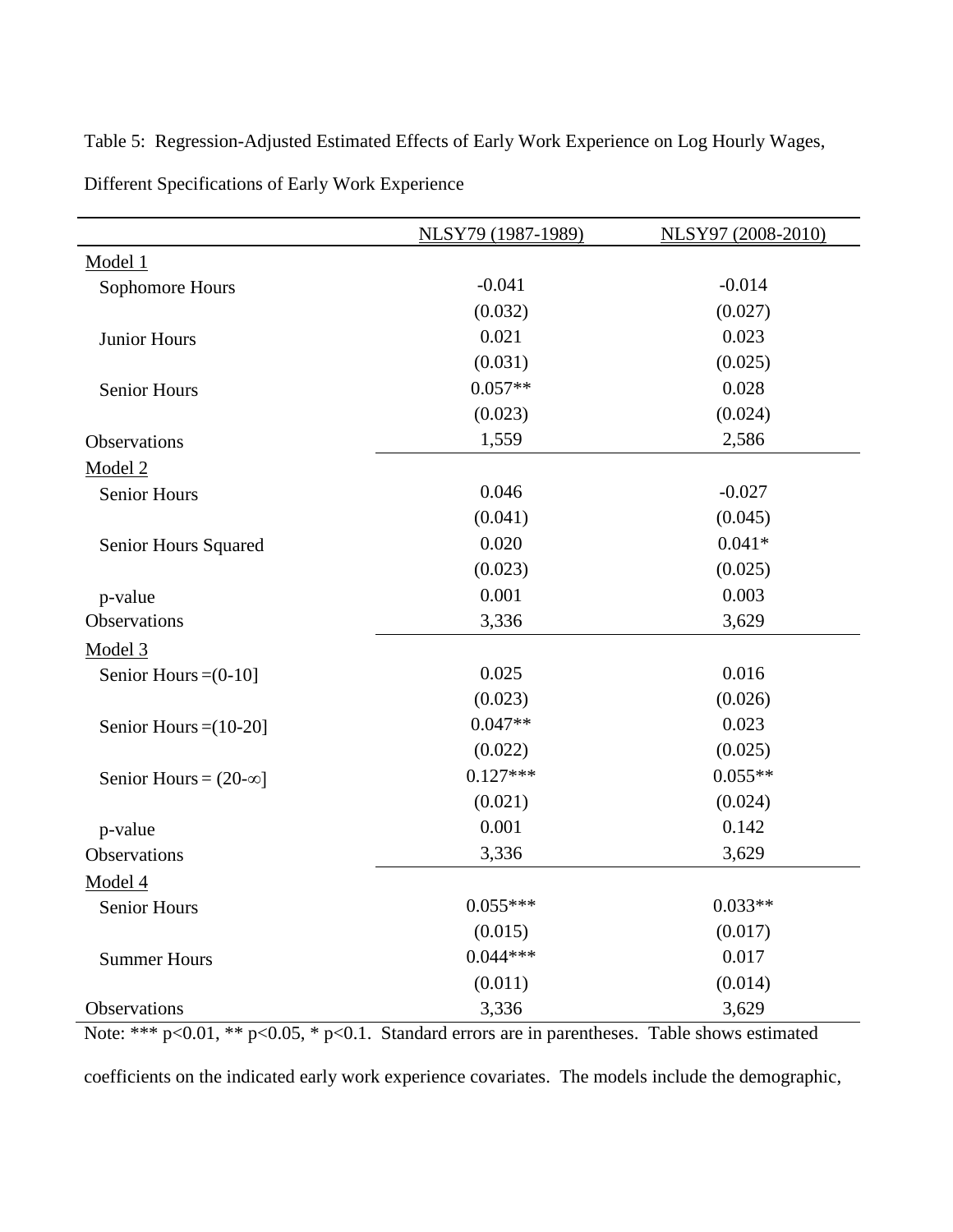family, ability, and school covariates. Dollar figures are adjusted for inflation to year-2012 dollars. Wages are in logs and averaged over three survey years.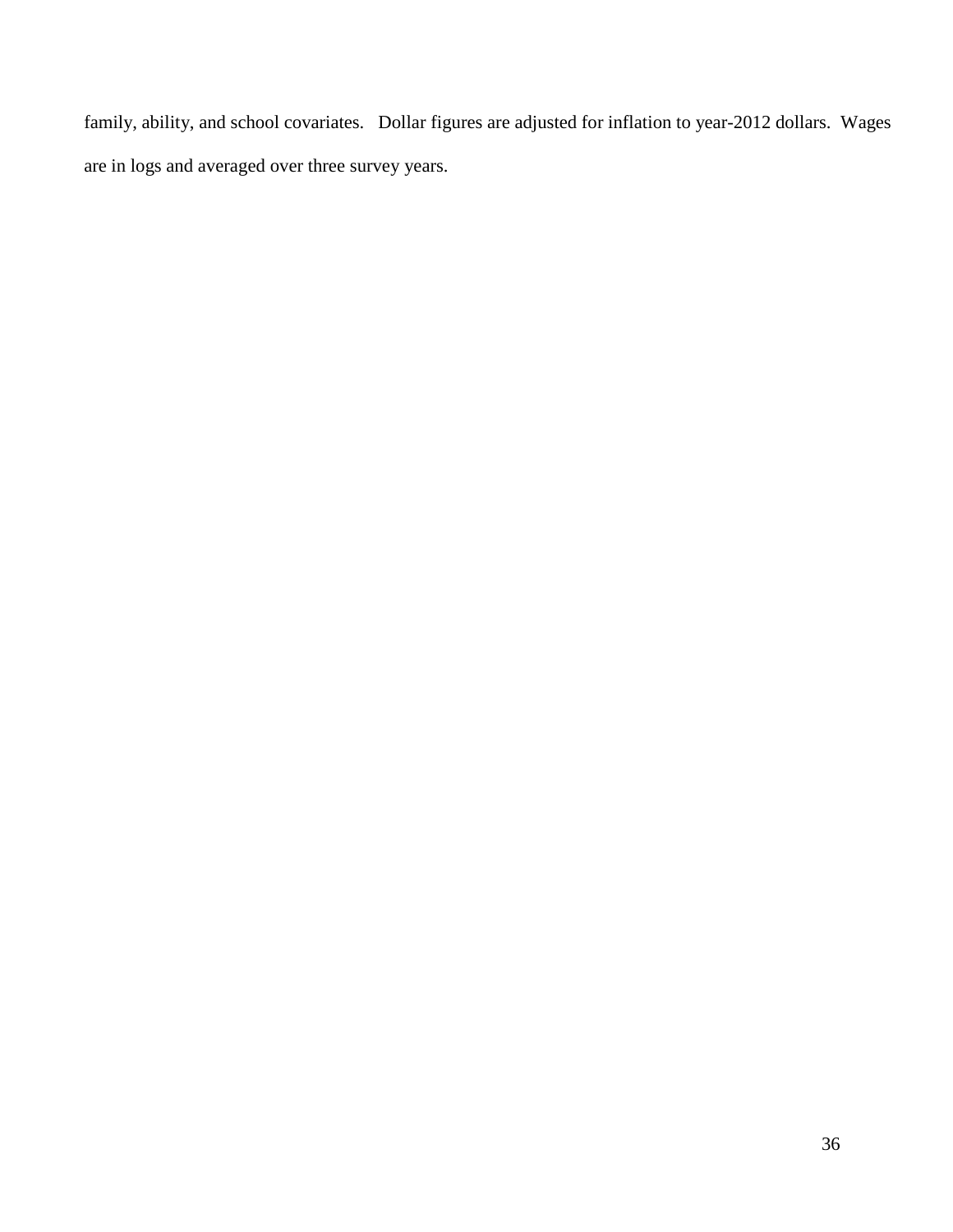|                     | Model 1: Original<br>Results | Model 2: Balanced<br><b>Sample</b> | Model 3:<br>Nationally<br>Representative<br>Sample | Model 4:<br>No<br>Weights |
|---------------------|------------------------------|------------------------------------|----------------------------------------------------|---------------------------|
|                     |                              | NLSY79 Respondents in 1987-1989    |                                                    |                           |
| <b>Senior Hours</b> | $0.080***$                   | $0.058***$                         | $0.080***$                                         | $0.080***$                |
|                     | (0.013)                      | (0.019)                            | (0.016)                                            | (0.013)                   |
| <b>Observations</b> | 3,336                        | 1,559                              | 2,168                                              | 3,336                     |
|                     |                              | NLSY97 Respondents in 2008-2010    |                                                    |                           |
| <b>Senior Hours</b> | $0.043***$                   | $0.035**$                          | $0.048***$                                         | $0.035**$                 |
|                     | (0.015)                      | (0.017)                            | (0.017)                                            | (0.014)                   |
| <b>Observations</b> | 3,629                        | 2,586                              | 2,811                                              | 3,629                     |

Table 6: Regression-Adjusted Estimated Effects of Early Work Experience on Wages: Robustness Tests

Note: \*\*\* p<0.01, \*\* p<0.05, \* p<0.1. Standard errors are in parentheses. Table shows estimated

coefficients on weekly senior year work hours divided by 20. Models include the demographic, family, ability, and school covariates. Dollar figures are adjusted for inflation to year-2012 dollars. Wages are in logs and averaged over three survey years.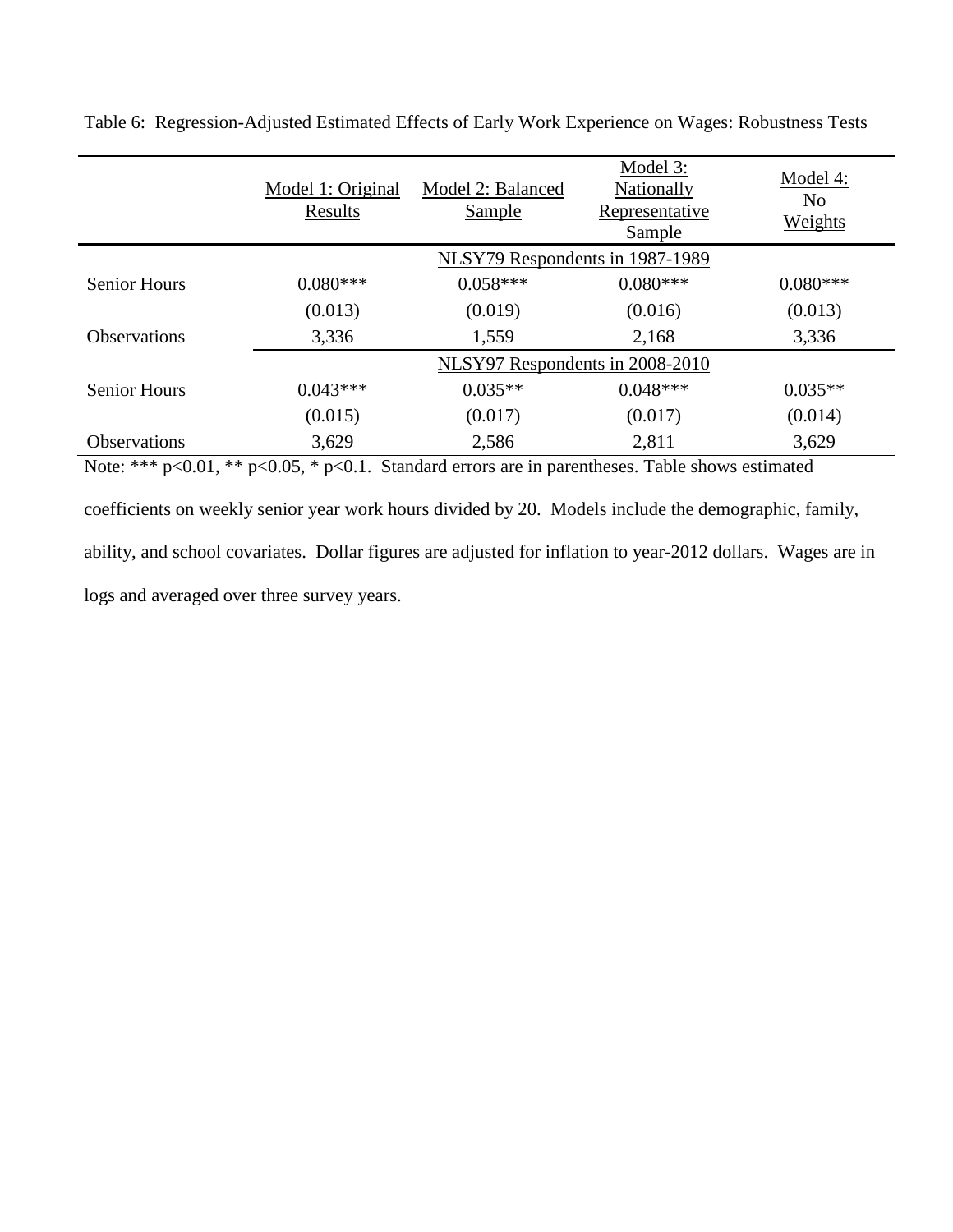|                     | Model 1:<br>Employed | Model 2:<br>Weeks<br>Worked | Model 3:<br>Hours<br>Worked | Model 4:<br>Weeks<br>Unemployed | Model 5:<br>Log Annual<br>Earnings | Model 6:<br>Log Weekly<br><b>Wage</b> | Model 7:<br>Health<br><b>Benefits</b> | Model 8:<br>Retirement<br><b>Benefits</b> |
|---------------------|----------------------|-----------------------------|-----------------------------|---------------------------------|------------------------------------|---------------------------------------|---------------------------------------|-------------------------------------------|
|                     |                      |                             |                             | NLSY79 Respondents in 1987-1989 |                                    |                                       |                                       |                                           |
| <b>Senior Hours</b> | $0.234***$           | $0.053***$                  | $0.072***$                  | $-0.013**$                      | $0.166**$                          | $0.089***$                            | $0.063**$                             | $0.043***$                                |
|                     | (0.076)              | (0.007)                     | (0.008)                     | (0.002)                         | (0.021)                            | (0.016)                               | (0.010)                               | (0.013)                                   |
| <b>Observations</b> | 3,637                | 3,637                       | 3,637                       | 3,637                           | 3,313                              | 3.299                                 | 3.194                                 | 3,031                                     |
|                     |                      |                             |                             | NLSY97 Respondents in 2008-2010 |                                    |                                       |                                       |                                           |
| <b>Senior Hours</b> | 0.039                | $0.035***$                  | $0.048***$                  | $-0.007**$                      | $0.125***$                         | $0.066***$                            | $0.036**$                             | $0.036**$                                 |
|                     | (0.054)              | (0.007)                     | (0.009)                     | (0.003)                         | (0.021)                            | (0.019)                               | (0.011)                               | (0.012)                                   |
| <b>Observations</b> | 3,925                | 3,925                       | 3,925                       | 3.925                           | 3.479                              | 3.380                                 | 3.418                                 | 3,418                                     |

Table 7: Regression-Adjusted Estimated Effects of Early Work Experience on Adult Outcomes

Note: \*\*\* p<0.01, \*\* p<0.05, \* p<0.1. Standard errors are in parentheses. Table shows estimated

coefficients on weekly senior year work hours divided by 20. Models include the demographic, family, ability, and school covariates. Dollar figures are adjusted for inflation to year-2012 dollars. Wages and earnings are in logs. Weeks and hours worked are annual measures divided by 52 and 52\*40, respectively. Health and retirement benefits equal the probability of receipt. All economic outcomes are averaged over three survey years.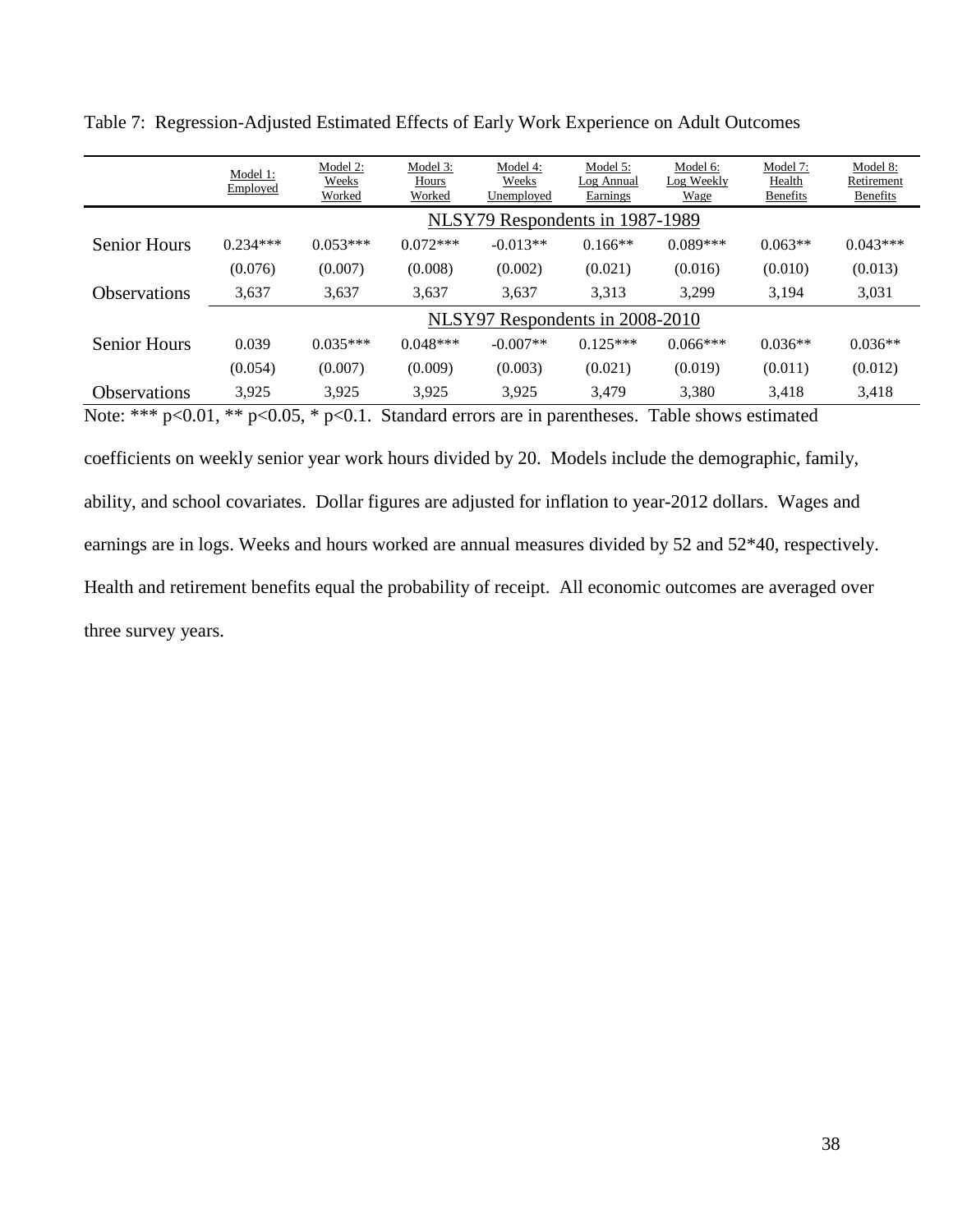|                                 | <u>(1)</u><br>Blue-<br>Collar | (2)<br>Service | <u>(3)</u><br><u>Some</u><br>College | (4)<br>College<br>Graduate | (5)<br>Post-HS<br>Experience | (6)<br><b>Adult</b><br>Tenure | <u>(7)</u><br><u>Same</u><br>$\underline{\text{Job}}$ |
|---------------------------------|-------------------------------|----------------|--------------------------------------|----------------------------|------------------------------|-------------------------------|-------------------------------------------------------|
| NLSY79 Respondents in 1987-1989 |                               |                |                                      |                            |                              |                               |                                                       |
| <b>Senior Hours</b>             | $0.017*$                      | $-0.018**$     | 0.013                                | $-0.066$ ***               | $0.778***$                   | $0.311***$                    | $0.174***$                                            |
|                                 | (0.010)                       | (0.009)        | (0.011)                              | (0.010)                    | (0.043)                      | (0.039)                       | (0.012)                                               |
| NLSY79 Respondents in 1987-1989 |                               |                |                                      |                            |                              |                               |                                                       |
| <b>Senior Hours</b>             | $0.023***$                    | $0.015*$       | $0.024**$                            | $-0.067***$                | $0.648***$                   | $0.265***$                    | $0.153***$                                            |
|                                 | (0.008)                       | (0.009)        | (0.011)                              | (0.011)                    | (0.041)                      | (0.037)                       | (0.011)                                               |

Table 8: Regression-Adjusted Estimated Effects of Early Work Experience on Potential Mediating Factors.

Note: \*\*\* p<0.01, \*\* p<0.05, \* p<0.1. Standard errors are in parentheses. There are 3,336 observations in the 1987-1989 NLSY79 sample and 3,629 observations in the 2008-2010 NLSY97 sample. Table shows

estimated coefficients on senior year weekly work hours divided by 20. Models include the demographic and supplemental family covariates common to both NLSY cohorts. Binary outcomes are estimated using linear probability models.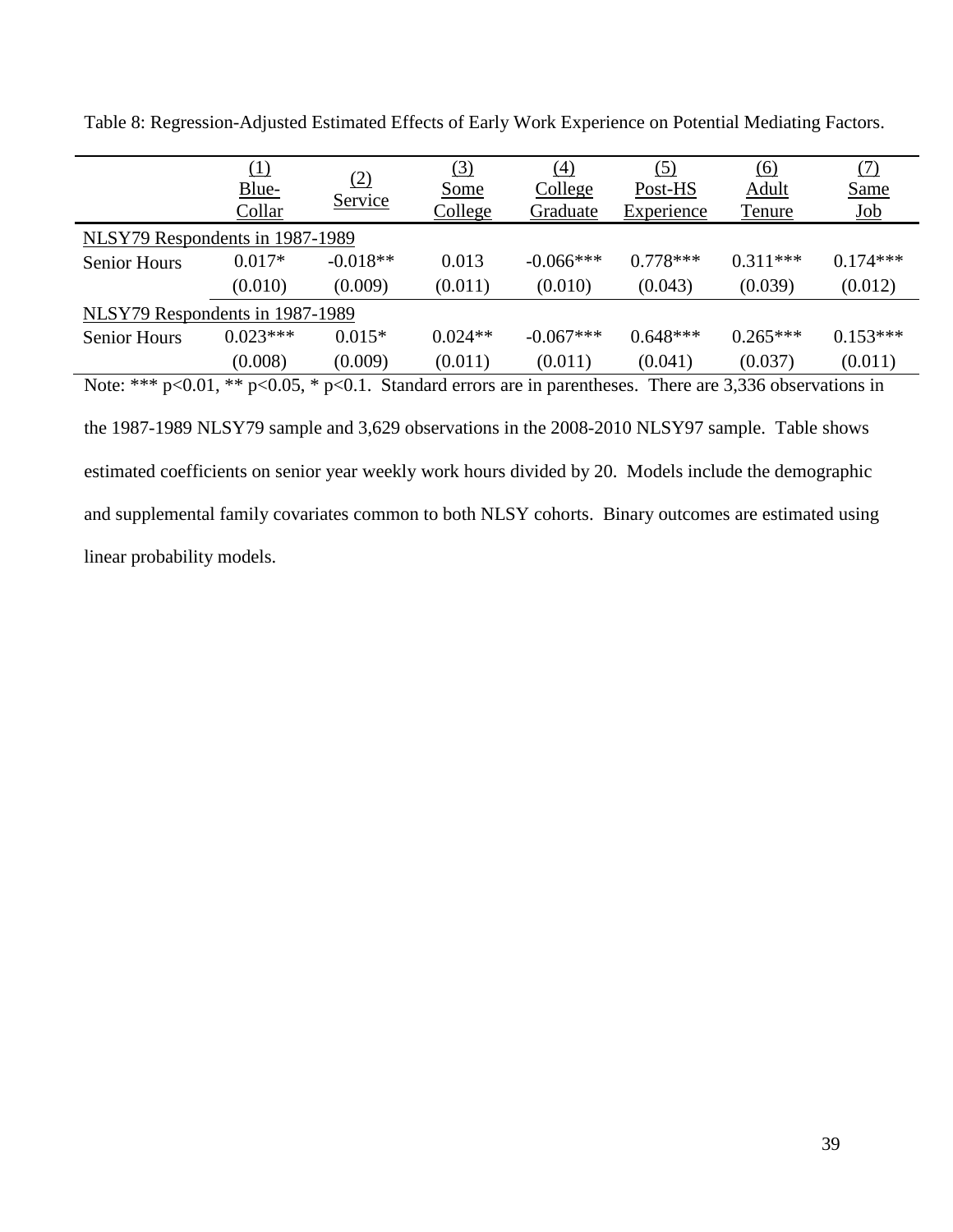| Specification               | (1)                      | (2)                      | (3)                      | $\underline{(4)}$            | (5)                      | $\underline{(6)}$            | (7)                      | (8)         |
|-----------------------------|--------------------------|--------------------------|--------------------------|------------------------------|--------------------------|------------------------------|--------------------------|-------------|
| NLSY79 Cohort               |                          |                          |                          |                              |                          |                              |                          |             |
| Senior Hours                | $0.079***$               | $0.073***$               | $0.096***$               | $0.042***$                   | $0.065***$               | $0.069***$                   | $0.037***$               | $0.050***$  |
|                             | (0.013)                  | (0.013)                  | (0.013)                  | (0.013)                      | (0.013)                  | (0.013)                      | (0.013)                  | (0.013)     |
| Blue-Collar                 | $\overline{\phantom{m}}$ | $-0.087***$              | $\blacksquare$           |                              | $\overline{a}$           |                              | $-0.094***$              | $-0.015$    |
|                             | ÷,                       | (0.020)                  | $\overline{a}$           |                              |                          |                              | (0.020)                  | (0.020)     |
| Service                     | $\overline{\phantom{a}}$ | $-0.277***$              | $\blacksquare$           |                              |                          | $\overline{\phantom{a}}$     | $-0.268***$              | $-0.195***$ |
|                             | $\frac{1}{2}$            | (0.023)                  | $\frac{1}{2}$            |                              |                          | $\qquad \qquad \blacksquare$ | (0.023)                  | (0.023)     |
| Some College                |                          |                          | $0.081***$               |                              |                          | $\overline{\phantom{a}}$     | $\blacksquare$           | $0.077***$  |
|                             |                          |                          | (0.019)                  |                              |                          |                              |                          | (0.019)     |
| College Graduate            |                          | $\overline{\phantom{a}}$ | $0.269***$               |                              |                          |                              | $\blacksquare$           | $0.282***$  |
|                             |                          | $\overline{\phantom{a}}$ | (0.021)                  |                              |                          | $\overline{\phantom{a}}$     | $\overline{\phantom{a}}$ | (0.022)     |
| Post-High School Experience |                          |                          | $\blacksquare$           | $0.048***$                   |                          | $\overline{\phantom{a}}$     | $0.047***$               | $0.047***$  |
|                             |                          |                          | $\overline{a}$           | (0.005)                      |                          | $\qquad \qquad \blacksquare$ | (0.005)                  | (0.006)     |
| <b>Adult Tenure</b>         |                          |                          | $\overline{\phantom{a}}$ | $\overline{\phantom{a}}$     | $0.044***$               | $\blacksquare$               | $\overline{\phantom{a}}$ | $0.030***$  |
|                             |                          |                          |                          | $\qquad \qquad \blacksquare$ | (0.005)                  |                              | $\blacksquare$           | (0.005)     |
| Same Job                    |                          |                          |                          | $\frac{1}{2}$                |                          | $0.053**$                    | -                        | $-0.015$    |
|                             |                          |                          |                          |                              | ÷                        | (0.017)                      | $\overline{\phantom{a}}$ | (0.017)     |
| NLSY97 Cohort               |                          |                          |                          |                              |                          |                              |                          |             |
| Senior Hours                | $0.035*$                 | $0.043***$               | $0.053***$               | 0.011                        | 0.024                    | $0.029**$                    | 0.023                    | $0.033**$   |
|                             | (0.015)                  | (0.014)                  | (0.014)                  | (0.014)                      | (0.014)                  | (0.014)                      | (0.014)                  | (0.014)     |
| Blue-Collar                 | $\overline{\phantom{0}}$ | $-0.065**$               | $\overline{\phantom{a}}$ |                              |                          |                              | $-0.070***$              | 0.001       |
|                             | $\overline{\phantom{a}}$ | (0.026)                  | $\overline{\phantom{a}}$ |                              |                          | $\overline{\phantom{a}}$     | (0.026)                  | (0.027)     |
| Service                     | -                        | $-0.332***$              | $\overline{\phantom{a}}$ |                              | ٠                        | $\overline{\phantom{a}}$     | $-0.325***$              | $-0.262***$ |
|                             |                          | (0.024)                  |                          |                              |                          | $\blacksquare$               | (0.024)                  | (0.024)     |
| Some College                |                          |                          | $0.071**$                |                              |                          | $\overline{\phantom{a}}$     | $\overline{\phantom{a}}$ | $0.067***$  |
|                             |                          |                          | (0.023)                  |                              |                          |                              |                          | (0.023)     |
| College Graduate            |                          | $\overline{\phantom{a}}$ | $0.285***$               |                              |                          |                              | $\overline{\phantom{a}}$ | $0.253***$  |
|                             |                          |                          | (0.024)                  |                              |                          |                              |                          | (0.025)     |
| Post-High School Experience |                          |                          | ÷,                       | $0.037***$                   |                          |                              | $0.032***$               | $0.023***$  |
|                             |                          |                          |                          | (0.006)                      |                          |                              | (0.005)                  | (0.006)     |
| <b>Adult Tenure</b>         |                          |                          |                          | $\blacksquare$               | $0.043***$               | $\overline{\phantom{a}}$     | $\blacksquare$           | $0.035***$  |
|                             |                          |                          |                          |                              | (0.006)                  |                              |                          | (0.006)     |
| Same Job                    |                          |                          |                          |                              | $\overline{\phantom{a}}$ | $0.034*$                     | $\overline{\phantom{a}}$ | $-0.003$    |
|                             |                          |                          | $\overline{\phantom{a}}$ |                              | $\blacksquare$           | (0.019)                      | $\overline{\phantom{a}}$ | (0.021)     |
| Difference $(H_1-H_2)$      | $0.044**$                | $0.030\,$                | $0.043**$                | 0.031                        | $0.041**$                | $0.040**$                    | 0.014                    | 0.017       |
|                             | (0.019)                  | (0.019)                  | (0.019)                  | (0.020)                      | (0.019)                  | (0.019)                      | (0.019)                  | (0.019)     |
|                             |                          |                          |                          |                              |                          |                              |                          |             |

Table 9: Estimated Effects of Early Work Experience on Log Hourly Wages, With Mediating Factors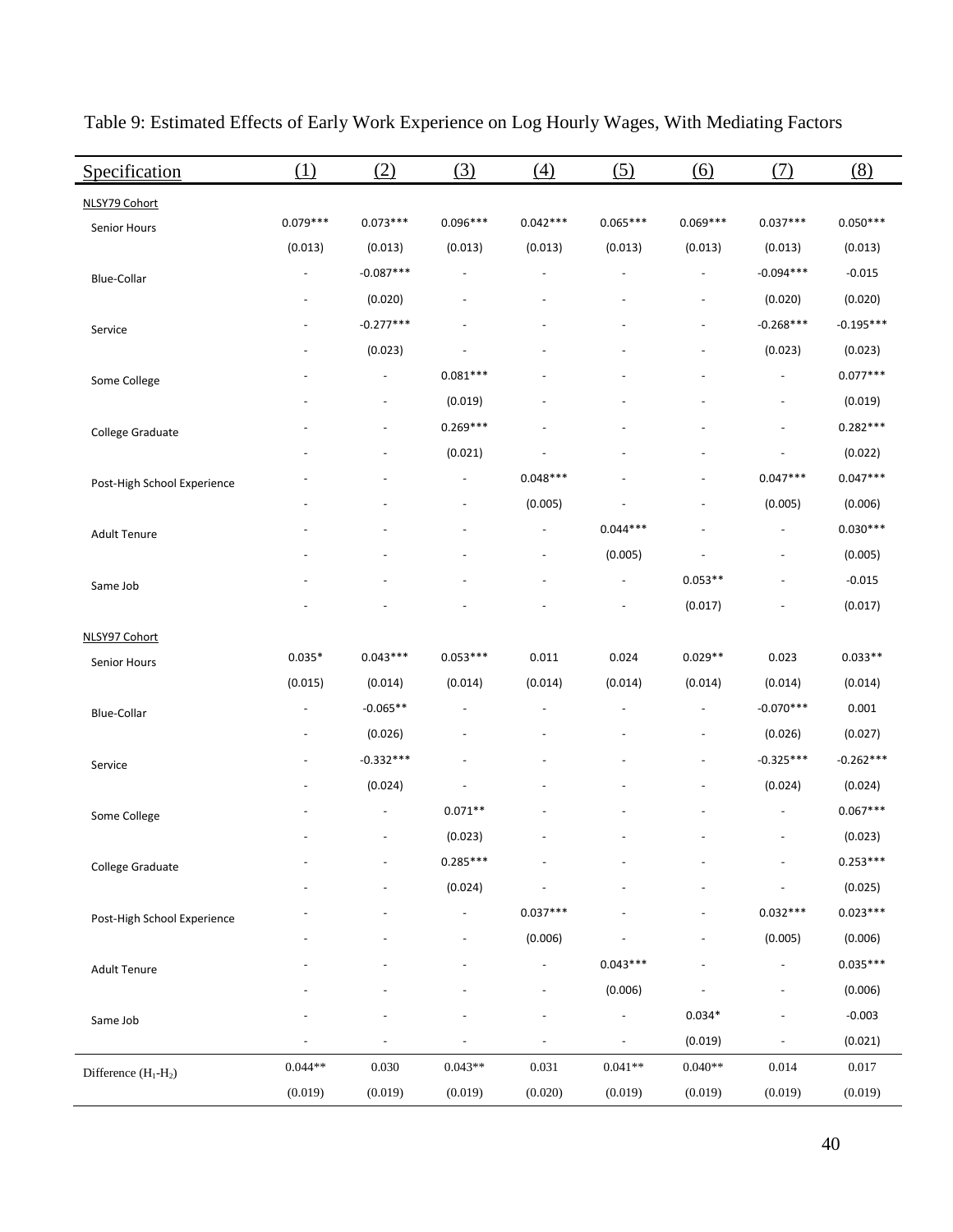Note: \*\*\* p<0.01, \*\* p<0.05, \* p<0.1. Standard errors are in parentheses. There are 3,336 observations in the 1987-1989 NLSY79 sample and 3,629 observations in the 2008-2010 NLSY97 sample. Table shows estimated coefficients on senior year weekly work hours divided by 20 and the potential mediating factors. White-collar occupations and a high school degree are the excluded categories. Models include the demographic and supplemental family covariates common to both NLSY cohorts. Dollar figures are adjusted for inflation to year-2012 dollars. Wages are in logs and averaged over three survey years.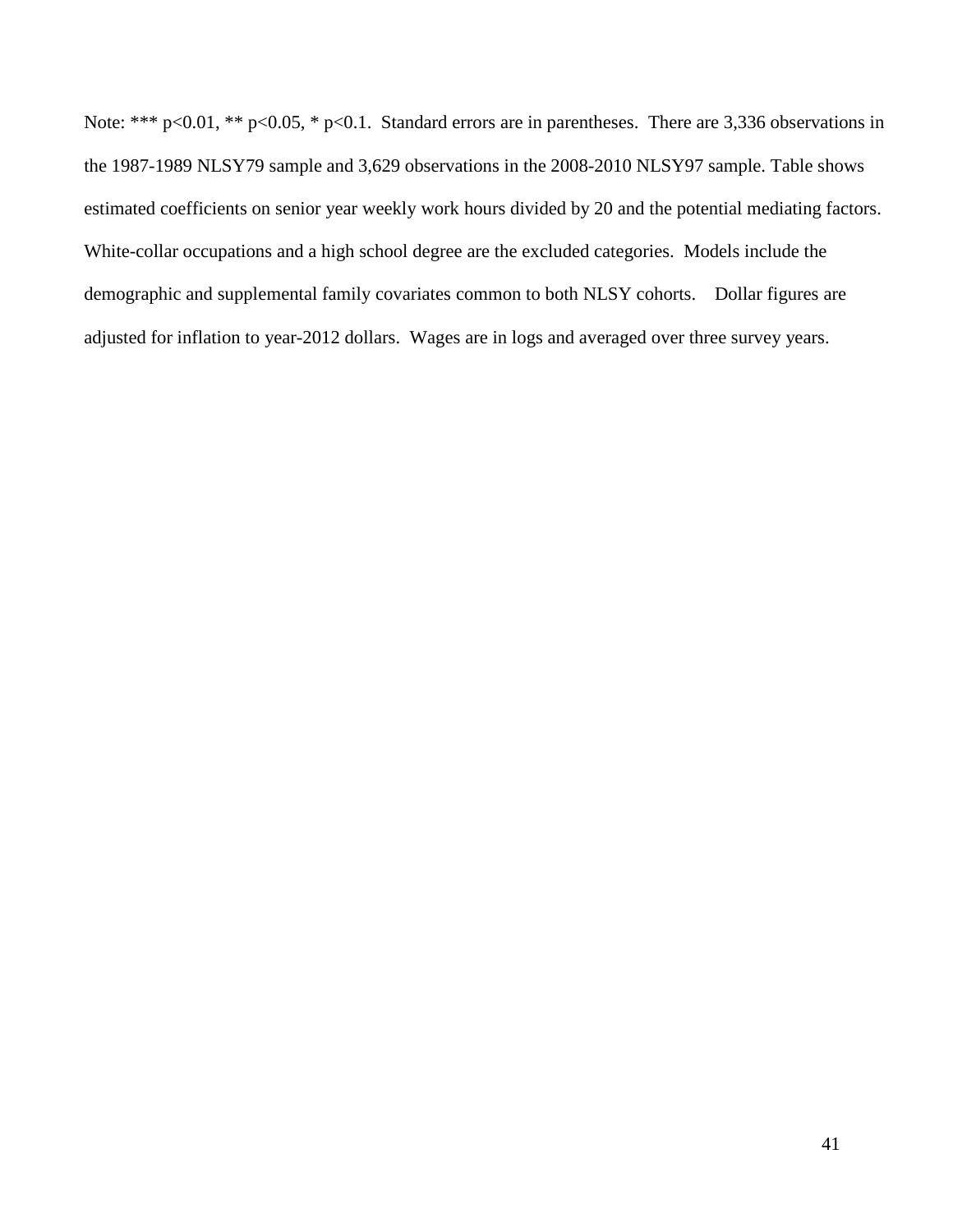| Specification         | (1)                      | (2)         | (3)                      | (4)         | (5)        | (6)         | (7)                      | (8)          |
|-----------------------|--------------------------|-------------|--------------------------|-------------|------------|-------------|--------------------------|--------------|
| NLSY79 Cohort         |                          | Males       |                          | Females     |            | No College  |                          | Some College |
| Senior Hours          | $0.069***$               | $0.057***$  | $0.088***$               | $0.049**$   | $0.128***$ | $0.080***$  | 0.030                    | 0.003        |
|                       | (0.017)                  | (0.017)     | (0.020)                  | (0.019)     | (0.017)    | (0.016)     | (0.020)                  | (0.021)      |
| <b>Blue-Collar</b>    |                          | $-0.001$    |                          | $-0.056$    |            | 0.019       |                          | $-0.138***$  |
|                       |                          | (0.026)     |                          | (0.037)     |            | (0.025)     |                          | (0.035)      |
| Service               |                          | $-0.148***$ |                          | $-0.218***$ |            | $-0.187***$ |                          | $-0.245***$  |
|                       |                          | (0.036)     |                          | (0.030)     |            | (0.028)     |                          | (0.039)      |
| Some College          | $\overline{\phantom{a}}$ | $0.082***$  |                          | $0.064**$   |            |             |                          |              |
|                       |                          | (0.027)     | $\overline{\phantom{0}}$ | (0.027)     |            |             |                          |              |
| College Graduate      |                          | $0.242***$  |                          | $0.317***$  |            |             |                          |              |
|                       |                          | (0.032)     |                          | (0.030)     |            |             |                          |              |
| Post-High School Exp. |                          | $0.034***$  | ä,                       | $0.050***$  |            | $0.064***$  |                          | $0.019**$    |
|                       |                          | (0.008)     |                          | (0.008)     |            | (0.008)     |                          | (0.009)      |
| <b>Adult Tenure</b>   |                          | 0.008       | Ξ.                       | $0.055***$  |            | $0.017**$   |                          | $0.046***$   |
|                       |                          | (0.007)     | ۰                        | (0.008)     |            | (0.006)     | $\overline{\phantom{m}}$ | (0.010)      |
| Same Job              |                          | $-0.014$    |                          | $-0.007$    |            | $-0.026$    |                          | 0.001        |
|                       |                          | (0.024)     |                          | (0.025)     |            | (0.025)     |                          | (0.025)      |
| Observations          | 1,636                    | 1,636       | 1,700                    | 1,700       | 1,713      | 1,713       | 1,632                    | 1,632        |
| NLSY97 Cohort         |                          |             |                          |             |            |             |                          |              |
| Senior Hours          | $0.062***$               | $0.054***$  | $-0.004$                 | 0.001       | $0.072***$ | $0.045*$    | 0.022                    | 0.016        |
|                       | (0.019)                  | (0.020)     | (0.021)                  | (0.021)     | (0.024)    | (0.023)     | (0.018)                  | (0.018)      |
| <b>Blue-Collar</b>    |                          | $-0.007$    |                          | $-0.047$    |            | 0.028       |                          | $-0.073**$   |
|                       |                          | (0.033)     |                          | (0.058)     |            | (0.043)     |                          | (0.036)      |
| Service               |                          | $-0.276***$ |                          | $-0.238***$ |            | $-0.172***$ |                          | $-0.334***$  |
|                       |                          | (0.039)     |                          | (0.031)     |            | (0.044)     |                          | (0.030)      |
| Some College          |                          | 0.037       |                          | $0.105***$  |            |             |                          |              |
|                       |                          | (0.033)     |                          | (0.033)     |            |             |                          |              |
| College Graduate      |                          | $0.186***$  |                          | $0.320***$  |            |             |                          |              |
|                       |                          | (0.033)     |                          | (0.035)     |            |             |                          |              |
| Post-High School Exp. |                          | $0.024**$   |                          | $0.017*$    |            | $0.028**$   |                          | $0.017**$    |
|                       |                          | (0.009)     |                          | (0.009)     |            | (0.012)     |                          | (0.008)      |
| <b>Adult Tenure</b>   |                          | $0.029***$  |                          | $0.043***$  |            | $0.060***$  |                          | $0.020**$    |
|                       |                          | (0.008)     |                          | (0.009)     |            | (0.010)     |                          | (0.008)      |
| Same Job              |                          | 0.023       |                          | $-0.026$    |            | 0.044       |                          | $-0.020$     |
|                       |                          | (0.030)     |                          | (0.029)     |            | (0.040)     |                          | (0.025)      |
| Observations          | 1,801                    | 1,801       | 1,828                    | 1,828       | 1,091      | 1,091       | 2,538                    | 2,538        |

Table 10: Subgroup Estimates of Effects of Early Work Experience on Log Hourly Wages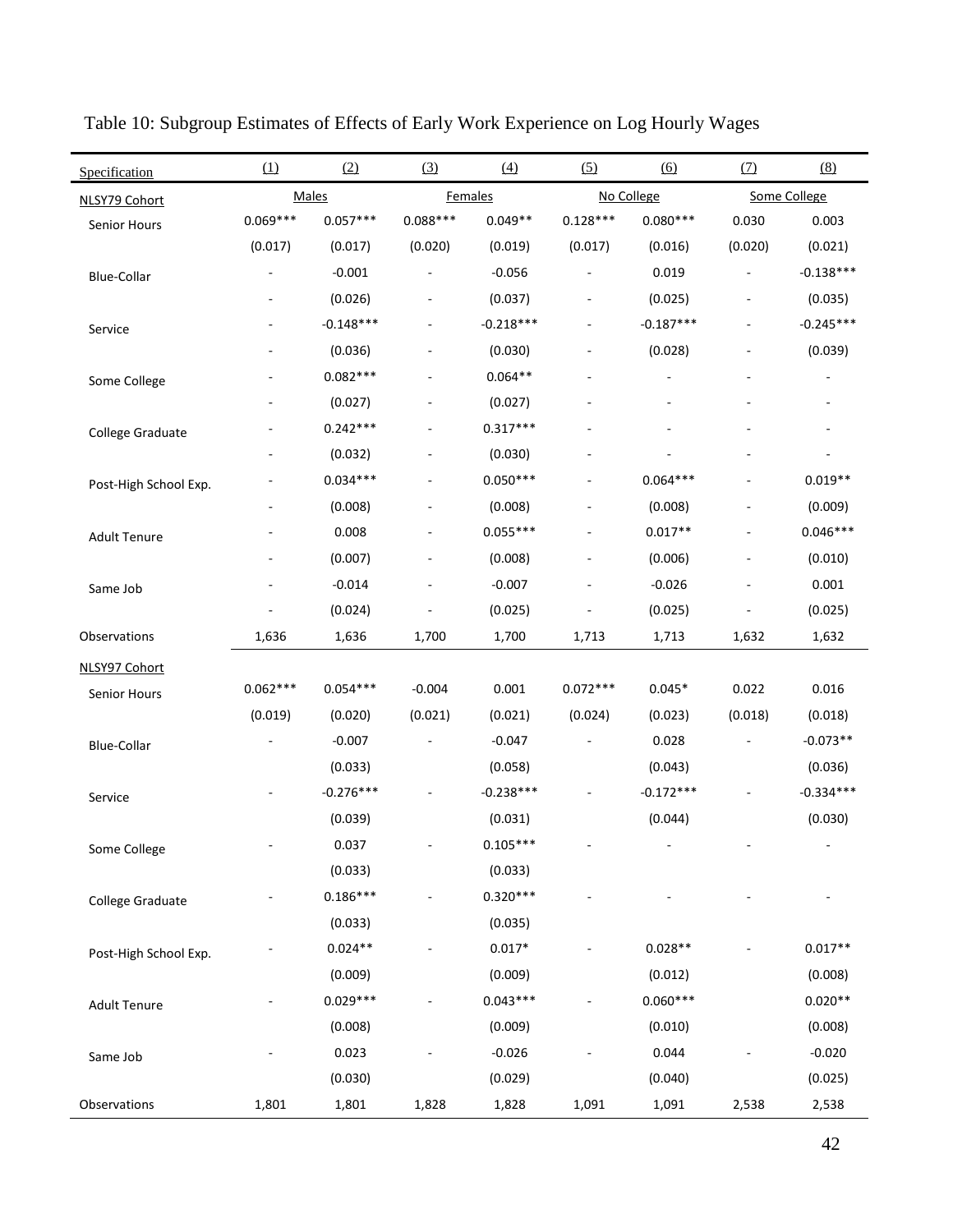| Difference | 0.007   | 0.003   | $0.092***$ | $0.048*$ | $0.056**$ | 0.035   | 0.008   | $-0.013$ |
|------------|---------|---------|------------|----------|-----------|---------|---------|----------|
|            | (0.025) | (0.026) | (0.029)    | (0.028)  | (0.029)   | (0.028) | (0.027) | (0.026)  |

Note: \*\*\* p<0.01, \*\* p<0.05, \* p<0.1. Standard errors are in parentheses. Table shows estimated coefficients on senior year weekly work hours divided by 20 and the potential mediating factors. Whitecollar occupations and a high school degree are the excluded categories. Models include the demographic and supplemental family covariates common to both NLSY cohorts. Dollar figures are adjusted for inflation to year-2012 dollars. Wages are in logs and averaged over three survey years.